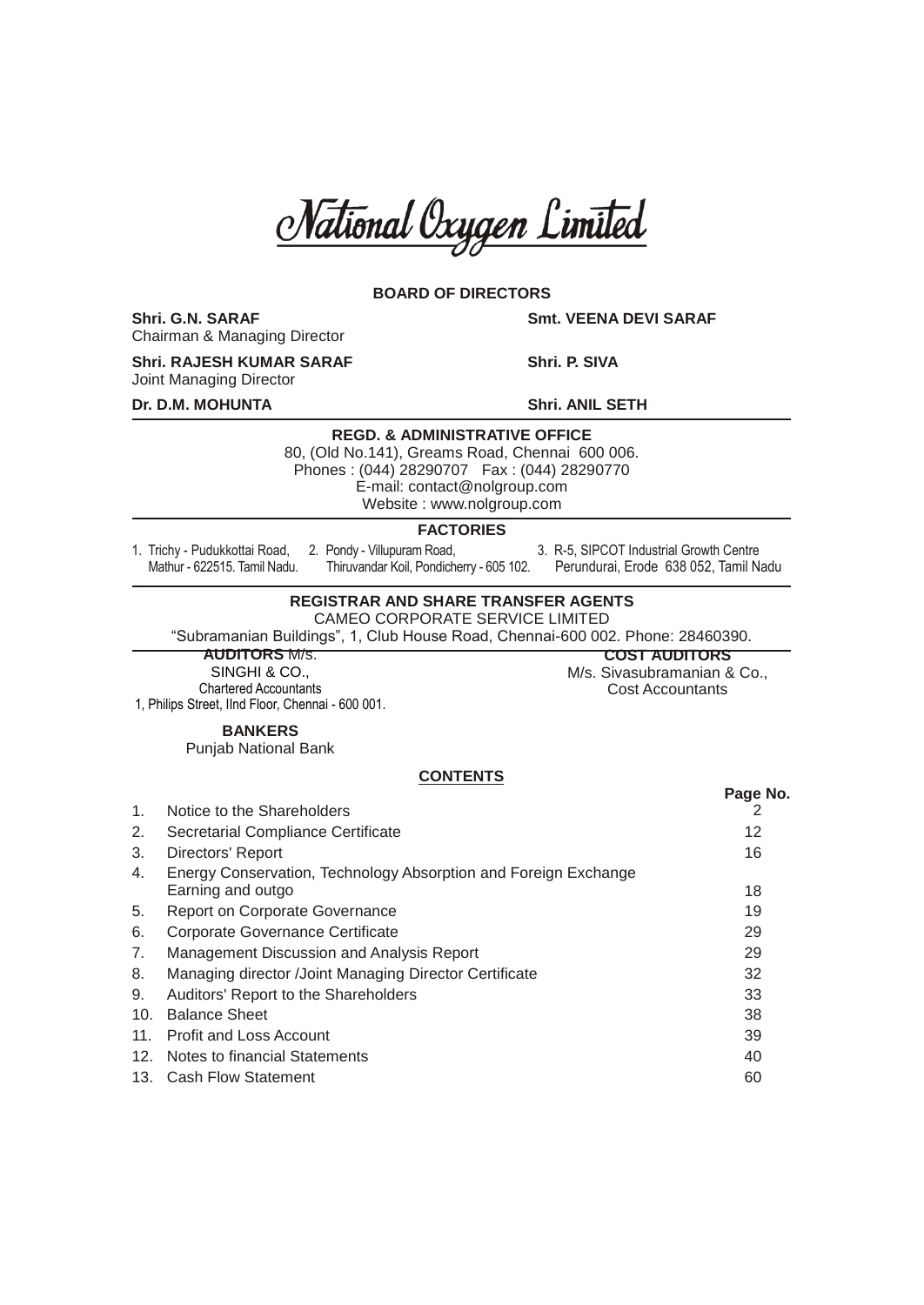National Oxygen Limited

**CIN: L24111TN1974PLC006819**

#### **NOTICE TO THE SHAREHOLDERS**

**NOTICE** is hereby given that the 39th Annual General Meeting of National Oxygen Limited will be held at Hotel Kanchi, 28, Ethiraj Salai, Egmore, Chennai 600 008 on Friday, 12th day of September, 2014 at 09.30 a.m. to transact the following business.

#### **ORDINARY BUSINESS**

- 1. To receive, consider and adopt the audited Profit & LossAccount for the year ended March 31, 2014, the Balance sheet as on that date and the reports of theAuditors and Directors thereon.
- 2. To appoint a Director in the place of Smt. Veena Devi Saraf, who retires from office by rotation and being eligible offers herself for reappointment.
- 3. To appoint M/s. Singhi & Co., (Firm Regn. No 302049E) Chartered Accountants as statutory auditors of the Company to hold office from the conclusion of this AGM until the conclusion of the forty second AGM and to fix their remuneration and to pass the following resolution thereof.

"**RESOLVED THAT** pursuant to the provisions of Section 139 of the Companies Act, 2013 and the Rules made thereunder, and pursuant to the recommendations of the audit committee, M/s. Singhi & Co., (Firm Regn. No 302049E) Chartered Accountants, be and are hereby appointed as the auditors of the company, to hold office from the conclusion of this AGM to the conclusion of the forty second AGM and that the Board of Directors be and are hereby authorized to fix such remuneration as may be determined by the audit committee in consultation with the auditors."

#### **SPECIAL BUSINESS**

4. **To consider and if thought fit, to pass with or without modification(s), the following resolution as an Ordinary Resolution**

"**RESOLVED THAT** pursuant to the provisions of Section 149, 150,152 and any other applicable provisions of the Companies Act, 2013 and the rules made there under (including any statutory modification thereof for the time being in force) read with Schedule IV to the Companies Act 2013, Mr**.** Perumal Siva (holding DIN 00007475)Director of the Company and in respect of whom the Company has received a notice in writing from a member proposing his candidature for the office of Director, be and is hereby appointed as an independent Director of the Company to hold office upto 31st March 2019, not liable to retire by rotation."

#### 5. **To consider and if thought fit, to pass with or without modification(s), the following resolution as an Ordinary Resolution**

"**RESOLVED THAT** pursuant to the provisions of Section 149,150,152 and any other applicable provisions of the Companies Act, 2013 and the rules made there under ( including any statutory modification thereof for the time being in force ),read with Schedule IV of the Companies Act 2013 Mr Anil Kumar Seth (holding DIN 00832674), Director of the Company and in respect of whom the Company has received a notice in writing from a member proposing his candidature for the office of Director , be and is hereby appointed as an independent Director of the Company to hold office upto 31st March 2019, not liable to retire by rotation."

#### 6. **To consider and if thought fit, to pass with or without modification(s), the following resolution as an Ordinary Resolution**

"**RESOLVED THAT** pursuant to the provisions of Section 149,150,152 and any other applicable provisions of the Companies Act, 2013 and the rules made there under ( including any

 $\mathfrak{p}$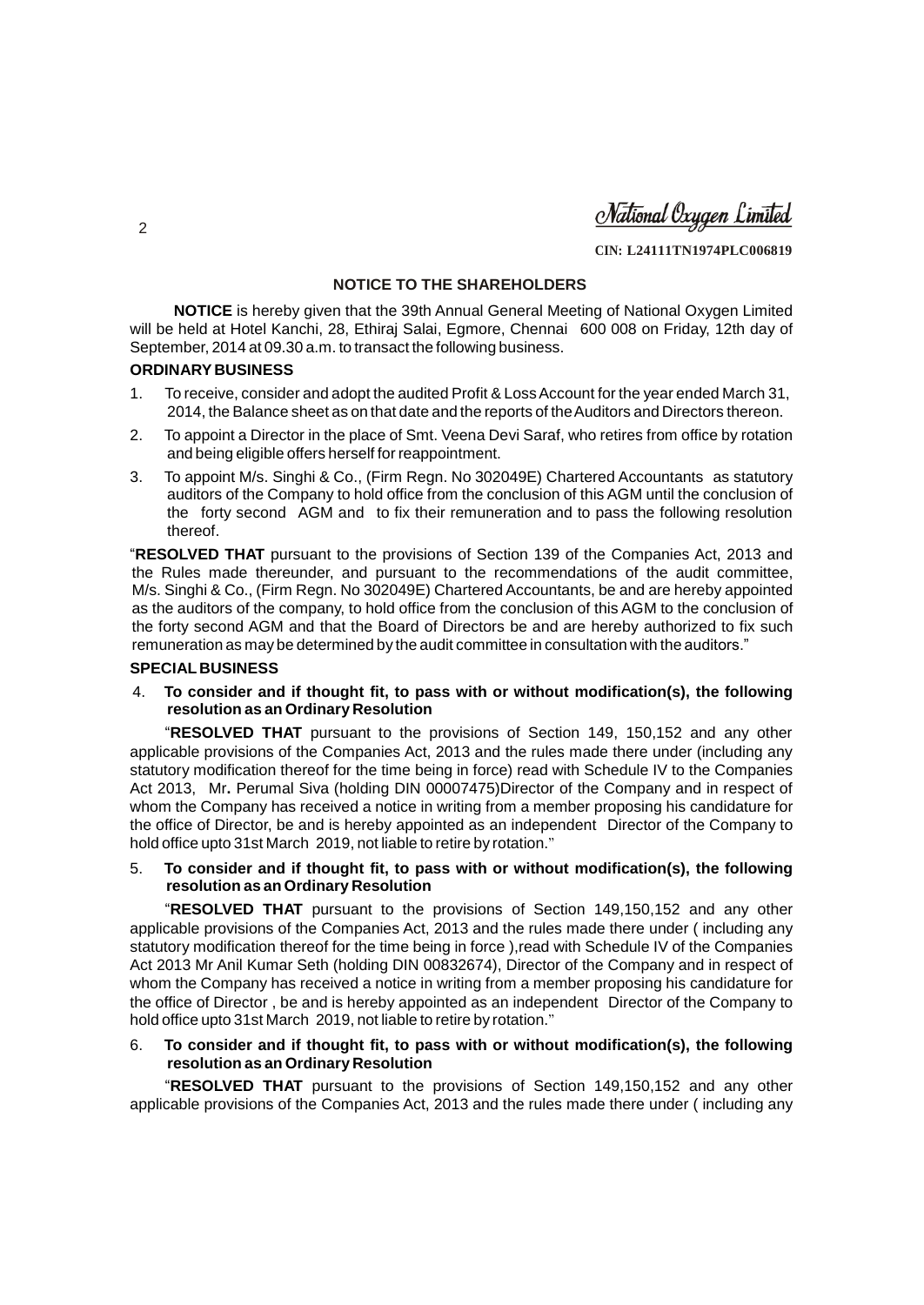39th Annual Report 3 3

statutory modification thereof for the time being in force ),read with Schedule IV of the Companies Act 2013 Mr**.** Devmohan Mohunta (holding DIN 01233780), Director of the Company and in respect of whom the Company has received a notice in writing from a member proposing his candidature for the office of Director , be and is hereby appointed as an independent Director of the Company to hold office upto 31st March 2019, not liable to retire by rotation."

#### 7. **To consider and if thought fit, to pass with or without modification(s), the following resolution as a Special Resolution**

"**RESOLVED** that pursuant to Section 180(1)(c) and any other applicable provisions of the Companies Act, 2013 and the rules made there under (including any statutory modification(s) or reenactment thereof for the time being in force), the consent of the Company be and is hereby accorded to the Board of Directors to borrow moneys in excess of the aggregate of the paid up share capital and free reserves of the Company, provided that the total amount borrowed and outstanding at any point of time, apart from temporary loans obtained/to be obtained from the Company's bankers in the ordinary course of business, shall not be in excess of Rs. 100 Crores (Hundred crores) over and above the aggregate of the paid up share capital and free reserves of the Company. "

#### 8. **To consider and if thought fit, to pass with or without modification(s), the following resolution as a Special Resolution**

"**RESOLVED** that pursuant to Section 180(1)(a) and any other applicable provisions of the CompaniesAct, 2013 and the rules made there under (including any statutory modification(s) or reenactment thereof for the time being in force), the consent of the Company be and is hereby accorded to the Board of Directors to mortgage and / or charge, in addition to the mortgages and / or charges created / to be created by the Company, in such form and manner and with such ranking as to priority and for such time and on such terms as the Board may determine, all or any of the movable and / immovable, tangible and / or intangible properties of the Company, both present and future and / or the whole or any part of the undertaking(s) of the Company together with the power to take over the management of the business and concern of the Company in certain events of default, in favour of the lender(s), agent(s), trustee(s) for securing the borrowings of the Company availed / to be availed by way of loan(s) (in foreign currency and / or rupee currency) and securities (comprising fully / partly convertible debentures or bonds or other debt instruments issued / to be issued by the Company, from time to time, subject to the limits approved under Section 180(1)(c) of the Companies Act, 2013, together with interest at the respective agreed rates, liquidated damages, commitment charges, all other costs, charges and expenses and all other monies payable by the company in terms of loan agreement(s) or any other document entered into / to be entered into between the company and the lender(s) in respect of the said loans / borrowings and containing such specific terms and conditions and covenants in respect of enforcement of security as may be stipulated in that behalf and agreed to between the Board of Directors and the lender(s)."

"**RESOLVED FURTHER** THAT for the purpose of giving effect to this resolution, the Board or Committee thereof be and is hereby authorized to finalise, settle and execute such documents / deed / writings / agreements as may be required and to do all acts, deeds, matters and things, as it may in its absolute discretion deemed necessary, proper or desirable and to settle any question, difficulty or doubt that may arise in regard to create mortgage / charge as aforesaid and also to delegate all or any of the above powers to the committee of directors or the Managing Director of the Company and generally to do all acts, deeds and things that may be necessary, proper, expedient or incidental for the purpose of giving effect to the aforesaid resolution."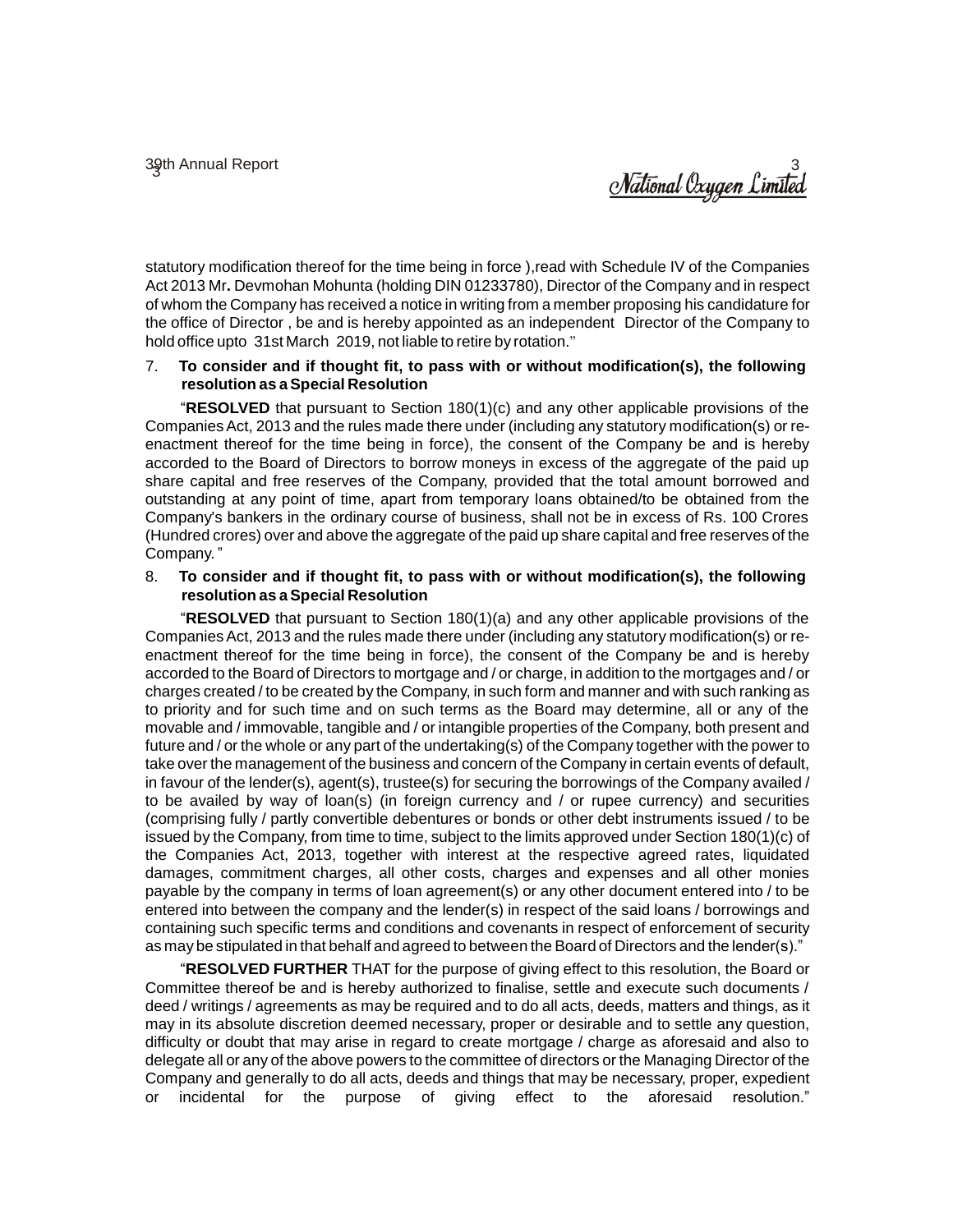3 $\frac{3}{4}$ th Annual Report  $\frac{4}{4}$ 

9. **To adopt new Articles of Association of the Company containing regulations in conformity with the Companies Act, 2013, and in this regard it is to consider and if thought fit, to pass with orwithout modification, the following resolution as SPECIAL RESOLUTION:**

"**RESOLVED THAT** pursuant to the provisions of Section 14 and all other applicable provisions of the Companies Act, 2013 read with companies Rules, 2014 (including statutory modification (s) or re-enactments thereof, for the time being in force) the draft regulation contained in the Articles of Association submitted to this meeting be and is hereby approved and adopted in substitution, and to the entire exclusion, of the regulations contained in the existing Articles of Association of the Company."

"**RESOLVED FURTHER THAT** the Board of Directors of the Company (including a Committee thereof) be and is hereby authorized to do all acts and take all such steps as may be necessary, proper or expedient to give effect to this resolution".

> **By and on behalf of Board of Directors For National Oxygen Limited G.N. Saraf Chairman and Managing Director**

**Place: Chennai Date : 28.07.2014**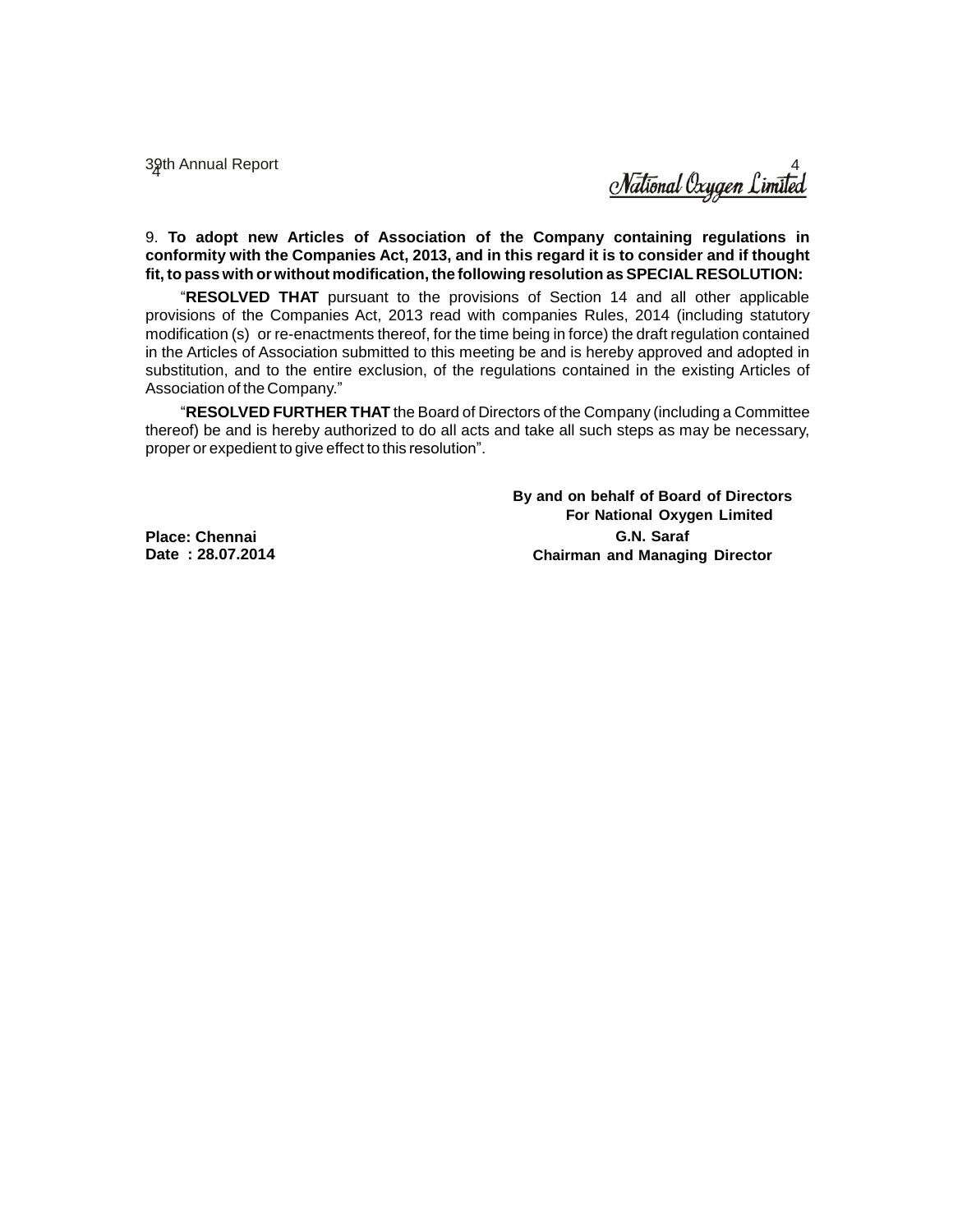39th Annual Report 5<br>
39th Annual Report 5

#### **Notes :**

- 1. A MEMBER TO ATTEND AND VOTE AT THE MEETING IS ENTITLED TO APPOINT A PROXY TO ATTEND AND VOTE ON POLL INSTEAD OF HIMSELF THE PROXY NOT BE A MEMBER OF THE COMPANY. Proxies order to be effective must be filed with the Company at this Registered Office no later than forty-eight hours before the commencement of the meeting.
- 2. The Instrument appointing a proxy shall be deposited at the Registered Office of the Company not less than 48 hours before the time for holding the aforesaid meeting.
- 3. The Register of Members and Transfer Books of the Company will remain closed from 06th September to 12th September 2014.
- 4. Members/Proxies should bring theAttendance Slip sent herewith duly filled in for attending the meeting.
- 5. The Ministry of Corporate Affairs (vide circular nos. 17/2011 and 18/2011 dated April 21, 2011 and April 29, 2011 respectively) has undertaken a Green Initiative in Corporate Governance and allowed Companies to share documents with its shareholders through an electronic mode. A recent amendment to the Listing Agreement with the Stock Exchanges permits companies to send soft copies of the Annual Report to all those shareholders who have registered their email addresses for the said purpose. Hence Members are requested to register their e-mail addresses with the Company by sending their details relating to name, folio no./DPId/Client Id to the company's email id : [grievancesredressal@nolgroup.com](mailto:grievancesredressal@nolgroup.com)
- 6. Members are requested to notify immediately any change in their address to the Registrar and Share transfer Agent M/s. Cameo Corporate Services Ltd., "Subramanian Buildings", 1, Club House Road, Chennai-600 002.
- 7. Members who hold shares in physical form are requested to dematerialize their holdings to make the Company's shares traded in normal segment.

| Financial year | Declared on | Rate of Dividend | Amount of Dividend per share  |
|----------------|-------------|------------------|-------------------------------|
| 2004-2005      | 16.09.2005  | 20%              | Rs.2.00                       |
| 2005-2006      | 22.09.2006  | 20%              | Rs.2.00                       |
| 2006-2007      | 10.03.2007  | 20%              | Rs.2.00<br>(Interim Dividend) |
| 2007-2008      | 19.09.2008  | <b>20%</b>       | Rs.2.00                       |
| 2008-2009      | 18.09.2009  | 10%              | Re.1.00                       |
| 2009-2010      | 17.09.2010  | 10%              | Re.1.00                       |
| 2010-2011      | 03.11.2011  | 10%              | Re.1.00                       |
| 2011-2012      | 03.05.2012  | 10%              | Re.1.00<br>(Interim Dividend) |
| 2012-2013      | 25.09.2013  | 10%              | Re.1.00                       |

8. Details of Dividend declared from the financial year 2004-2005 onwards is as follows:

Members who have not encashed their dividend warrants pertaining to the aforesaid years may approach the company or Registrar for obtaining payment thereof.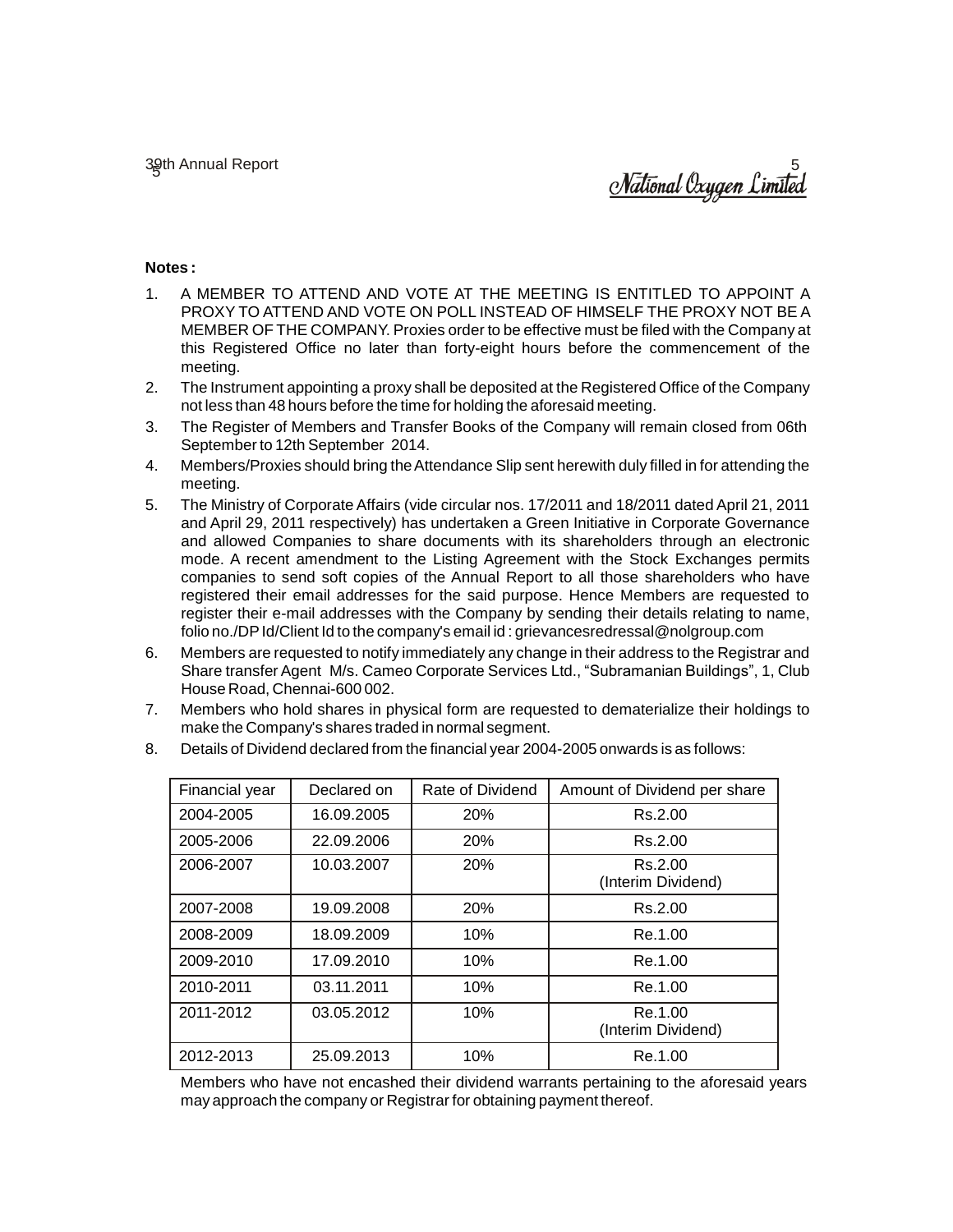39th Annual Report 6 6

a. Information pursuant to Clause 49 of the Listing Agreement for reappointment of Directors:

|   | Name of the Director                       | Smt. Veena Devi Saraf |
|---|--------------------------------------------|-----------------------|
| A | Age                                        | 74 years              |
| B | Date of appointment                        | 11/10/1989            |
| D | Experience                                 | 24 years              |
| Е | No. of shares as on 31st March 2014        | 3,61,871(7.5354%)     |
| F | Directorship in other public companies     | Nil                   |
| G | Chairman/Member of Committees of Companies | Nil                   |

9. Electronic copy of the AGM Notice of the Company inter alia indicating the process and manner of e-voting along withAttendance slip and Proxy form is being sent to all the members whose email IDs are registered with the Company/Depository Participant(s) for communication purposes unless any member has requested for a hard copy of the same. For members who have not registered their email address, physical copies of the Notice of the Company inter alia indicating the process and manner of e-voting along with Attendance slip and Proxy form is being sent in the permitted mode.

#### 10. **Voting through Electronic Means**

In compliance with provisions of Section 108 of the Companies Act 2013 read with the Companies (Management and Administration) Rules, 2014, the Company is pleased to offer E-Voting facility as an alternate, for its shareholders to enable them to cast their votes electronically at the 39thAnnual General Meeting (AGM) through e-voting service provided by Central Depository Services (India) Limited. E-Voting is optional. The procedure and instructions for the same are as follows:

#### **The Company will provide the evoting facility through CDSL. The e-voting particulars are set out below:**

#### **The instructions for members for voting electronically are as under:-**

#### **In case of members receiving e-mail:**

- (i) Log on to the e-voting website [www.evotingindia.com](http://www.evotingindia.com/)
- ii) Click on "Shareholders" tab.
- (iii) Now, select the "NATIONAL OXYGEN LIMITED from the drop down menu and click on "SUBMIT"
- (iv) Now Enter your User ID
	- a. For CDSL: 16 digits beneficiary ID,
	- b. For NSDL: 8 Character DPID followed by 8 Digits Client ID,
	- c. Members holding shares in Physical Form should enter Folio Number registered with the Company.
- (v) Next enter the Image Verification as displayed and Click on Login.
- (vi) If you are holding shares in demat form and had logged on to [www.evotingindia.com](http://www.evotingindia.com/) and voted on an earlier voting of any company, then your existing password is to be used.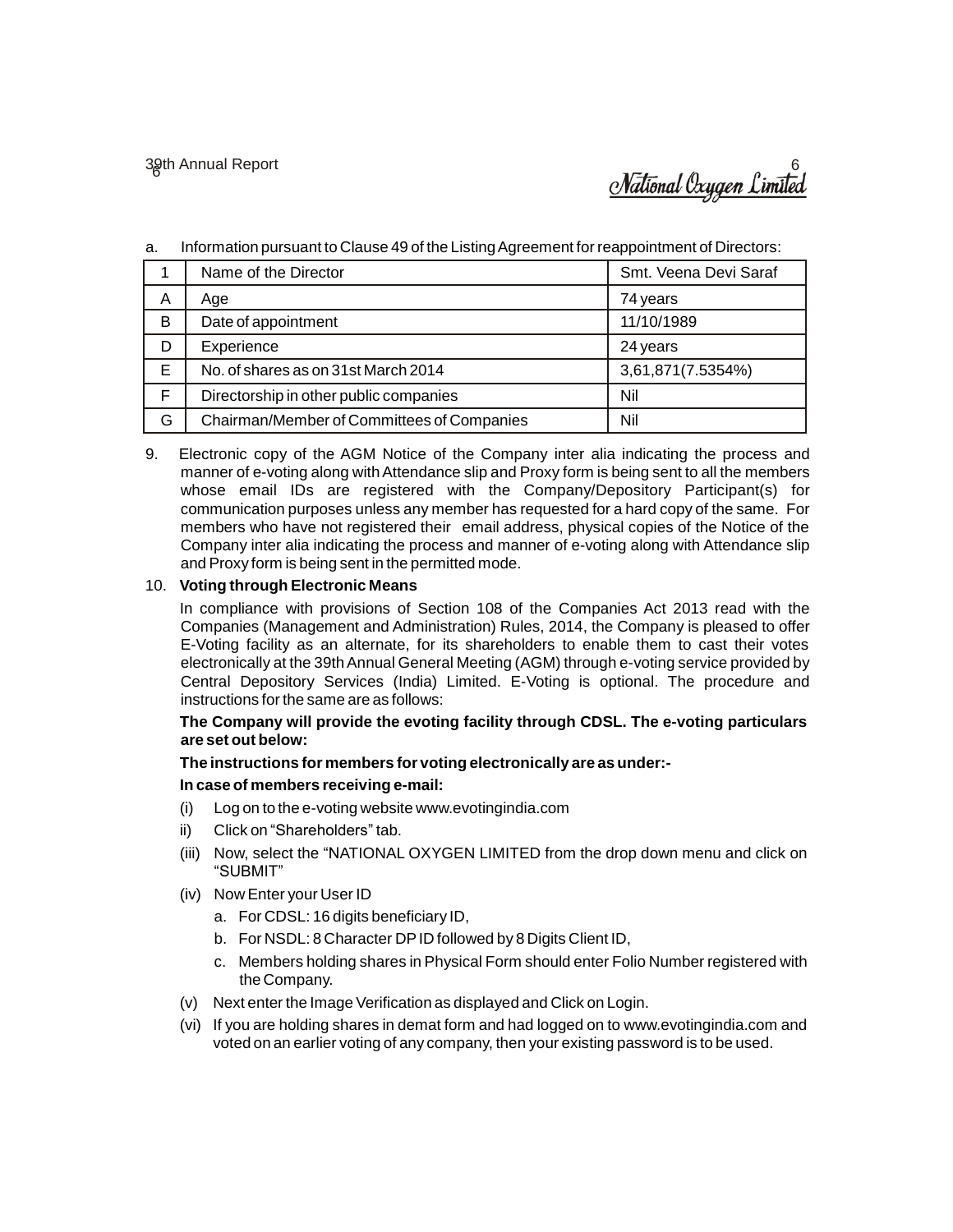

(vii) If you are a first time user follow the steps given below: PAN\* **For Members holding shares in Demat Form and Physical Form** Enter your 10 digit alpha-numeric \*PAN issued by Income Tax Department (Applicable for both demat shareholders as well as physical shareholders) 1 Members who have not updated their PAN with the Company/Depository Participant are requested to use the first two letters of their name and the last 8 digits of the demat account/folio number in the PAN field. 1 In case the folio number is less than 8 digits enter the applicable number of 0's before the number after the first two characters of the name in CAPITAL letters. Eg. If your name is Ramesh Kumar with folio number 100 then enter RA00000100 in the PAN field. DOB# Enter the Date of Birth as recorded in your demat account or in the company records for the said demat account or folio in dd/mm/yyyy format. Dividend Bank Details# Enter the Dividend Bank Details as recorded in your demat account or in the company records for the said demat account or folio. 1 Please enter the DOB or Dividend Bank Details in order to login. If the details are not recorded with the depository or company please enter **the number of shares held by you as on the cut off date** in the **Dividend Bank details field.** (viii) After entering these details appropriately, click on "SUBMIT" tab.

(ix) Members holding shares in physical form will then reach directly the Company selection screen. However, members holding shares in demat form will now reach 'Password Creation' menu wherein they are required to mandatorily enter their login password in the new password field. Kindly note that this password is to be also used by the demat holders for voting for resolutions of any other company on which they are eligible to vote, provided that company opts for e-voting through CDSL platform. It is strongly recommended not to share your password with any other person and take utmost care to keep your password confidential.

- (x) For Members holding shares in physical form, the details can be used only for e-voting on the resolutions contained in this Notice.
- (xi) Click on theEVSN for National Oxygen Limited.
- (xii) On the voting page, you will see "RESOLUTION DESCRIPTION" and against the same the option "YES/NO" for voting. Select the option YES or NO as desired. The option YES implies that you assent to the Resolution and option NO implies that you dissent to the Resolution.
- (xiii) Click on the "RESOLUTIONS FILELINK" if you wish to view the entire Resolution details.
- (xiv) After selecting the resolution you have decided to vote on, click on "SUBMIT". A confirmation box will be displayed. If you wish to confirm your vote, click on "OK", else to change your vote, click on "CANCEL" and accordingly modify your vote.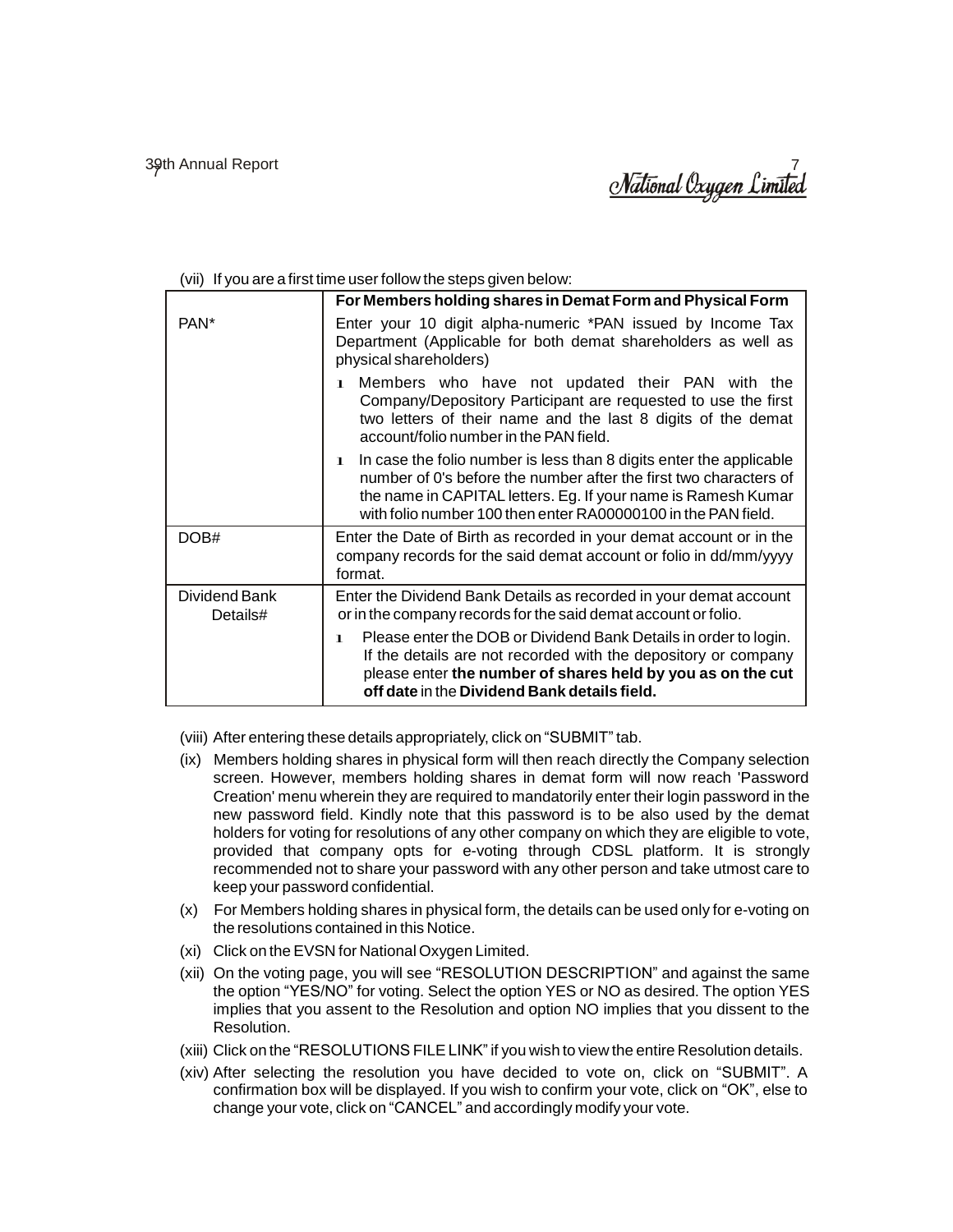# National Oxygen Limited

- (xv) Once you "CONFIRM" your vote on the resolution, you will not be allowed to modify your vote.
- (xvi) You can also take out print of the voting done by you by clicking on "Click here to print" option on the Voting page.
- (xvii)If Demat account holder has forgotten the changed password then Enter the User ID and the image verification code and click on Forgot Password& enter the details as prompted by the system.
	- 1 Institutional shareholders (i.e. other than Individuals, HUF, NRI etc.) are required to log on to [https://www.evotingindia.co.in](http://www.evotingindia.co.in/) and register themselves as Corporates.
	- l They should submit <sup>a</sup> scanned copy of the Registration Form bearing the stamp and sign of the entity to [helpdesk.evoting@cdslindia.com.](mailto:evoting@cdslindia.com)
	- l After receiving the login details they have to create <sup>a</sup> user who would be able to link the account(s) which they wish to vote on.
	- $\bf{1}$  The list of accounts should be mailed to [helpdesk.evoting@cdslindia.com](mailto:evoting@cdslindia.com) and on approval of the [accounts](mailto:evoting@cdslindia.com) they would be able to cast their vote.
	- l They should upload <sup>a</sup> scanned copy of the Board Resolution and Power of Attorney (POA)which they have issuedin favour of the Custodian,if any, in PDF format in the system for the scrutinizer to verify the same.

#### **In case of members receiving the physical copy:**

- (A) Please follow all steps from sl. no. (i) to sl. no. (xvii) above to cast vote.
- (B) The voting period begins on09:00AMon 4th September to 05:00 PM on 6th September 2014. During this period shareholders' of the Company, holding shares either in physical form or in dematerialized form, as on the cut-off date (record date) of 8th August 2014, may cast their vote electronically.The e-voting module shall be disabled by CDSLfor voting thereafter.
- (C) In case you have any queries or issues regarding e-voting, you may refer the FrequentlyAsked Questions ("FAQs") and e-voting manual available at [www.evotingindia.co.inunder](http://www.evotingindia.co.inunder/) help section or write an email to [helpdesk.evoting@cdslindia.com.](mailto:evoting@cdslindia.com)

Please note that by virtue of providing the e-voting facility by the company as per Rule 20 of Companies (Management andAdministration) Rules, 2014 the following will be applicable:

- (i) The manner of voting for the members being present in the General Meeting will be on "proportion principle' ie one share one vote unlike one person one vote principle, further provision of the Companies Act, 2013 relation to demand for poll will not be relevant.
- (ii) The option of voting by show of hands will not be available for members presenting the General Meeting in view of clear provision of section 107 of the Companies Act, 2013, ievoting by show of hands would not be allowable in cases where Rule 20 of Companies (Management and Administration) Rules, 2014 is applicable.
- (iii) Any member who has voted through e-voting facility provided by the company may also participate in the General Meeting in person, but such a member will not be able to exercise his vote again in the meeting, and the earlier vote casted through electronic means will be treated as final. And the control of the control of the control of the control of the control of the control of the co

#### 8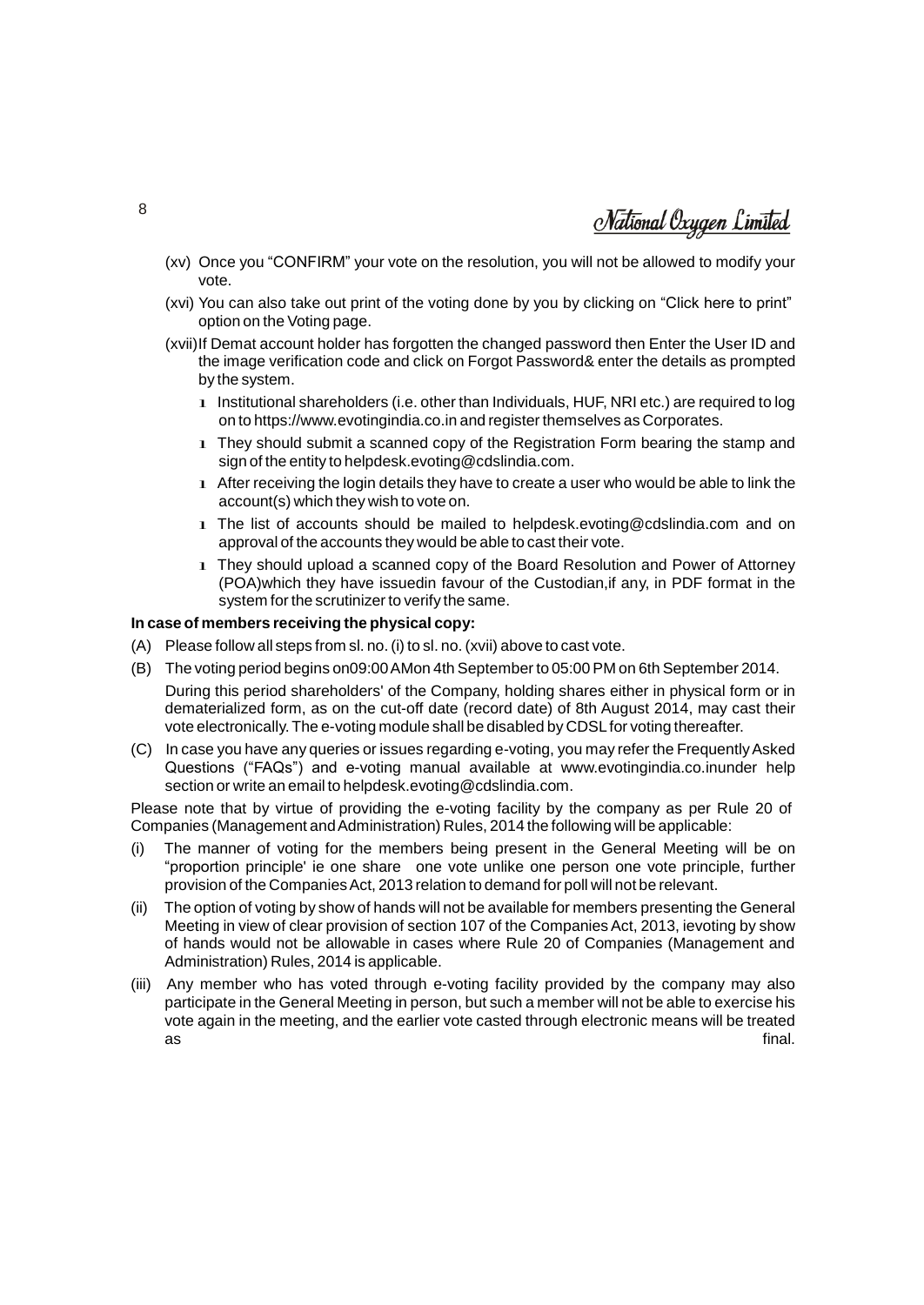#### **EXPLANATORYSTATEMENT PURSUANT TO SECTION 102 OF THE COMPANIES ACT, 2013**

#### **Item No.4**

Mr.P.Siva aged 79 years retired as General Manager of SIPCOT. He was appointed as anAdditional Director of the company on 10th January 1994.He also functioned as whole Time Director (finance) of the company for a Period of 3 Years from 1995-1998.He is the Chairman of the Audit Committee of the company and member of the Remuneration committee and Shareholders/ investor Grievance andShare Transfer Committee of the Company.

In terms of section 149 and any other applicable provisions of the Companies Act 2013 Mr.P.Siva , being elegible and offering himself for appointment , is proposed to be appointed as an Independent Director for five consecutive years w.e.f 12th September 2014 . A notice has been received from a member proposing Mr.P.Siva as a candidate for the office of Director of the Company.

In the opinion of the Board, Mr. P. Siva fulfills the conditions specified in the Companies Act 2013 and the rules made there under for his appointment as an independent director of the company and independent of the management . Copy of the draft letter for appointment of Mr. P.Siva as on independent director setting out the terms and conditions would be available for inspection without any fee by the members at the Registered Office of the Company during normal business hours on any working day.

The Board considers that his continued association would be of benefit to the Company and it is desirable to continue to avail services of Mr. P. Siva as an Independent Director. Accordingly the board recommends the resolution to appointment of Mr. P.Siva as an independent director, for the approvals by the shareholders of the company.

Except Mr. P.Siva, being an appointee, none of the Directors and Key Managerial personnel of the company and their relatives is concerned or interested, financial or otherwise, in the resolution set out at item No.4.

The disclosure under clause 49 of the listing agreement with the Stock Exchange will be part of explanatory statement.

#### **Item No.5**

Mr. Anil Kumar Seth was appointed as Additional Director on the Board of Directors of the Company from 1985. Mr.Anil Seth aged 61 years has been associated with the company as Director from 1985.He has been on the Board for over two Decades with the company with wide accounting and management experience. He is also the member of Audit committee. He is the director in the following companies:

|     | Name of the Companies /bodies/corporation/<br>Firms/association of individuals | Nature of interest or concern/ change in<br>interest or concern |
|-----|--------------------------------------------------------------------------------|-----------------------------------------------------------------|
|     | <b>Shantiniketan Property Foundation</b><br><b>Private Limited</b>             | <b>Managing Director</b>                                        |
| 2.  | <b>Efficiency Aids Private Limited</b>                                         | Director                                                        |
| 3.1 | Tranquil Homes Private Limited                                                 | Director                                                        |
| 4.  | S.I property (Karnataka) Private Limited                                       | Director                                                        |
| 5.  | Icegen RCM Service Private Limited                                             | Director                                                        |
| 6.  | Adinath Foundation Private Limited                                             | Director                                                        |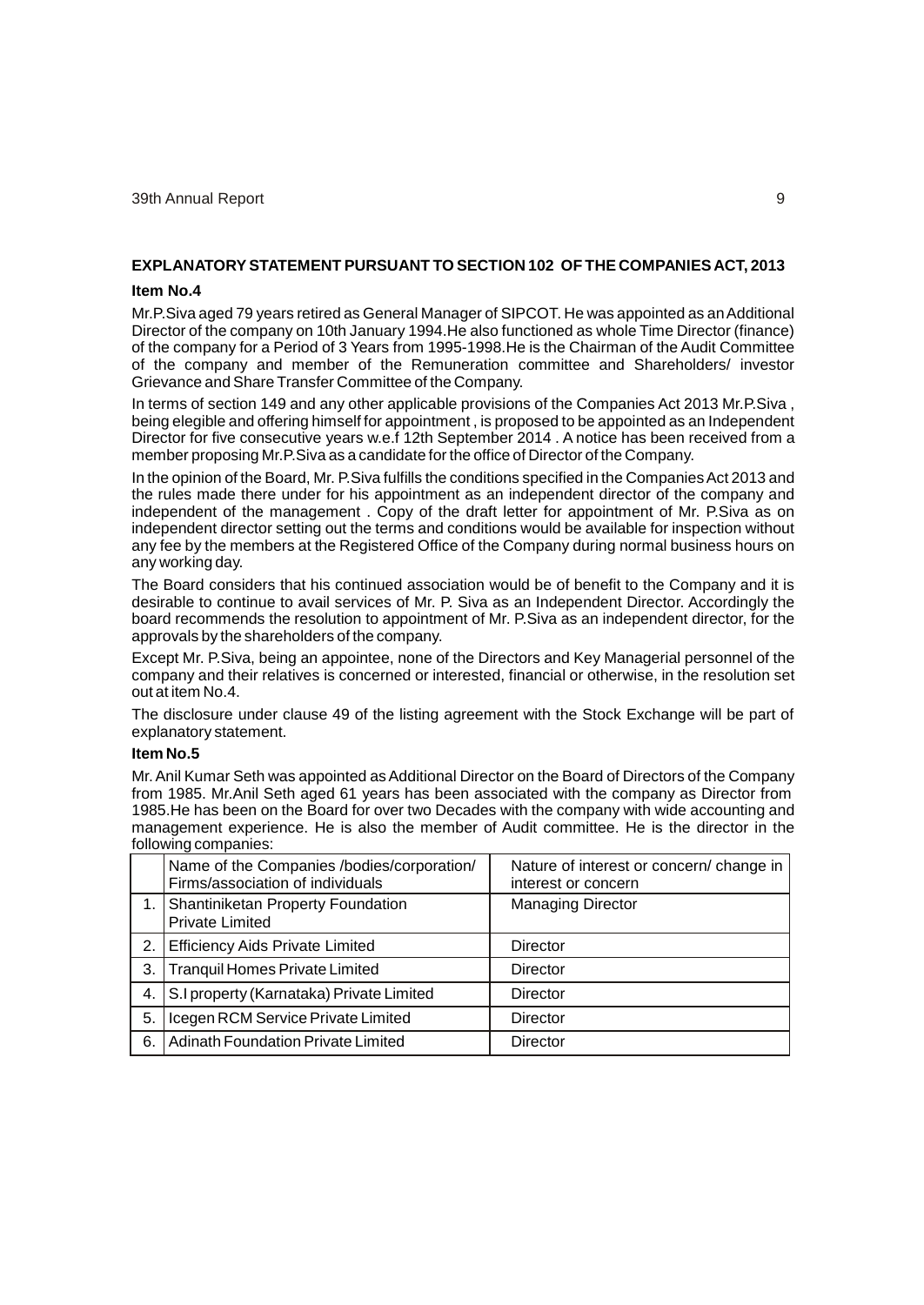10<br>10 39th Annual Report 10<br>Mational Oxygen Limited

In terms of section 149 and any other applicable provisions of the Companies Act 2013Shri.Anil Kumar Seth, being eligible and offering himself for appointment, is proposed to be appointed as an Independent Director for five consecutive yearsw.e.f 12th September 2014. A notice has been received from a member proposing Shri. Anil Kumar Seth as a candidate for the office of Director of the Company.

In the opinion of the Board, Shri.Anil Kumar seth fulfills the conditions specified in the Companies Act 2013 and the rules made there under for his appointment as an independent director of the company and independent of the management . Copy of the draft letter for appointment of Shri.Anil Kumar Seth as on independent director setting out the terms and conditions would be available for inspection without any fee by the members at the Registered Office of the Company during normal business hours on any working day.

The Board considers that his continued association would be of benefit to the Company and it is desirable to continue to avail services of Shri. Anil Kumar Seth as an Independent Director. Accordingly the board recommends the resolution to appointment of Shri. Anil Kumar Seth as an independent director, for the approvals by the shareholders of the company.

Except Shri Anil Kumar Seth, being an appointee, none of the Directors and Key Managerial personnel of the company and their relatives is concerned or interested, financial or otherwise, in the resolution set out at item No. 5.

The disclosure under clause 49 of the listing agreement with the Stock Exchange will be part of explanatory statement.

#### **Item No.6**

Dr. D .M. Mohunta aged about 73 years is a Non- Executive Director was appointed as Additional Director on the Board of Directors of the Company on 10th November 1997. Dr. D. M. Mohunta is a Chemical Engineer with Ph.d and having varied experience in industrial field. He is Director of M/s. Kailash Cold Storage (P) Ltd. He is the Chairman of the Remuneration Committee and member of theAudit Committee.

In terms of section 149 and any other applicable provisions of the Companies Act 2013 Dr. D.M. Mohunta, being elegible and offering himself for appointment, is proposed to be appointed as an Independent Director for five consecutive yearsw.e.f 12th September 2014. A notice has been received from a member proposing Dr. D.M. Mohunta as a candidate for the office of Director of the Company..

In the opinion of the Board, Dr. D.M. Mohunta fulfills the conditions specified in the Companies Act 2013 and the rules made there under for his appointment as an independent director of the company and independent of the management . Copy of the draft letter for appointment of Dr. D.M. Mohunta as on independent director setting out the terms and conditions would be available for inspection without any fee by the members at the Registered Office of the Company during normal business hours on any working day.

The Board considers that his continued association would be of benefit to the Company and it is desirable to continue to avail services of Dr. D.M. Mohunta as an Independent Director . Accordingly the board recommends the resolution to appointment of Dr. D.M. Mohunta as an independent director, for the approvals by the shareholders of the company.

Except Dr. D.M. Mohunta, being an appointee, none of the Directors and Key Managerial personnel of the company and their relatives is concerned or interested, financial or otherwise, in the resolution set out at item No.6.

The disclosure under clause 49 of the listing agreement with the Stock Exchange will be part of explanatory statement.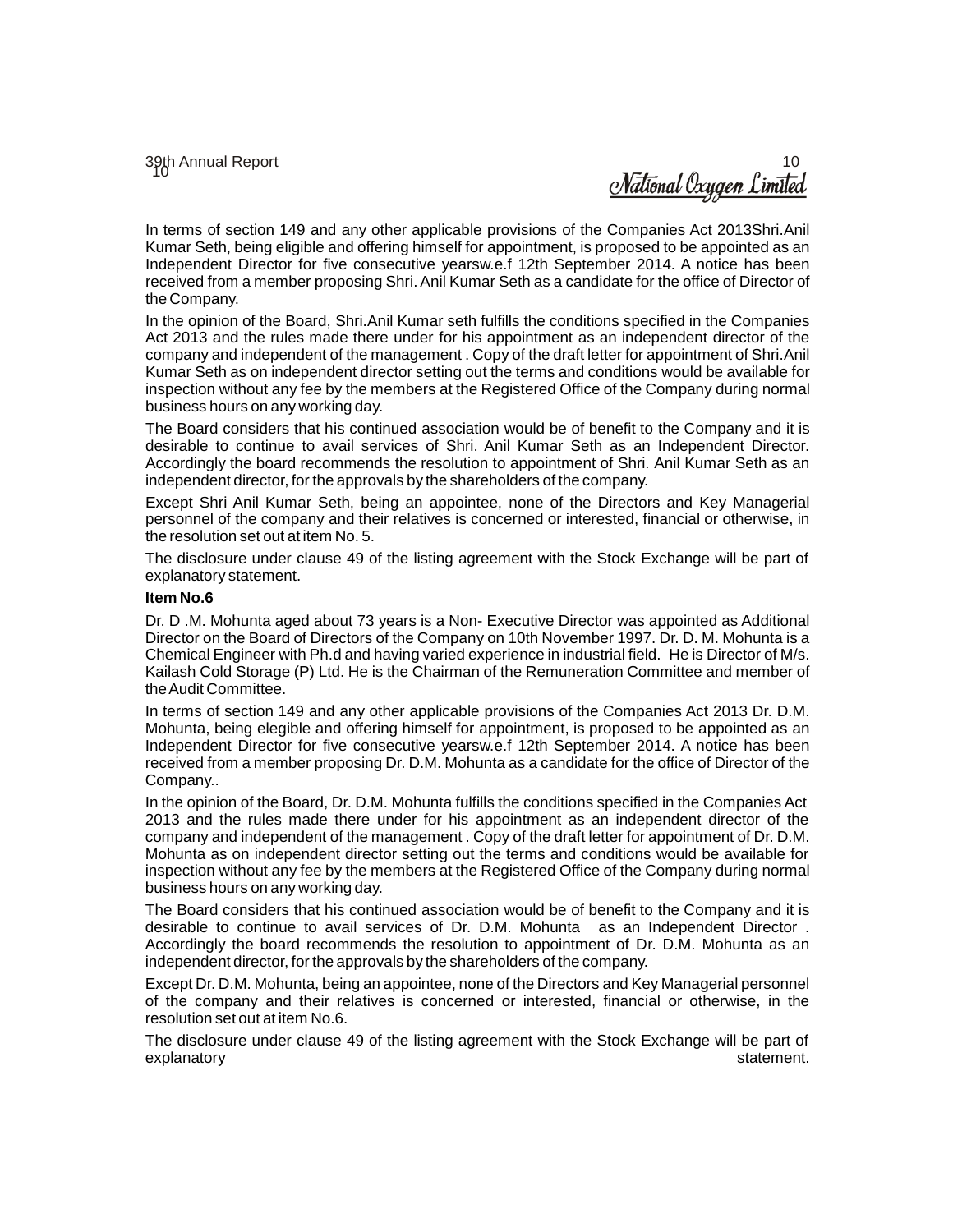11<br>*National Oxygen Limited* تصویر به این است از این است که است که است که از این است که است که است که است که از ای<br>*National Oxygen Limited* 

#### **Item No 7 & 8**

In order to meet the requirements of Section 293 (1) (d) and 293 (1) (a) of the Companies Act, 1956 the shareholders had, in the 36th Annual General Meeting held on 03rd September 2011, authorized the Company to borrow sums in excess of paid capital and free reserves of the Company subject to a ceiling of Rs.100 Cr. (other than temporary borrowings).

Section 180 of the Companies Act, 2013 (notified as on September 12, 2013) mandates that the aforementioned powers of the Board shall be exercised only through Special Resolution passed in the meeting of shareholders as compared to the requirement of ordinary resolution under the previous Act. Further the Ministry of Corporate Affairs vide its circular no. 04 /2014 dated 25/03/2014 have stated that the resolution passed under section 293 of the Companies Act, 1956 , prior to 12.09.2013 with reference to borrowings (subject to the limits prescribed) and / or creation of security on assets of the company will be regarded as sufficient compliance of the requirements of section 180 of the Companies Act, 2013 for a period of one year from the date of notification of section 180 of the Act.

Consequently, the Board recommends to the shareholders to pass a special resolution under Section 180(1)(c) and Section 180(1)(a) of the Companies Act, 2013, without altering the borrowing limits already approved by way of general resolution passed earlier.

Accordingly, the proposed resolution is placed before the shareholders for their approval.

None of the Directors and Key Managerial Personnel of the Company and their relatives is concerned or interested, financial or otherwise, in the resolution.

#### **Item 9**

The existing AoA of the Company is based on the Companies Act, 1956 and several regulations in the existing AoA contain references to specific sections of the Companies Act, 1956 and some regulations in the existing AoA are no longer in conformity with the Companies Act 2013 ("The Act").

The Act is now largely in force. On September 12, 2013, the Ministry of Corporate Affairs ("MCA") had notified 98 Sections for implementation. Subsequently, on March 26, 2014, MCA notified most of the remaining Sections (barring those provisions which require sanction / confirmation of the National Company Law Tribunal ("Tribunal") such as variation of rights of holders of different classes of shares (Section 48), reduction of share capital (Section 66), compromises, arrangements and amalgamations (Chapter XV), prevention of oppression and mismanagement (Chapter XVI), revival and rehabilitation of sick companies (Chapter XIX), winding up (Chapter XX) and certain other provisions including, inter alia, relating to Investor Education and Protection Fund (Section 125) and valuation by registered valuers (Section 247). However, substantive sections of theAct which deal with the general working of companies stand notified.

With the coming into force of the Act several regulations of the existing AoA of the Company require alteration or deletions in several articles. Given this position, it is considered expedient to wholly replace the existing AoA by a new set of Articles.

The proposed new draft AoA is would be available for inspection without any fee by the members at the Registered Office of the Company during normal business hours on any working day, excluding Saturday.

None of the Directors / Key Managerial Personnel of the Company / their relatives are, in any way, concerned or interested, financially or otherwise, in the Special Resolution set out at Item No. 9 of the Notice.

The Board commends the Special Resolution set out at Item No. 9 of the Notice for approval by the shareholders.

Place : Chennai Date : 28.07.2014 **By and on behalf of Board of Directors G.N. Saraf Chairman and Managing Director**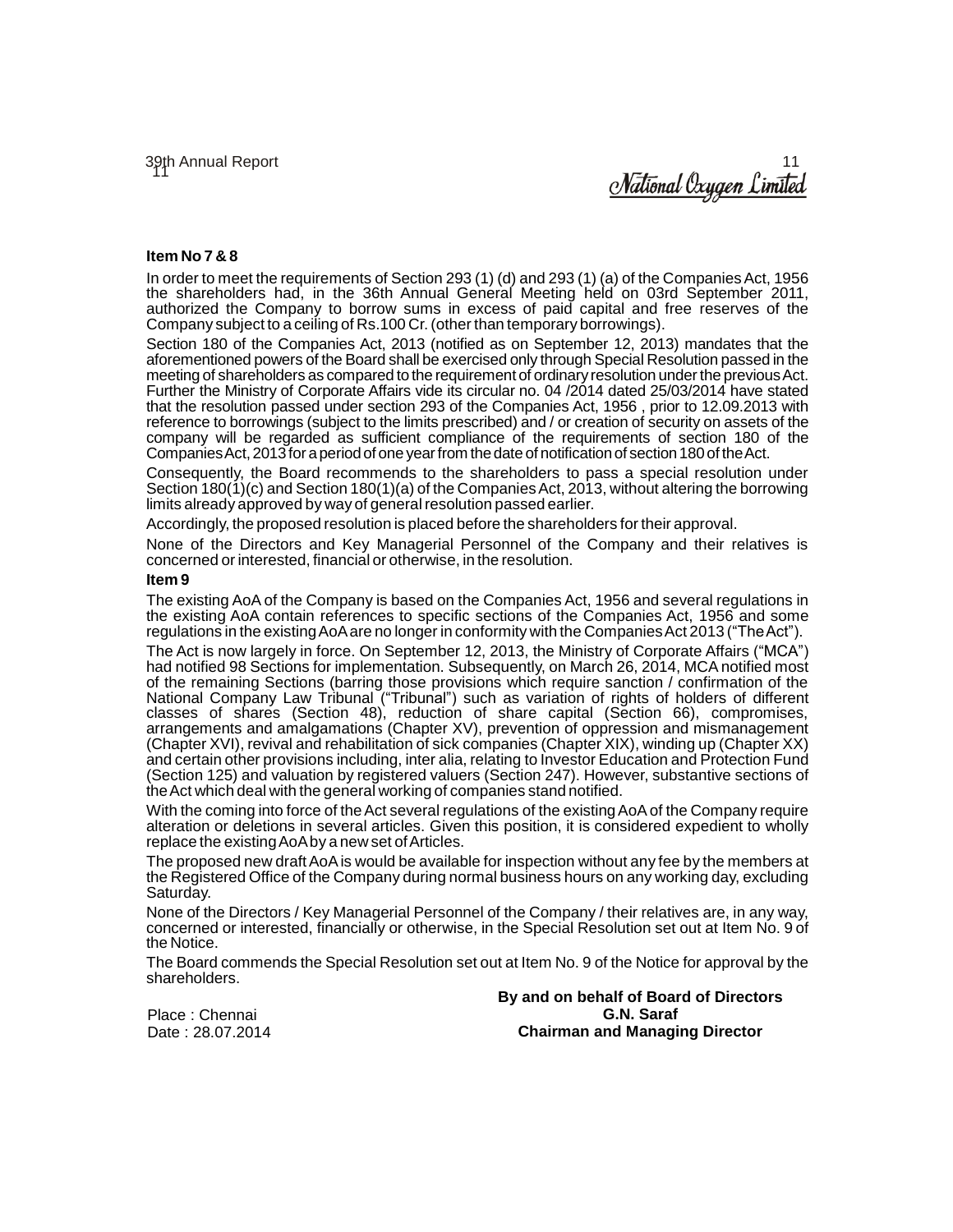12<br>12 Annual Report 12<br>Mational Oxygen Limited

#### **COMPLIANCE CERTIFICATE**

**Registration No. 18-006819 Authorised Capital: Rs. 5,00,00,000/-**

To, The Members, **M/s. NATIONAL OXYGEN LIMITED**

We have examined the registers, records, books and papers of **M/s. NATIONAL OXYGEN LIMITED** (the Company) as required to be maintained under the Companies Act, 1956/2013, and the rules made there under and also the provisions contained in the Memorandum and Articles of Association of the Company for the financial year ended on **31st March 2014**. In our opinion and to the best of our information and according to the examinations carried out by us and information, explanations and declarations furnished to us by the company, its officers and agents, we certify that in respect of the aforesaid financial year:

- 1. The Company has kept and maintained registers as stated in **Annexure `A'** to this certificate, as per the provisions and the rules made there under and all entries therein have been recorded.
- 2. The Company has filed the forms and returns as stated in **Annexure 'B'** to this certificate, with the Registrar of Companies at the dates specified therein.
- 3. The Company being a public limited company the applicability of Section 3(1) (iii) does not arise.
- 4. The Board of Directors met **4 (Four)** times on **30 May 2013, 12 August 2013, 11 November 2013 and 10 February 2014** in respect of which meetings the proceedings were recorded in the Minutes Book maintained for that purpose.
- 5. The Company had opted to close its Register of Members during the financial year under review from 20th September 2013 to 25 September 2013 (both days inclusive) and has complied with the provisions of Section 154 of the Companies Act, 1956.
- 6. TheAnnual general meeting of the company for the financial year ended on **31 March 2013** was held on **25 September 2013** and the resolutions passed there at were recorded in Minutes Book maintained for the purpose.
- 7. No Extraordinary Meeting of members was held during the year under review as per the records provided and information given to us by the management.
- 8. As per the information and declaration given by the management the company had not granted any loans to directors or persons or firms or companies referred in the provisions of Section 185**.**
- 9. The Company had entered into inter-se transactions with associate companies and has not obtained any approval as required under Section 297 of the Companies Act, 1956. In the opinion of the management such transactions are entered at the prevailing market price and hence no approval was taken from the Central Government.
- 10. The Company has made necessary entries in the register maintained under Section 301 of the CompaniesAct, 1956.
- 11. According to the information, explanations and declaration furnished by the management, the Company has appointed the relative of a director in the place of profit under Section 314 of the Companies Act, 1956 by obtaining an approval from the Board of Directors, and members and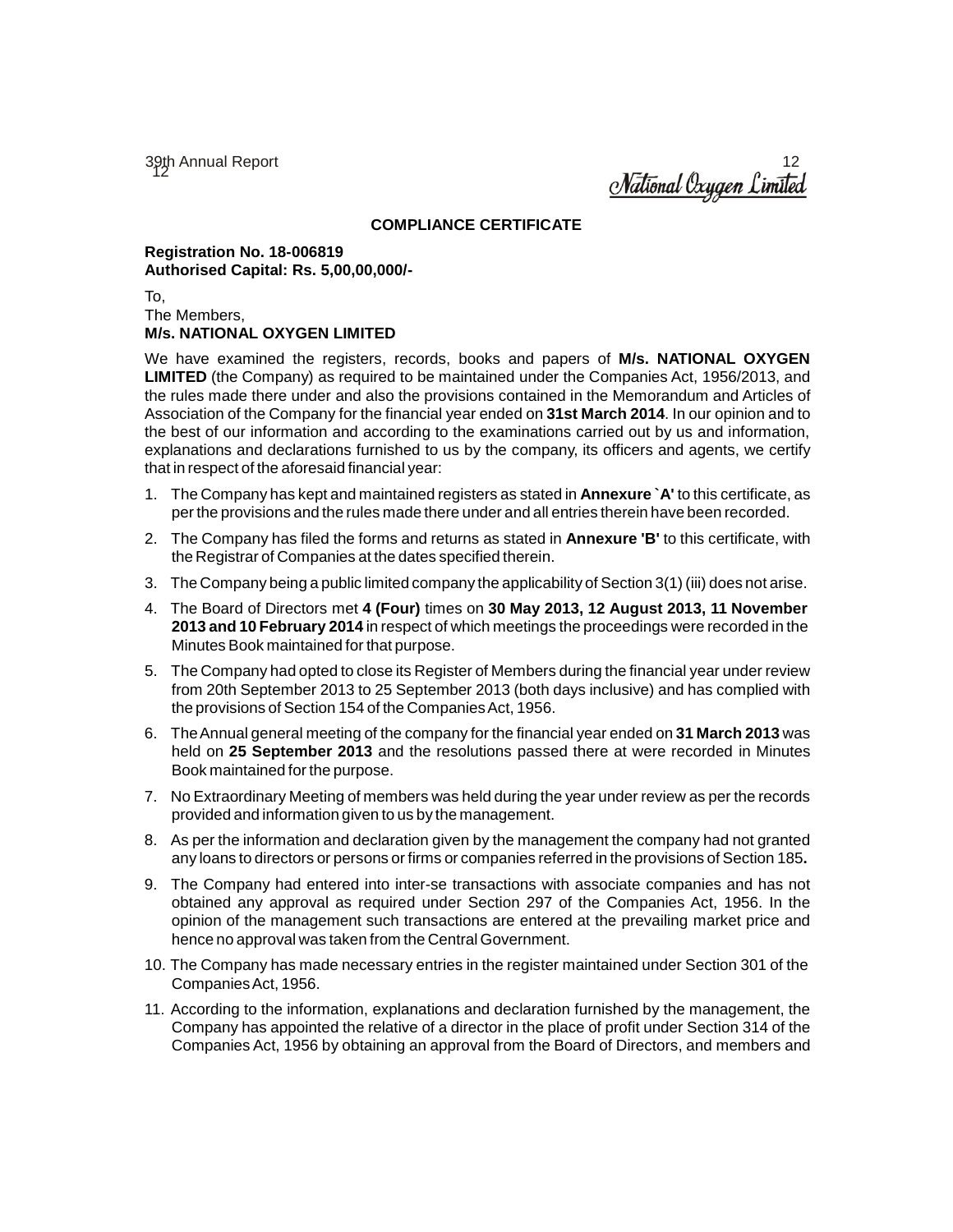13<br>Mational Oxygen Limited بين المستخدم المستخدم المستخدم المستخدم المستخدم المستخدم المستخدم المستخدم المستخدم ا<br>Mational Oxygen Limited

the Company complied with the provisions of the Companies Act, 1956 by filing necessary eform during the financial year under review.

- 12. The Board of Directors and the duly constituted Committee of Directors have not approved any issue of duplicate share certificates during the financial year under review.
- 13. The Company, during the financial year under review, had:
	- (i) Not issued any shares or other securities but however received request for transfer and transmission of shares and hence the proper delivery of share certificate was also made.
	- (ii) Deposited the amount of dividend declared in a separate Bank Account within five days from the date of declaration of such dividend.
	- (iii) Declared dividend during the year and paid/posted warrants for dividends to all the members within a period of 30 (Thirty) days from the date of declaration and all unclaimed/unpaid dividend has been transferred to Unpaid Dividend Account of the Company.
	- (iv) The Company duly transferred the unpaid amount pending for disbursement in dividend account which has remained unclaimed/unpaid for a period of seven years, to Investor Education and Protection Fund ('IEPF').
	- (v) Generally complied with the requirements of Section 217 of theAct.
- 14. The Board of Directors of the company is well constituted, and there was no appointment of directors, additional directors, alternate directors and directors to fill casual vacancy has been made during the financial year under review.
- 15. The Company has not appointed any Managing Director/ Whole Time Director/ Manager during the year.
- 16. The Company had not appointed any sole-selling agents during the financial year under review.
- 17. As per the information and explanation given by the management, the company has no transaction which necessitated the company to seek approval from the Company Law Board, Regional Director, Register of Companies and Central Government during the financial year under review.
- 18. The directors have disclosed their interest in other firms/companies to the Board of Directors pursuant to the provisions of the CompaniesAct, 1956 and the Rules made there under.
- 19. The Company has not issued any shares /debentures/other securities during the financial year under review.
- 20.The Company has not bought back any of its shares during the financial year under review.
- 21. The Company has not issued any redeemable preference shares/debentures; and hence the question of redeeming any preference shares/debentures does not arise.
- 22. The Company did not keep in abeyance rights to dividend, rights shares, and bonus shares pending registration of transfer of shares during the financial year under review.
- 23. According to the information and explanation given by the management, the company had not accepted any deposits from the public, shareholders, directors or their relatives and hence compliance with provisions of Section 58A and 58AA read with Companies (Acceptance of Deposit) Rules, 1975 does not arise.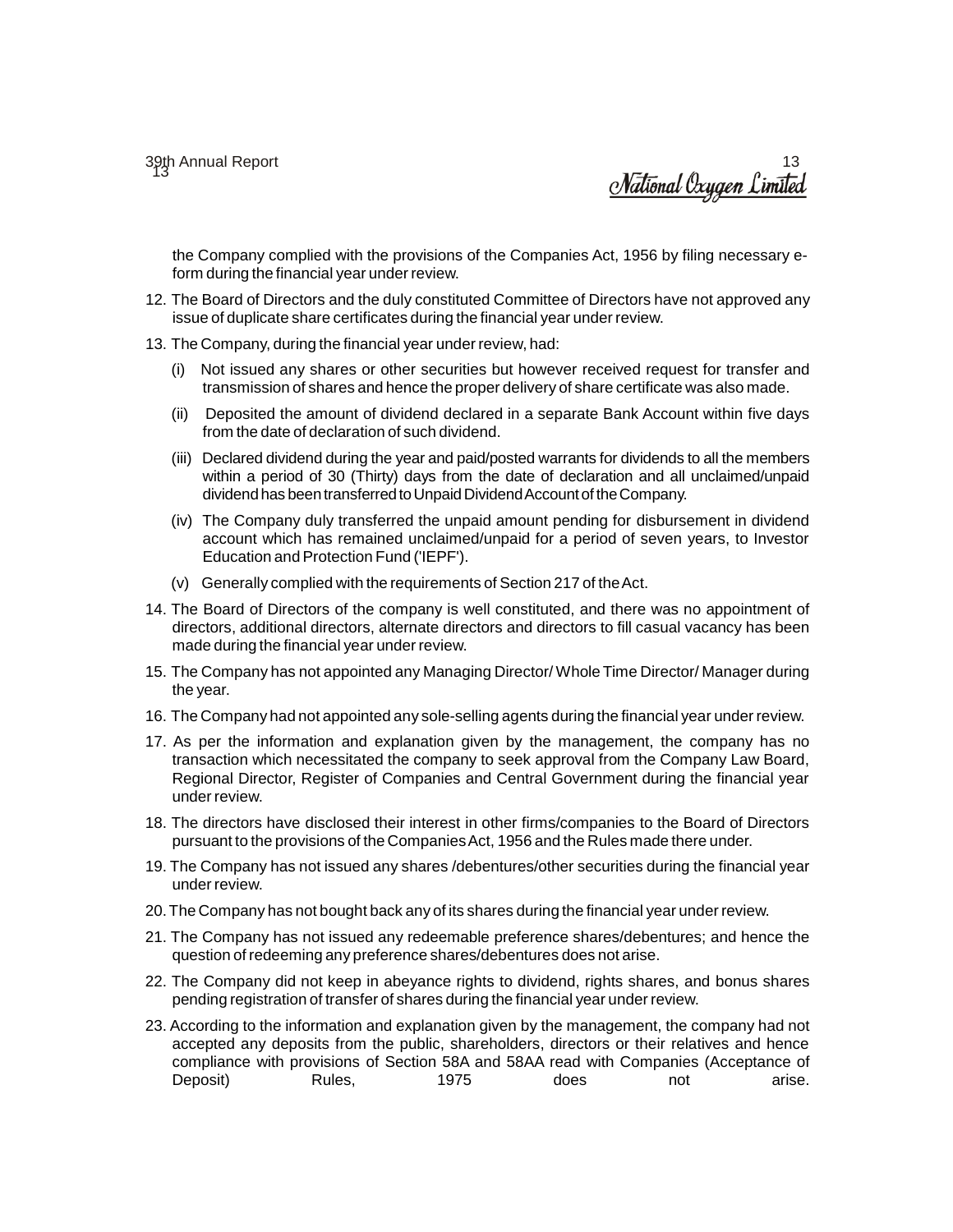14<br>Mational Oxygen Limited Communication of the State of the State of the State of the State of the State of the<br>Communication of the State of the State of the State of the State of the State of the State of the State of

- 24. The amount borrowed by the company from banks during the financial year is within the borrowing limits as fixed by the Company and the company had passed necessary resolution by complying with the provisions of Section 180(1) (c) of the Companies Act, 1956 in the previous years.
- 25. According to the information and explanation given by the management, the company has not made any loans/investments or given guarantees or provided securities to other bodies corporate during the financial year under review.
- 26. The Company had not altered the provisions of the memorandum with respect to situation of the company's registered office from one state to another during the financial year under review.
- 27. The Company had not altered the provisions of the memorandum with respect to the objects of the company during the year under scrutiny.
- 28. The Company had not altered the provisions of the memorandum with respect to name during the year under scrutiny.
- 29. The Company had not altered the provisions of the memorandum with respect to share capital of the company during the year under scrutiny.
- 30.The Company had not altered its articles of association during the financial year under review.
- 31. According to the information, explanations and declaration furnished by the management, no prosecution has been initiated against the Company or no show cause notices has been received by the company for any alleged offences under the Companies Act, 1956 and hence the question of fine or penalties does not arise.
- 32. The Company had not received any amount as security from its employees during the financial year; hence the applicability of the provisions of Section 417(1) of the Companies Act, 1956 does not arise.
- 33.According to the information and explanations furnished by the management, the Company had not constituted its own Provident Fund pursuant to the provisions of Section 418 of the Companies Act, 1956; however the company had generally been regular in depositing both the employers and employees contribution to the Provident Fund with prescribed authorities.

Place: Chennai

Date: 28-07-2014 Name of CompanySecretary : Lakshmmi Subramanian C. P. No. : 1087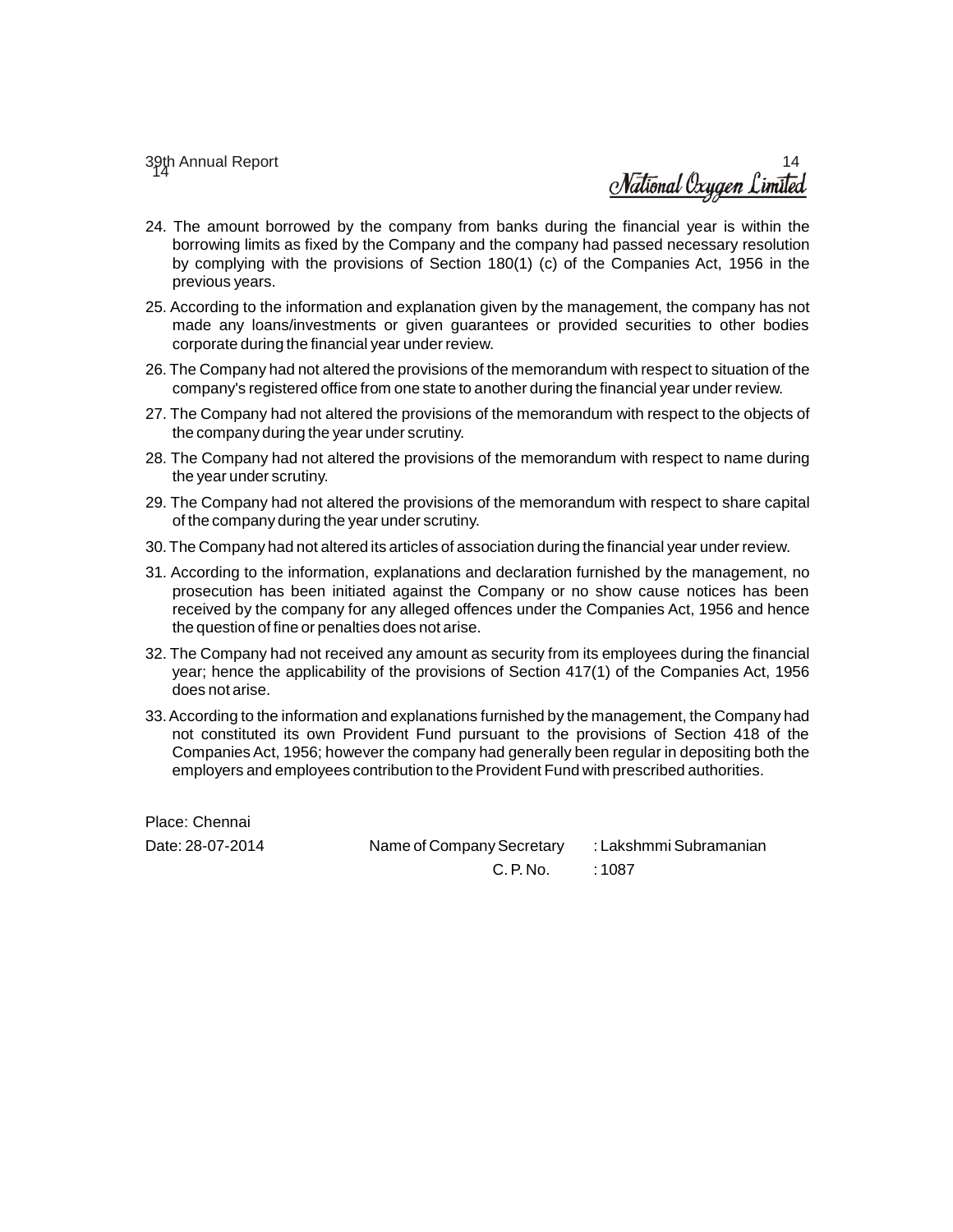39th Annual Report<br>15 39th Annual Report<br>15 39th Annual Report

#### **Annexure A**

#### **Registers as maintained by the Company**

- 1. Register of Members under Section 150 of the CompaniesAct, 1956 (Computerized)
- 2. Register of Directors under Section 303 of the Companies Act, 1956.
- 3. Register of Directors Shareholdings Section 307 of the CompaniesAct, 1956.
- 4. Register of Contracts, Companies and Firms in which Directors of the Company are interested under Section 299, 301 and 301(3) of the Companies Act, 1956.
- 5. Minutes of the Annual General Meeting/Extra Ordinary General Meeting & Board Meetings under Section 193 of the CompaniesAct, 1956.
- 6. Register of Share Transfers (Computerized).
- 7. Register of Charges under Section 143 of the CompaniesAct, 1956.

#### **Annexure B**

Forms and Returns as filed by the Company with the Registrar of Companies, during the financial year ending on **31st March 2014**.

| <b>Name of the Document</b> | Date of Event | Date of filing | Due Date   | <b>Remarks</b> |
|-----------------------------|---------------|----------------|------------|----------------|
| Form 23AC & ACA(XBRL)       | 25.09.2013    | 28.11.2013     | 28.11.2013 | On-time        |
| Form 20B                    | 25.09.2013    | 08.11.2013     | 25.11.2013 | On-time        |
| Form 23                     | 25.09.2013    | 22.10.2013     | 25.10.2013 | On-time        |
| Form 23                     | 12.08.2013    | 29.08.2013     | 12.09.2013 | On-time        |
| Form 32                     | 01/10/2013    | 03/10/2013     | 01/11/2013 | On-time        |
| Form 66                     | 25.09.2013    | 01.10.2013     | 25.10.2013 | On-time        |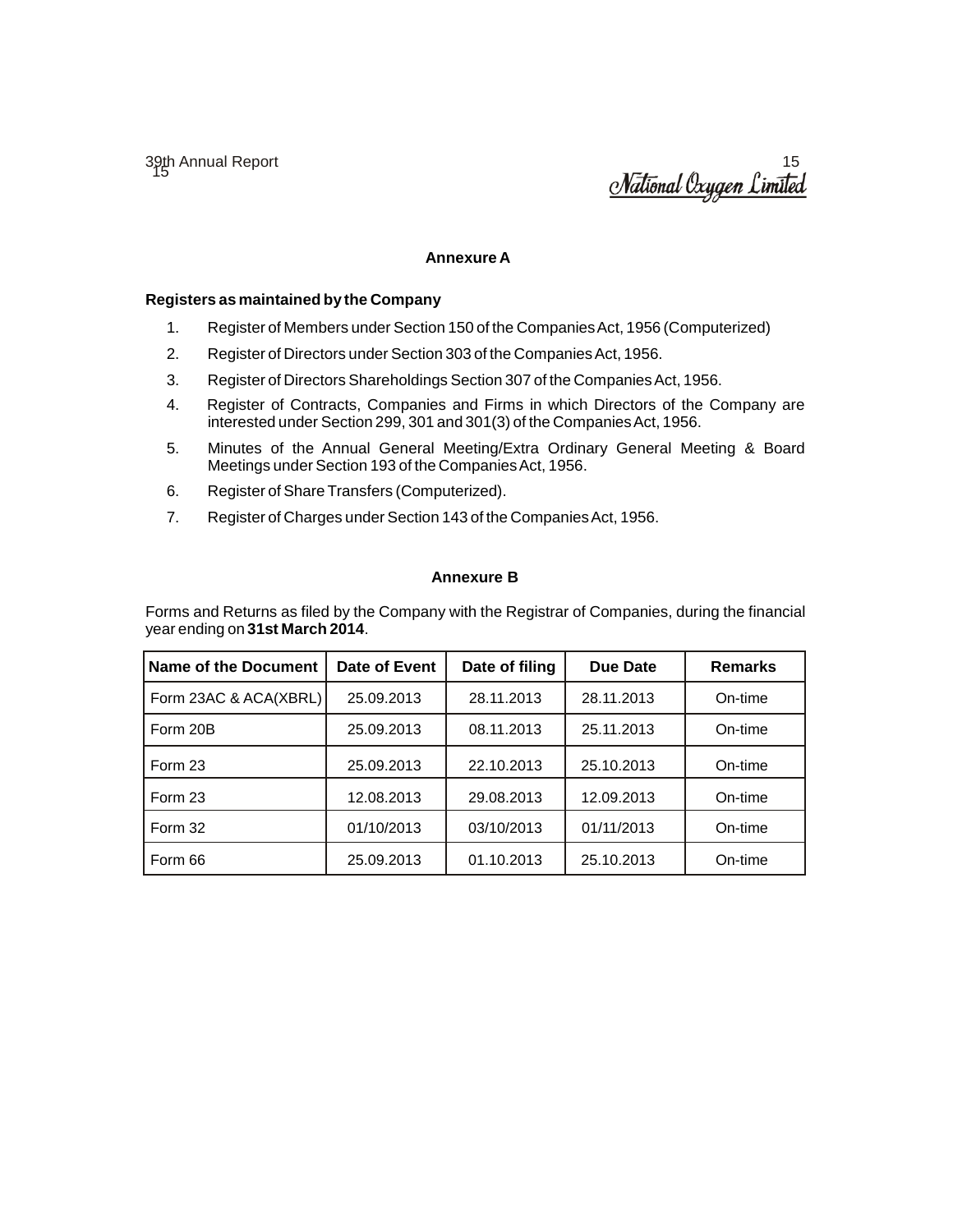16<br>16 39th Annual Report 16<br>Malional Oxygen Limited

#### **DIRECTORS REPORT**

The Directors of your Company present its 39th Annual Report on the functioning of the Company together with the Profit and Loss Account for the year ended 31st March 2014 and the Balance Sheet as at that date together with theAuditor's Report thereon.

#### **Financial Results:**

|                                               | <b>Current year</b><br>31.03.2014<br>(Rs. in Lakhs) | <b>Previous Year</b><br>31.03.2013<br>(Rs. in Lakhs) |
|-----------------------------------------------|-----------------------------------------------------|------------------------------------------------------|
| Gross Profit / (Loss)                         | (374.67)                                            | 406.51                                               |
| Depreciation                                  | (386.44)                                            | (347.58)                                             |
| Profit / (Loss) before Tax                    | (761.11)                                            | 58.93                                                |
| Provision for Income Tax                      | (1.006)                                             | (25)                                                 |
| Provision for Fringe Benefit Tax              |                                                     |                                                      |
| Provision/ Release of Deferred Tax            | 236.47                                              | 24.95                                                |
| Net Profit for the year                       | (525.64)                                            | 58.88                                                |
| Balance brought forward from the earlier year | 305.90                                              | 309.20                                               |
|                                               | (219.74)                                            | 368.08                                               |

During the financial year 2013-14, your company was not able to attain reasonable profit levels and register a net loss of Rs. (525.64) lakhs as compared to profit of Rs. 58.88 lakhs in the previous year.

#### **Business Operations:**

#### **Industrial Gases**

The order book position is comfortable since the Company was able to tie up long term contracts with the customers. The plant at Pondicherry and Perundurai is also performing at its rated capacity. Your Company is working at its market front since the supply of oxygen and nitrogen has increased compared to previous year.

#### **Windmill:**

The Power generation is normal and we expect the generation of power will improve in the coming months.

#### **Dividend:**

The Operations of the Company have resulted in a loss as explained in the Financial result. Hence, your director regret that they are unable to recommend any dividend on the Equity share capital of the Company for the year under review.

#### **Directors:**

The Company has, pursuant to the provisions of clause 49 of the Listing Agreement entered into with the Stock Exchange has appointed Mr. Perumal Siva, Mr.Anil Kumar Seth and Mr. Devmohan Mohunta as Independent Directors of the Company. The Company has received declarations as the appointee independent directors, that they meet the criteria of independence, as prescribed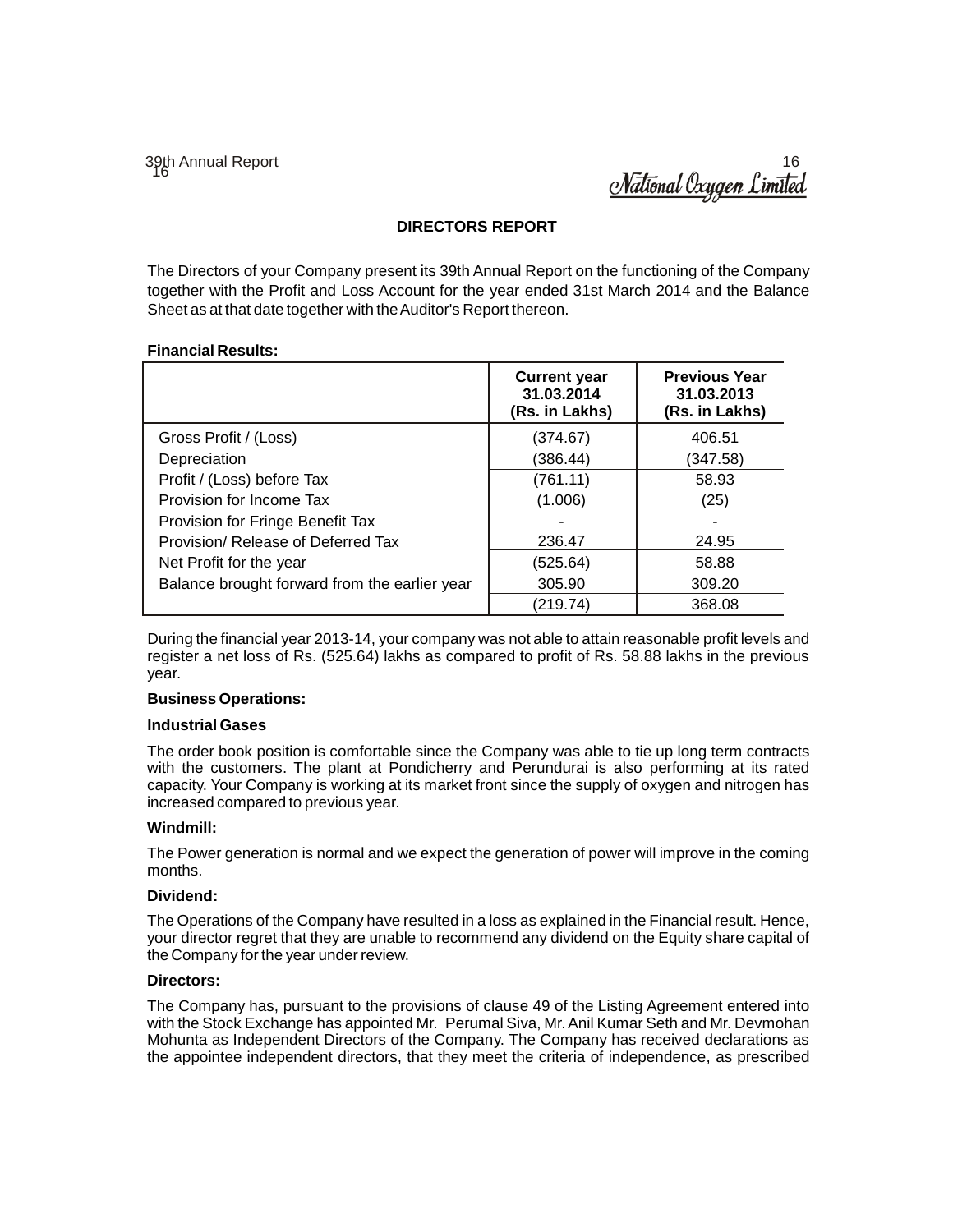17<br>17 39th Annual Report 17<br>Mational Oxygen Limited

both under sub-section (6) of Section 149 of the Companies Act 2013 and under the said clause 49. In accordance with the provisions of section 149(4) and section 152 (5) of the Companies Act, 2013, Mr. Perumal Siva, Mr.Anil Kumar Seth and Mr. Dev Mohan Mohunta are being appointed as Independent Directors to hold office as per their tenure of appointment mentioned in the Notice of the forthcomingAGM of the Company.

Smt. Veena Devi Saraf are retiring at this meeting by rotation and being eligible, offer themselves for reappointment.

#### **Rights Issue:**

The Company has not made any right issue during the year.

#### **Fixed Deposits:**

The Company has not accepted any fixed deposits during the year.

#### **Particulars of Employees and Labour Relations:**

None of the employees fall under the category specified under Sec.217 (2A) of the Companies Act, 1956 and the Rules thereunder.

The relations with the employees during the year had been smooth and cordial.

#### **Conservation of Energy, TechnologyAbsorption and Foreign Exchange inflow & Outgo:**

Prescribed particulars under Section 217(1)(e) of the Companies Act, 1956 are furnished as **Annexure-A** to this Report.

#### **Director's Responsibility Statement:**

Pursuant to the provisions of Section 217(2AA) of the Companies Act, 1956, your Directors confirm that

- ! in the preparation of the annual accounts for the financial year ended 31st March 2014, the applicable accounting standards have been followed along with proper explanation related to material departures, if any.
- ! they have selected such accounting policies and applied them consistently and made judgements and estimates that are reasonable and prudent so as to give a true and fair view of the State of affairs of the Company as on 31st March, 2014 and of the profit and loss of the company for that period.
- ! proper and sufficient care has been taken for the maintenance of adequate accounting records in accordance with the provisions of the Companies Act, 2013 for safeguarding the assets of the Company and for preventing and detecting fraud and other irregularities.
- ! the annual accounts are prepared on a going concern basis.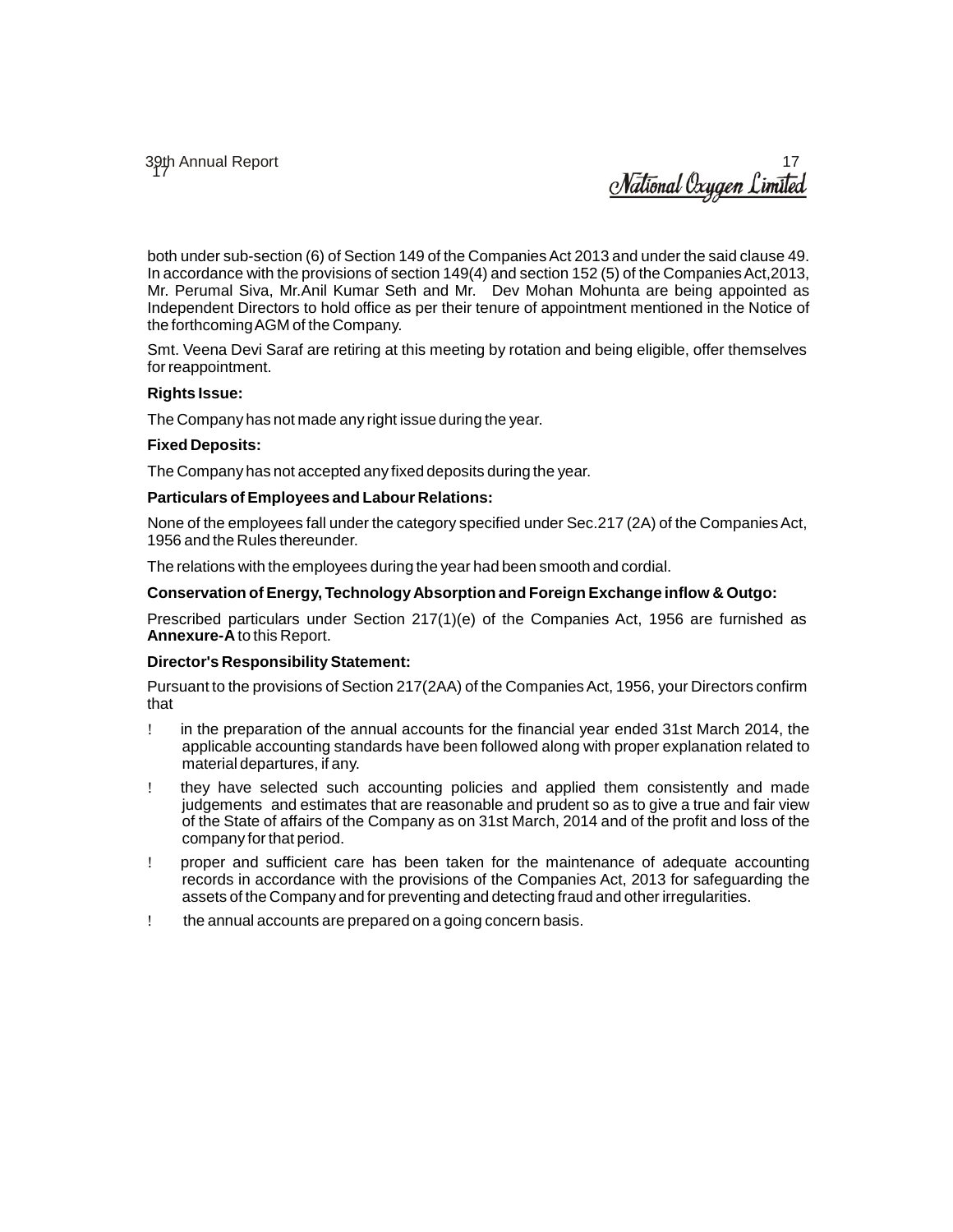18<br>18 39th Annual Report 18<br>Mational Oxygen Limited

#### **ANNEXURE A TO DIRECTORS REPORT**

#### **INFORMATION AS PER SEC.217 (1) (e) READ WITH COMPANIES (DISCLOSURE OF PARTICULARS IN THE REPORT OF THE BOARD OF DIRECTORS) RULES, 1988 AND FORMING PART OF THE DIRECTORS' REPORT FOR THEYEAR ENDED 31ST MARCH 2014**

#### **A. CONSERVATION OF ENERGY**

#### a. **Energy conservation measures taken**

- i. Introduction of efficient lighting system and special capacitor banks for improvement of power factor.
- ii. Improvements in operating efficiency and reduction of losses at workers level.
- iii. Technology for production of gases is being upgraded continuously. Also distribution technology for cryogenic liquid products is streamlined.
- b. **Additional Investment Proposals.** ---- NIL
- c. **Impact of above measures on energy consumption** Introduction of efficient lighting system and other energy saving systems has considerably reduced power consumption.
- d. **Total energy consumption and energy consumption per unit of production as per Form A Not Applicable.**
- **B. TECHNOLOGYABSORBPTION**
- e. As per Form B Not applicable
- f. Research and Development (R & D)
	- i. Specific areas in which Research and Development carried out by the Company NIL
	- ii. Benefits derived as a result of the above Research and Development NIL
	- iii. Future Plan of action the Company has tentative proposals to introduce Research and Development division in the next two years.
	- iv. Expenditure on Research and Development at present Percentage of the turnover- NIL
		- a. Capital
		- b. Recurring
		- c. Total
		- d. Total Research and Development as a percentage of Turnover.
- **ii. Technology, Absorption, Adoption and Innovation**
	- i. Efforts made by the set of the set of the SNIL
	- ii. Benefits derived
		- 1. Production Improvement
		- 2. Cost reduction
		- 3. Import substitution
- iii. Technology imported NIL Year of Report **- NIL** 
	- Has technology been fully absorbed Fig. 2012. The SNIL-

If not fully absorbed areas where this has not

been reasons therefore and future plans of action - NIL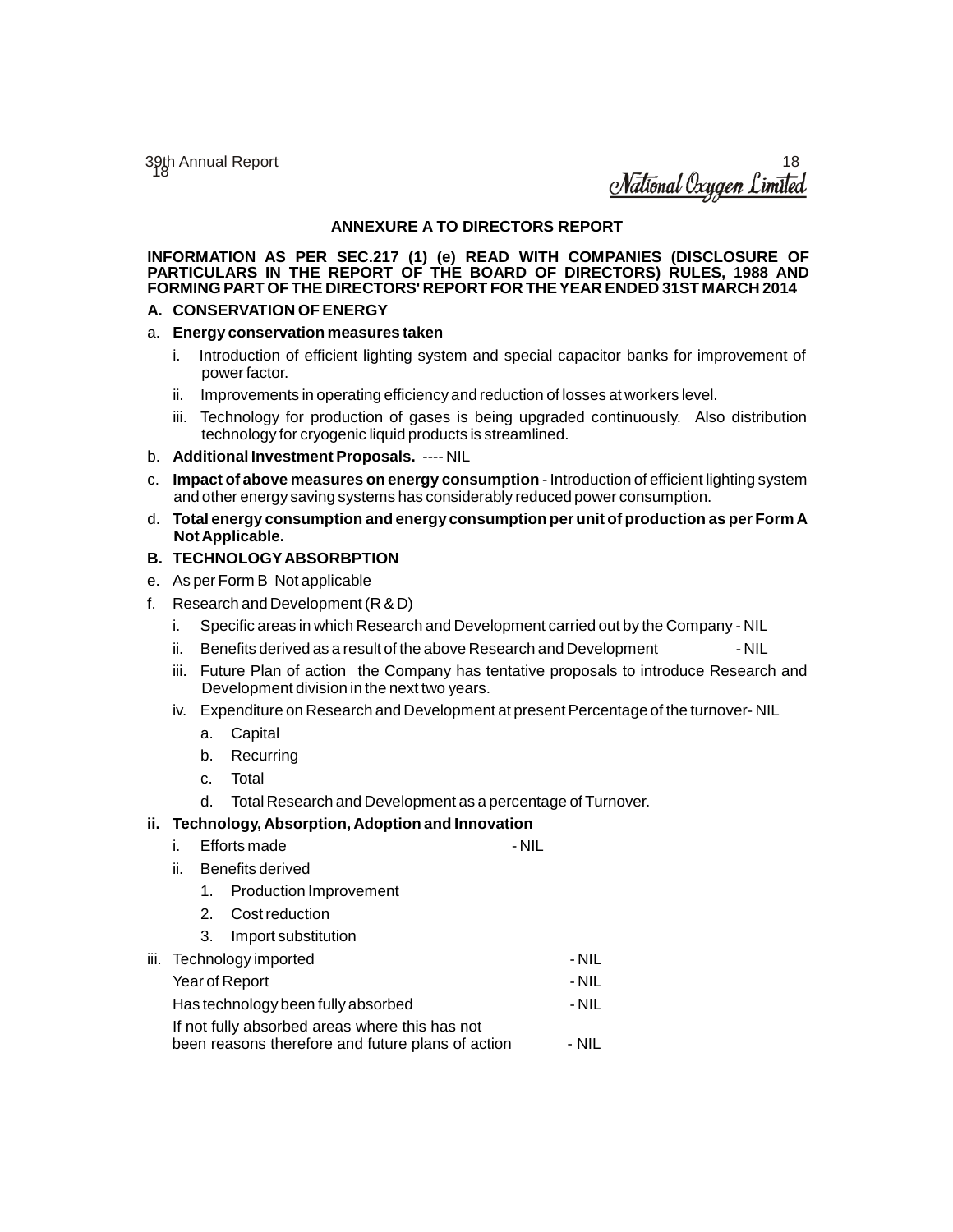19<br>19 39th Annual Report 19<br>Malional Oxygen Limited

#### **C. FOREIGN EXCHANGE EARNINGS AND OUTGO-**

(i) Activities relating to Exports, Initiatives taken to increase Exports, Developments of new Export Market for products and Services and Export Plans:

The Company has not undertaken any export activities.

(ii) Total Foreign Exchange used and earned:

|                                 | 2013-2014  | 2012-2013    |
|---------------------------------|------------|--------------|
| Earnings in Foreign Exchange    | -          |              |
| Expenditure in Foreign Currency | -          | 6.65.996     |
| CIF Value of Imports            | 1.169.4084 | 12.39.48.034 |

#### **ANNEXURE B TO DIRECTORS REPORT --- REPORT ON CORPORATE GOVERNANCE:**

#### **1. Company's Philosophy on Code of Governance:**

National Oxygen Limited defines Corporate Governance as a Systematic Process by which companies are Directed and controlled to enhance their wealth generating capacity. Since large corporations employ vast Quantum of social resources, we believe that the governance process should ensure that these companies are managed in a manner that meets stakeholders' aspirations and social expectations.

The basic objective of corporate governance policies adopted by the companies is to attain the highest levels of transparency, accountability and integrity. This objective extends not merely to meet with statutory requirements but also go beyond them by putting into place procedures and systems, which are in accordance with best practice of governance. Your company believes that good corporate governance enhances the trust and confidence of all the stakeholders. Good practice in corporate behaviour helps to enhance and maintain Public trust in companies and stock market.

#### **2. Board of Directors:**

#### **Composition and category of Board of Directors**

The Board of Directors of the company comprises of Executive, Non-Executive and Independent Directors. In all there are six Directors, two executive, one non-executive and three independent directors.

As on 31st March 2014, the composition of the Board of Directors of the Company meets the stipulated requirements of Clause 49 of the Listing Agreement of the Stock Exchanges. The Board is responsible for the management of the business and meets regularly for discharging its role and functions.

#### **Number of Board Meetings Held dates on which held:-**

During the financial year 2013-2014 viz., from 1st April 2013 to 31st March 2014 four (4) Board meetings were held on the following dates: **30 May 2013, 12 August 2013, 11 November 2013 and 10 February 2014**.TheAnnual General Meeting was held on **25 September 2013.**

The composition and membership on other Boards, Committees of Directors and attendance of Directors at the Board of Directors Meetings held during the Financial Year 2013-2014 and the last AGM held on 25.09.2013 is given below.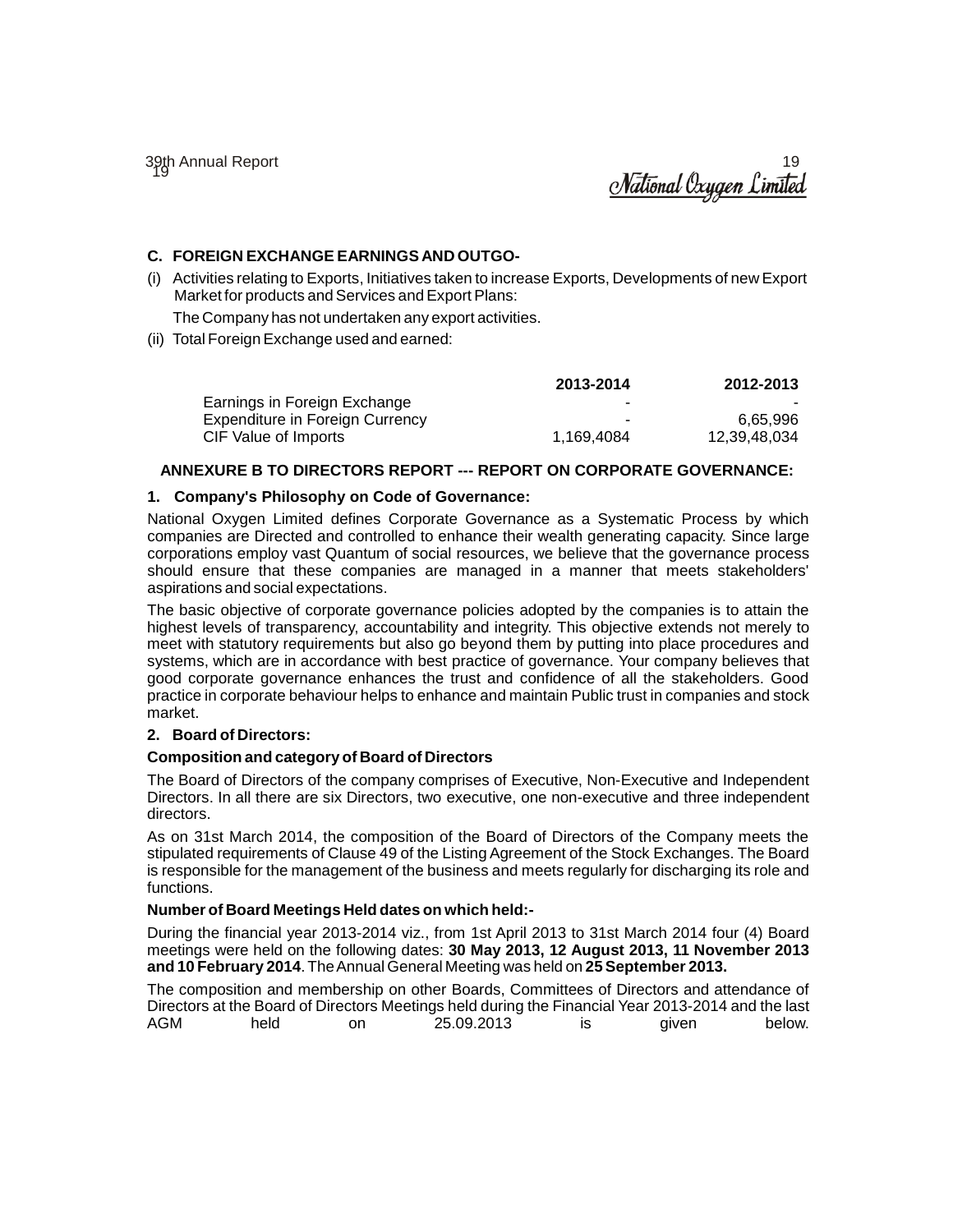# <sup>20</sup> 39th Annual Report <sup>20</sup>

|                         |                                                     | Attendance<br><b>Particulars</b> |                             | Number of Directorships in other Public<br>companies and Committee Members /<br>Chairmanships |                                  |                                                              |
|-------------------------|-----------------------------------------------------|----------------------------------|-----------------------------|-----------------------------------------------------------------------------------------------|----------------------------------|--------------------------------------------------------------|
| Name of the<br>Director | Category                                            | Board<br>Meetings                | Last<br>AGM<br>(Yes/<br>No) | Other<br>Directorships                                                                        | Committee<br>(other than<br>NOL) | Committee<br>Memberships Chairmanships<br>other than<br>NOL) |
| Shri. G.N. Saraf        | Chairman and<br>Managing<br>Director -<br>Executive | 4                                | Yes                         |                                                                                               |                                  |                                                              |
| Shri, R.K. Saraf        | Joint Managing<br>Director -<br>Executive           | 4                                | Yes                         |                                                                                               |                                  |                                                              |
| Dr. D.M. Mohunta        | Non-Executive<br>Independent                        | 4                                | Yes                         |                                                                                               |                                  |                                                              |
| Smt. Veena Devi         | Non-Executive<br>Non-Independent                    | 4                                | Yes                         |                                                                                               |                                  |                                                              |
| Shri, P. Siva           | Non-Executive<br>Independent                        | 4                                | Yes                         |                                                                                               |                                  |                                                              |
| Shri, Anil Seth         | Non-Executive<br>Independent                        | 4                                | Yes                         | 6                                                                                             |                                  |                                                              |

#### **3. BOARD COMMITTEES:-**

#### **A. Audit Committee:**

#### **Charter:-**

The Primary object of Audit Committee of the company is to monitor and provide effective supervision of the management's financial reporting process with a view to ensure accurate, timely and proper disclosures and transparency, integrity and quality of financial reporting.

#### **Composition:-**

The Audit committee comprises of the following three Non-Executive Independent Directors of the company:

| Name of the Director | Category of Membership |
|----------------------|------------------------|
| Shri.P. Siva         | Chairman               |
| I Dr.D.M. Mohunta    | Member                 |
| Shri. Anil Seth      | Member                 |

**Terms ofreference:** The major terms of reference of this committee are as under:-

- $\mathbf v$  Reviewing with management the financial statements before submission of the same to the Board.
- $\mathbf v$  Overseeing of company's financial reporting process and disclosures of its financial information.
- $\mathbf v$  Reviewing the adequacy of the internal Audit Function.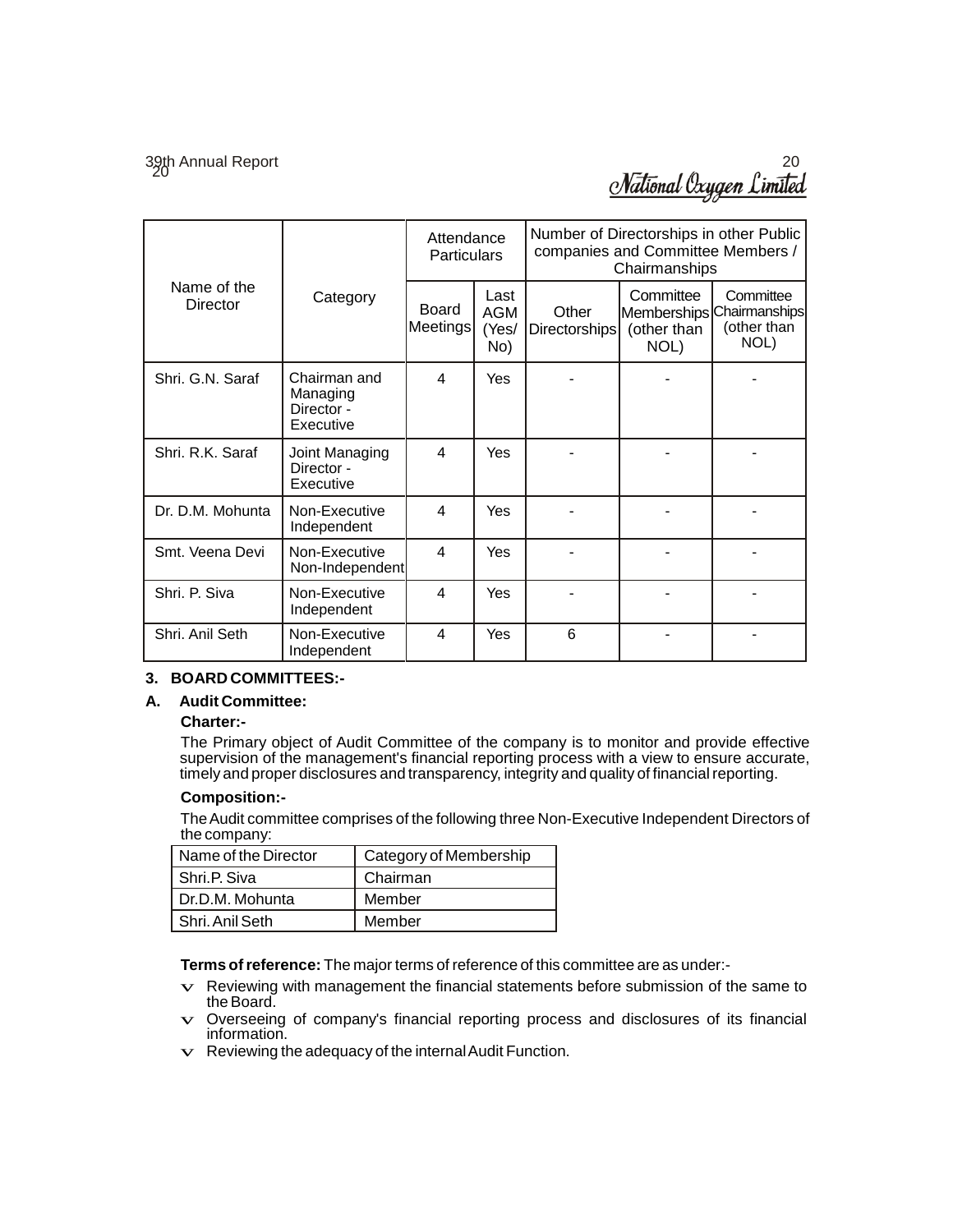21<br>21 39th Annual Report 21<br>21 <u>Mational Oxygen Limited</u>

- $\mathbf v$  Recommendation and Removal of Statutory Auditor and Fixation of audit Fees.
- Reviewing the Reports furnished by the statutory auditors and ensuring suitable follow up thereon.

#### **Meeting andAttendance of the Committee:-**

During the financial year four Audit Committee meetings were held on the following dates **30 May 2013, 12 August 2013, 11 November 2013 and 10 February 2014**.

The Attendance of Directors at the Audit Committee Meetings held during the year 2013-2014 is given below:

| Name of the     | Category of | <b>Attendance Particulars</b> |                          |  |
|-----------------|-------------|-------------------------------|--------------------------|--|
| <b>Director</b> | Membership  | Meetings Held                 | <b>Meetings Attended</b> |  |
| Shri.P.Siva     | Chairman    |                               |                          |  |
| Dr.D.M.Mohunta  | Member      |                               |                          |  |
| Shri. Anil Seth | Member      |                               |                          |  |

#### **B. Remuneration Committee:**

The Remuneration Committee comprises of three Non-Executive Directors viz.:

- 1. Dr. D.M. Mohunta, Chairman of the Committee
- 2. Shri. P. Siva, Member
- 3. Shri. Anil Seth, Member

#### **Terms ofreference:**

The terms of reference of the Remuneration Committee are as per the guidelines set out in the Listing Agreement with the stock exchanges that include determination of the Company's policy on specific remuneration packages for Directors.

No meeting of the Remuneration Committee was held during the year.

#### **Remuneration Policy:**

The remuneration of the Executive Directors is recommended by the Remuneration committee, based on criteria such as industry benchmarks, the Company's performance vis-à-vis the industry and responsibilities shouldered. The Company pays remuneration by way of salary and perquisites to its Executive Directors.

The Non-executive Directors are not paid any remuneration except sitting fees. Further the company has not entered into any pecuniary relationship or transactions with the Non-executive directors.

The details of the remuneration paid/payable to the Directors during the Financial Year 2013-2014, shareholding and relationship with Directors are as under:as under: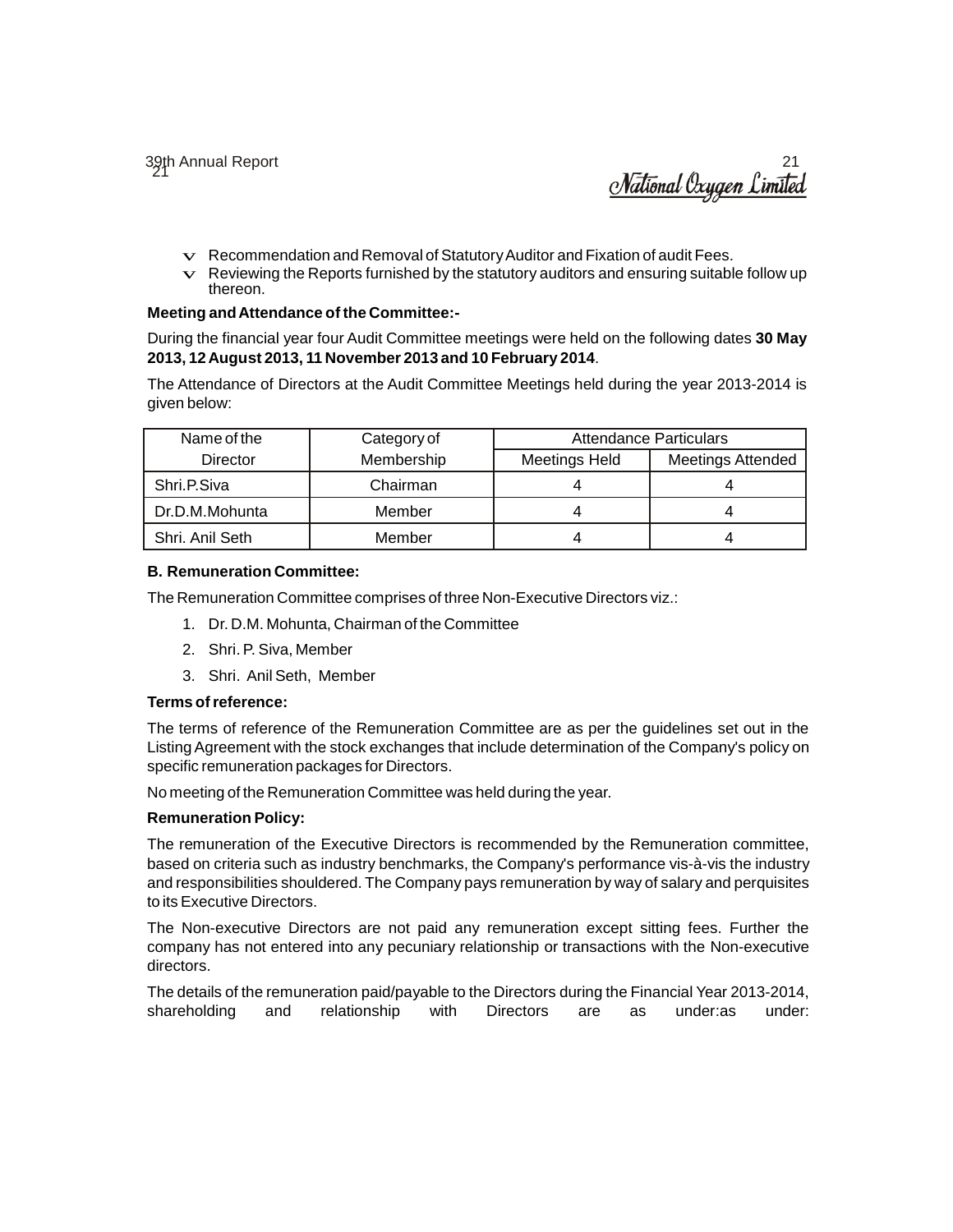22<br>22 39th Annual Report 22<br>2<mark>0 *Mational Oxygen Limited*</mark>

| Name of the Director  | Salary &<br>Perquisites<br>(Rs.) | Sitting<br>Fees<br>(Rs.) | No. of shares<br>held as on<br>31.3.2014 | Relationship with<br><b>Directors</b>                               |
|-----------------------|----------------------------------|--------------------------|------------------------------------------|---------------------------------------------------------------------|
| Shri.G.N.Saraf        | 3,00,000                         |                          | 794108                                   | Husband of Smt. Veena Devi<br>Saraf and Father of<br>Shri.R.K.Saraf |
| Shri.R.K.Saraf        | 3,00,000                         |                          | 182400                                   | Son of Shri.G.N.Saraf and<br>Smt. Veena Devi Saraf                  |
| Dr.D.M.Mohunta        |                                  | 7750                     | 750                                      |                                                                     |
| Smt. Veena Devi Saraf |                                  | 7750                     | 361,871                                  | Wife of Shri.G.N.Saraf and<br>Mother of Shri.R.K.Saraf              |
| Shri.P.Siva           |                                  | 11500                    | 600                                      |                                                                     |
| Shri.Anil Seth        |                                  | 7750                     | 6153                                     |                                                                     |

#### **C. Shareholders/Investors Grievance and Share Transfer Committee:**

#### **Composition:-**

The Shareholders / Investors Grievance and Share Transfer Committee comprises of:

- 1. Smt. Veena Devi, Chairperson of the Committee
- 2. Mr. G. N. Saraf, Member
- 3. Mr. P. Siva, Member

The terms of reference of this committee are as under:-

The shareholders/investor grievance and share transfer committee specifically looks into redressing of shareholder's and investor's complaints such as transfer of shares, non-receipt of shares, non-receipt of declared dividend, non-receipt of annual report and to ensure expeditious share transfers.

#### **Meeting and Attendance of the committee:-**

The Committee oversees the performance of share transfer and recommends measures to improve the shareholders/investors service. The said Committee met 10 times during the year 2013-2014.

#### **Shareholders queries received and replied in 2013-2014.**

During the Financial Year 2013-2014, 5 complaints were received from shareholders and were replied/redressed to the satisfaction of the investors. There are no complaints pending as on date of this report. There were no share transfers pending registration as at 31st March 2014.

In case of any investor complaint, shareholders are requested to address the same t[o](mailto:grievanceredressal@nolgroup.com) [grievanceredressal@nolgroup.com.](mailto:grievanceredressal@nolgroup.com)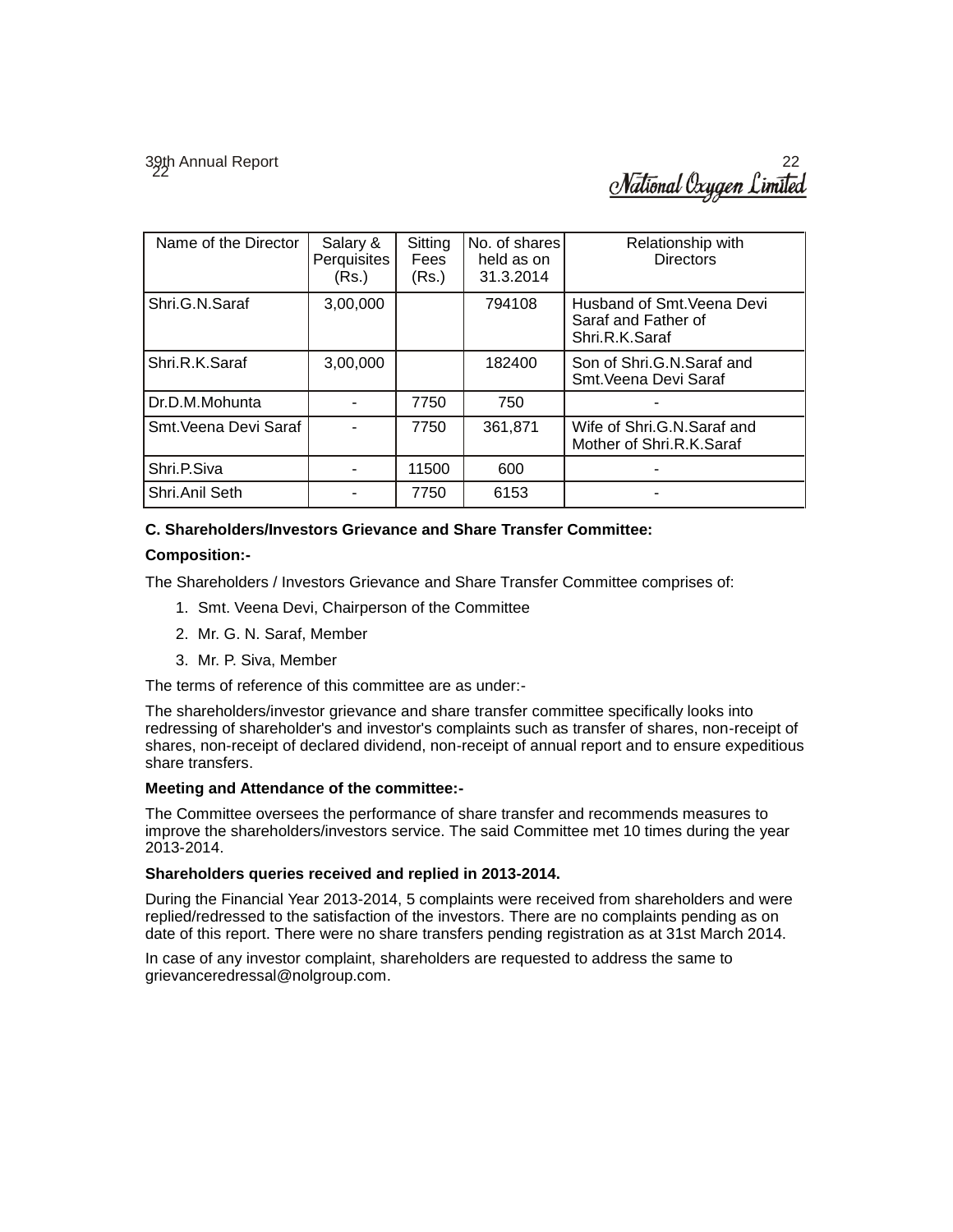# 23<br>23 Annual Report 23<br>23 <mark>Mational Oxygen Limited</mark>

#### **6. General Body Meetings:**

The particulars of Annual General Meetings held during the last three years are as under:

| Year      | Date and Time                               | Venue                                                                     |
|-----------|---------------------------------------------|---------------------------------------------------------------------------|
| 2010-2011 | $3rd$ September 2011 at 10.00 a.m           | Hotel Kanchi,<br>28, Commander-in-chief Road,<br>Egmore, Chennai 600 008. |
| 2011-2012 | 28th September 2012 at 10.30 a.m            | Hotel Kanchi,<br>28, Commander-in-chief Road,<br>Egmore, Chennai 600 008. |
| 2012-2013 | 25 <sup>th</sup> September 2013 at 9.30 a.m | Hotel Kanchi,<br>28, Ethiraj Salai,<br>Egmore, Chennai 600 008.           |

#### **I) Special Resolution Passed in thePast three AGM's:-**

#### **2012-2013**

Special resolution for re-appointment of Mr. G.N Saraf as Managing director.

Special resolution for re-appointment of Mr. Rajesh Kumar Saraf as joint Managing director.

#### **2011-2012**

Special Resolution for the purpose of appointment of Ms. Aarti Saraf, relative of the directors as General Manager, Information Technology.

#### **2010-2011**

Special Resolution for the purpose of issue of equity shares on Rights basis.

Special resolution for borrowal of money to a limit not exceeding in the aggregate of Rs 100 crores.

#### **II) Postal Ballots:**

No resolutions were passed through Postal Ballot during the financial year under review.

#### **7. Disclosures:**

- a. Related Party Transactions: The Company has not entered into any transactions of a material nature with the Promoters, the Directors or the Management, their subsidiaries or relatives, etc, that may have potential conflict with the interests of the Company except those that have been disclosed. The necessary disclosures regarding the transactions are given in the point no. 38 of the Notes to theAccounts.
- b. There are no instances of non-compliance by the Company, penalties, strictures imposed on the Company by the Stock exchanges or SEBI or any statutory authority on any matter related to Capital Markets during the last three years.
- c. Disclosure on accounting treatment: No differential treatment from the Accounting standards was followed in the preparation of the financial statements.
- d. The company does not have a Whistle Blower Policy and no employee has been denied access to approach the audit committee to report any serious concerns.
- e. The company has complied with all the mandatory requirements of Clause 49 of the listing agreement and the extent of compliance of the non-mandatory requirements is given in the end of this Report.
- f. No money has been raised through Public / Right / Preferential issue during the financial year ended 31st March 2014,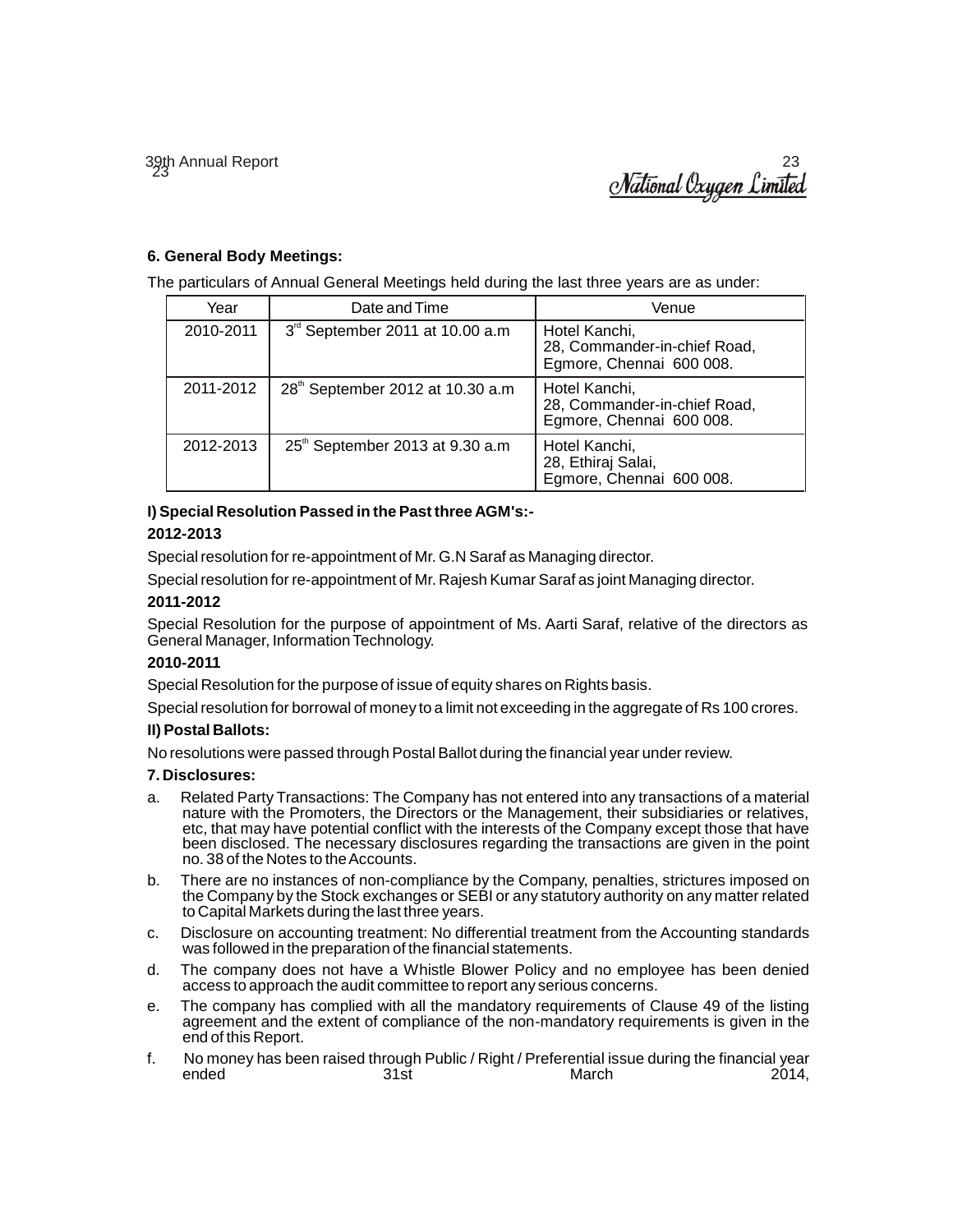24<br>24 39th Annual Report 24<br>24 20 20 20 20 20 20 20 20 20 20 20 21 21 22 24 24 25 26 27 28 29 29 20 21 22 24 25 26 27 27 28 29 20 20 20 20

#### **8. Means of Communication:**

The quarterly financial results are usually published in the News Today (English) and Maalai Sudar (Tamil) and are also available on the following websites-

[www.nolgroup.com,](http://www.nolgroup.com/) [www.bseindia.com](http://www.bseindia.com/) and [www.nseindia.com](http://www.nseindia.com/)

#### **9. Management Discussion and Analysis Report:**

Management Discussion and Analysis Report forms a part of the Directors Report. (Given in Annexure C).

#### **10. General Shareholders Information:**

| (i) Date of Annual General Meeting : | 12th September 2014                                             |
|--------------------------------------|-----------------------------------------------------------------|
| Time                                 | 9.30 a.m.                                                       |
| Venue                                | Hotel Kanchi,<br>28, Ethiraj Salai,<br>Egmore, Chennai 600 008. |

#### (ii) Financial Calendar :

| Results for the quarter ending June 30, 2013      | Within 45 days from the end of the<br>quarter                 |
|---------------------------------------------------|---------------------------------------------------------------|
| Results for the quarter ending September 30, 2013 | Within 45 days from the end of the<br>quarter                 |
| Results for the quarter ending December 30, 2013  | Within 45 days from the end of the<br>quarter                 |
| Results for the quarter ending March 31, 2014     | Audited Results within 60 days<br>from the end of the quarter |
| <b>Annual General Meeting</b>                     | 12th September 2014                                           |

(iii) Book-Closure Date : 6th September to 12th September 2014.

(iv) Listing on the Stock Exchanges : The Equity shares of the Company are listed in the Bombay Stock exchange and Madras Stock Exchange. The company confirms that it has paid annual listing fees to all the stock exchanges for the year 2013-2014. The shares of the company are also traded in National Stock Exchange through MOU between Madras Stock Exchange and National Stock Exchange. (vi) Stock Code : Bombay Stock Exchange 507813 Madras Stock Exchange NATOXYGEN National Stock Exchange NOL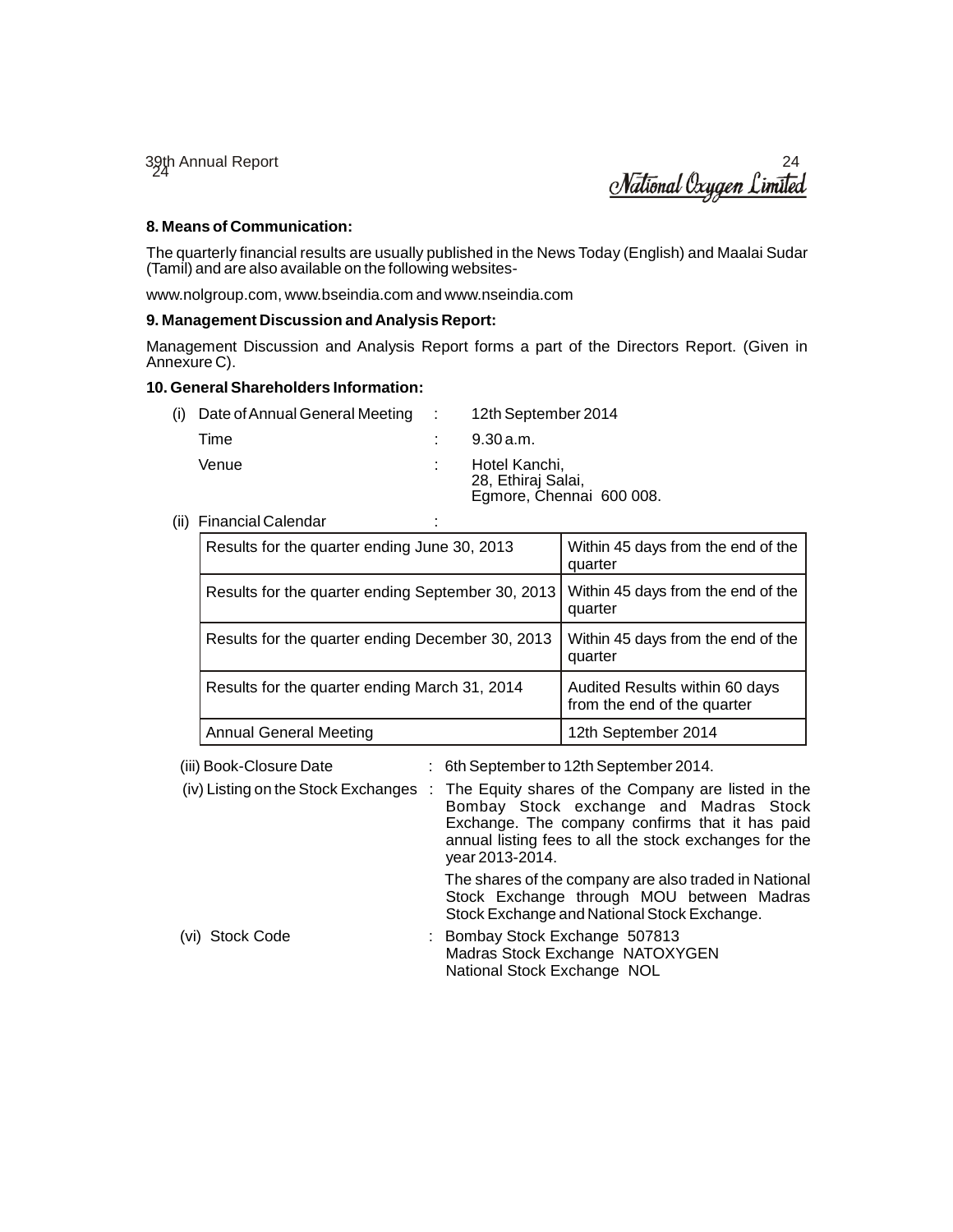<sup>25</sup><br><sup>25</sup> 25 25 Annual Report 25<br>Mational Oxygen Limited

(vii) Stock Market Data:-

Bombay Stock Exchange: High and Low quotations of the Company's shares during the period 1stApril 2013 to 31st March 2014:

|                                                                            | <b>Bombay Stock Exchange (BSE)</b>                          |                                                             |                                                        | <b>National Stock Exchange (NSE)</b>                        |                                                             |                                         |  |
|----------------------------------------------------------------------------|-------------------------------------------------------------|-------------------------------------------------------------|--------------------------------------------------------|-------------------------------------------------------------|-------------------------------------------------------------|-----------------------------------------|--|
| <b>Month</b>                                                               | High                                                        | Low                                                         | <b>Volume</b>                                          | High                                                        | Low                                                         | <b>Volume</b>                           |  |
|                                                                            | (Rs.)                                                       |                                                             | <b>Numbers</b>                                         |                                                             | (Rs.)                                                       | <b>Numbers</b>                          |  |
| Apr-13<br>$May-13$<br>$Jun-13$<br>$Jul-13$<br>Aug-13<br>Sep-13<br>$Oct-13$ | 44.45<br>45.00<br>42.45<br>48.00<br>43.40<br>44.00<br>39.90 | 40.10<br>38.35<br>36.90<br>42.00<br>36.50<br>35.10<br>41.50 | 1,783<br>7,882<br>1,531<br>46<br>792<br>3,463<br>1,270 | 42.50<br>40.60<br>37.65<br>37.50<br>35.65<br>37.40<br>37.25 | 40.50<br>38.70<br>37.10<br>37.50<br>35.65<br>33.90<br>33.85 | 215<br>1650<br>399<br>100<br>172<br>850 |  |
| $Nov-13$<br>$Dec-13$<br>$Jan-14$<br>$Feb-14$<br>Mar-14                     | 43.00<br>43.60<br>44.00<br>43.50<br>42.00                   | 34.50<br>36.10<br>38.05<br>38.05<br>37.00                   | 5,165<br>4,094<br>6,467<br>3,119<br>13,010             | 39.40<br>37.50<br>39.50<br>37.55<br>38.85                   | 32.10<br>37.50<br>35.60<br>35.85<br>33.25                   | 108<br>8<br>2231<br>1450<br>71          |  |

(vii) Registrar and Share Transfer Agents : M/s.Cameo Corporate Service Limited.

"Subramanian Buildings" 1, Club House Road, Chennai- 600 002. Contact No. 044-28460390 Fax No. 044-28460129

- (ix) Share Transfer System: Presently the share transfer documents which are received by the Company are processed, approved and kept ready for despatch within 15 days from the date of the receipt.
- (x) Distribution of Shareholding as on 31.3.2014:

| Share or<br>Debenture<br>holding (Rs.) | No. of<br>shareholders | % to total | Share/Debenture<br>Amount (Rs.) | % to total |
|----------------------------------------|------------------------|------------|---------------------------------|------------|
| 10-5000                                | 4027                   | 92.3835    | 6439650                         | 13.4095    |
| 5001-10000                             | 213                    | 4.8864     | 1618120                         | 3.3694     |
| 10001-20000                            | 52                     | 1.1929     | 762010                          | 1.5867     |
| 20001-30000                            | 16                     | 0.3670     | 406200                          | 0.8458     |
| 30001-40000                            | 6                      | 0.1376     | 201600                          | 0.4198     |
| 40001-50000                            | 4                      | 0.0917     | 188940                          | 0.3934     |
| 50001-100000                           | 8                      | 0.1835     | 541700                          | 1.1280     |
| 100001 & above                         | 33                     | 0.7570     | 37864490                        | 78.8470    |
| Total                                  | 4359                   | 100        | 48022710                        | 100        |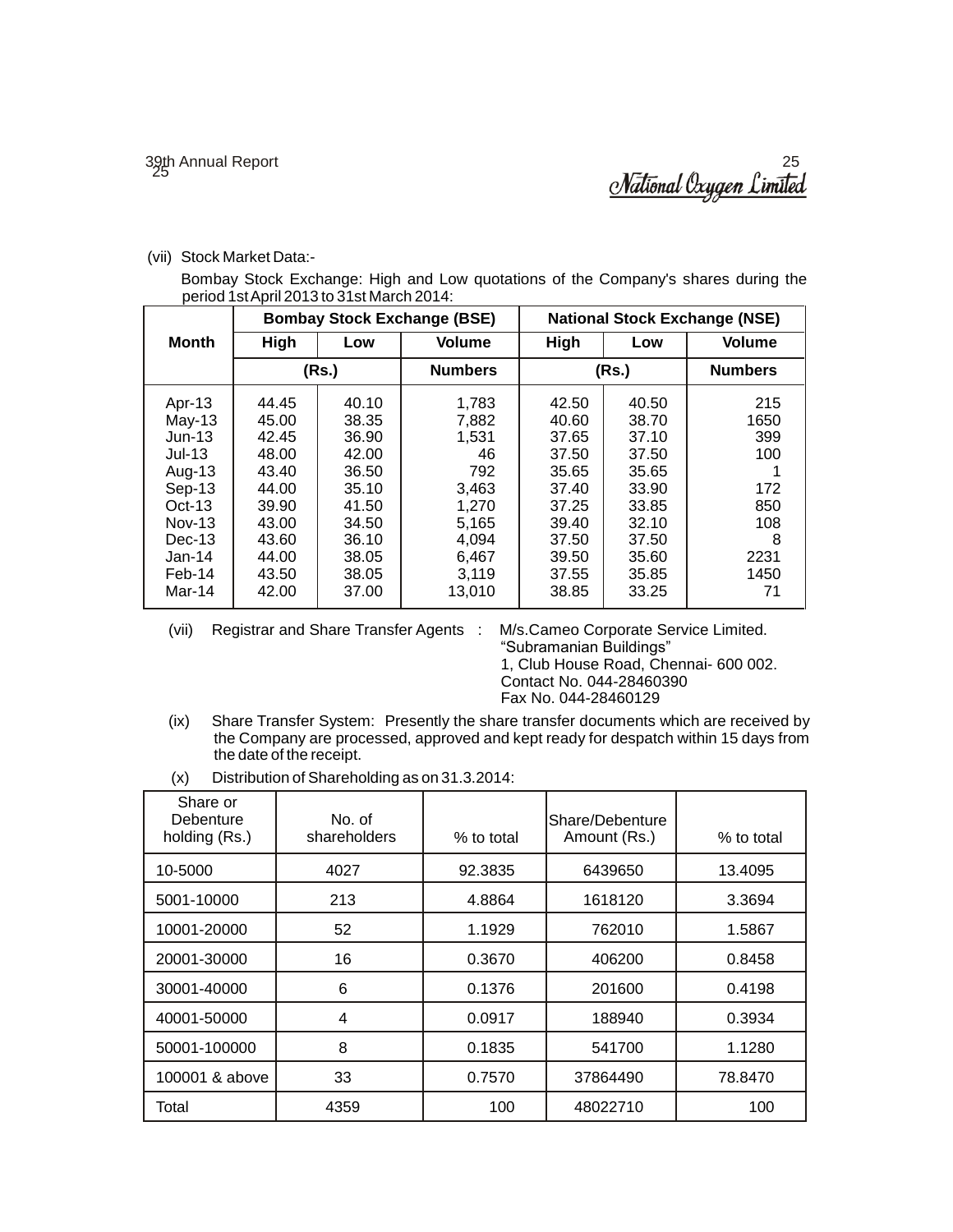<sup>26</sup><br><sup>26</sup> 2<sup>26</sup> 39th Annual Report<br>26 26 26 27 28 28 29th Annual Report

| $(2)$ original original graduate original conditions of $\sim$<br>Category                                                           | <b>No. of Shares Held</b> | <b>Percentage of Share holding</b> |
|--------------------------------------------------------------------------------------------------------------------------------------|---------------------------|------------------------------------|
| A. PROMOTER HOLDING                                                                                                                  |                           |                                    |
| 1. Promoters                                                                                                                         |                           |                                    |
| Indian Promoters                                                                                                                     | 28,05,931                 | 58.43%                             |
| Foreign Promoters                                                                                                                    | <b>NIL</b>                |                                    |
| 2. Persons acting in concert                                                                                                         | <b>NIL</b>                |                                    |
| Sub-Total                                                                                                                            | 28,05,931                 | 58.43%                             |
| <b>B. Non-Promoters Holding</b>                                                                                                      |                           |                                    |
| 3. Institutional Investors                                                                                                           | <b>NIL</b>                | <b>NIL</b>                         |
| a. Mutual Funds and UTI                                                                                                              | <b>NIL</b>                | NIL                                |
| b. Banks, financial Institutions,<br><b>Insurance Companies</b><br>(central/state Govt. Institutions<br>Non-government Institutions) | <b>NIL</b>                | <b>NIL</b>                         |
| c. Flls                                                                                                                              | <b>NIL</b>                | NIL                                |
| Sub-Total                                                                                                                            | <b>NIL</b>                | NIL                                |
| 4. a. Body Corporate                                                                                                                 | 137993                    | 2.87%                              |
| b. Indian Public                                                                                                                     | 1829634                   | 38.0993                            |
| c. Clearing Member                                                                                                                   | 486                       | 0.01%                              |
| d. Hindu Undivided Family                                                                                                            | 17115                     | 0.36%                              |
| e. NRI                                                                                                                               | 9402                      | 0.20%                              |
| f. Independent Directors                                                                                                             |                           |                                    |
| g. Any other                                                                                                                         | 1710                      | 0.356%                             |
| Sub-Total                                                                                                                            | 19,96,340                 | 41.57%                             |
| <b>Grand Total</b>                                                                                                                   | 48,02,271                 | 100.000%                           |

(xi) Shareholding Pattern as on 31.3.2014:

(xii) **Dematerialisation of shares:** The equity shares of the company have been admitted for dematerialization with NSDL and CDSL. The ISIN No. of the Company is INE296D01010. 91.41% of the Company's paid up Equity share capital has been dematerialized up to March 31, 2014.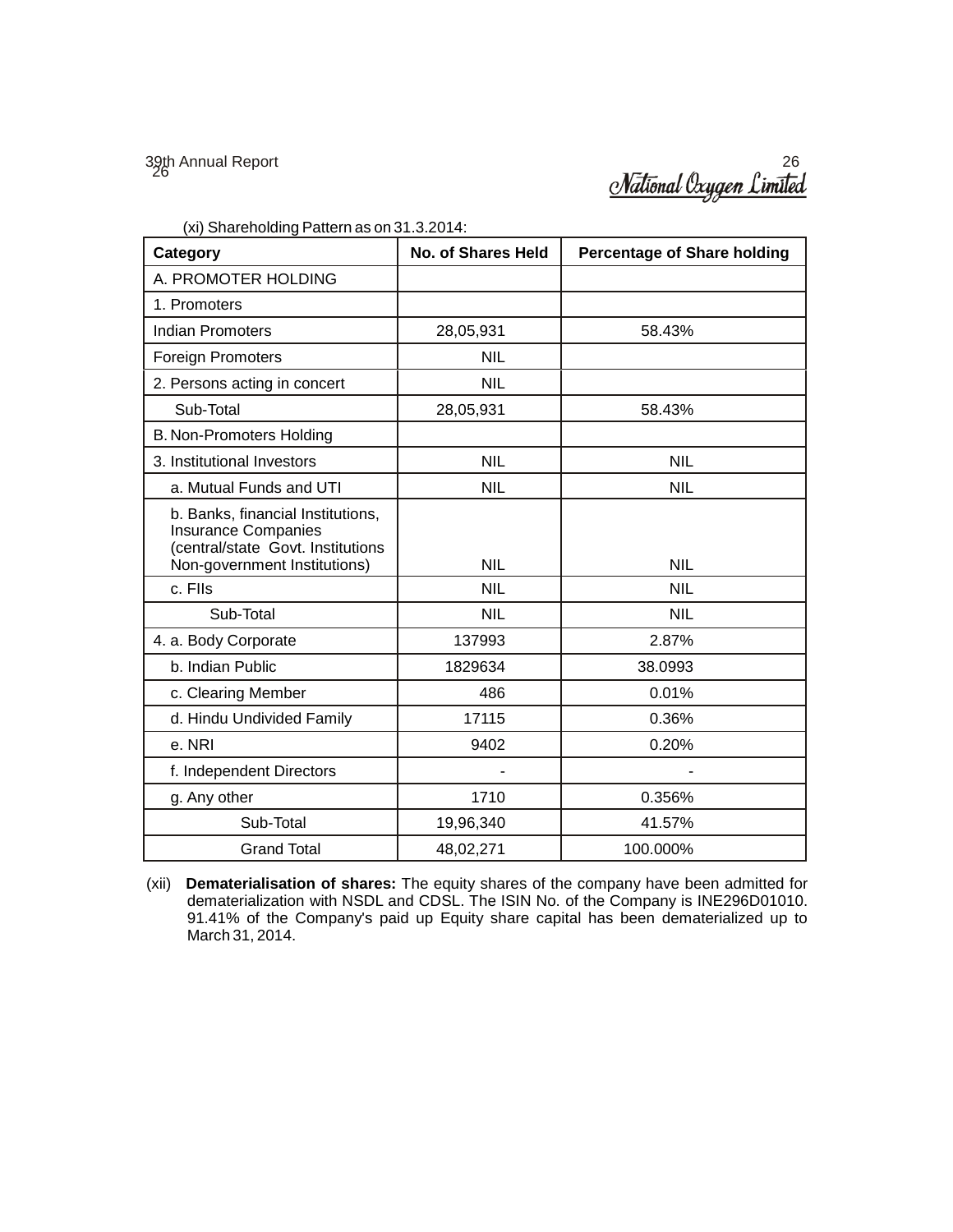# <sup>27</sup> 39th Annual Report <sup>27</sup>

#### Shareholders holding more than 1% of the shares

The details of shareholders (non-promoters) holding more than 1% of the equity as at March 31, 2014 are as follows :

| Name of the<br>Shareholder | No. of<br>Shares held | Shares as % of<br><b>Total No. of Shares</b> |
|----------------------------|-----------------------|----------------------------------------------|
| Manoharlal S               | 71792                 | 1.4949                                       |
| R F Dadabhoy               | 53201                 | 1.1078                                       |
| FLDadabhoy                 | 112500                | 2.3426                                       |
| NFDadabhoy                 | 54000                 | 1.1244                                       |
| Sicgil India Limited       | 76500                 | 1.5929                                       |
| Abdul Rasheed              | 64596                 | 1.3451                                       |
| Saffiya Banu               | 66049                 | 1.3753                                       |
| Manoharlal S               | 105397                | 2.1947                                       |
| <b>Thakur Prasad</b>       | 92665                 | 1.9296                                       |
| S Dakshayani               | 67616                 | 1.4080                                       |
| SS Sundaram                | 78276                 | 1.6299                                       |
| Total                      | 842592                | 17.5456                                      |

#### (xii) **Plant locations of the Company:**

#### **I. Industrial Gases :**

Factories:

1. Trichy-Pudukottai Road 2. Pondy-Villupuram Road, 3. R-5, SIPCOT Industrial Growth Centre Thiruvandarkoil, Perundurai, Tamil Nadu Pondicherry 605 102. near Erode 638 052, Tamil Nadu

#### **II. Windmill :**

Location : Brahmanvel, Dhule District, Maharashtra - 424001

- (xiii**) Address for Correspondence:** National Oxygen Limited Regd. and Administrative Office: 80, (Old No.141) Greams Road, Chennai 600 006. Phone: 28290707 (4 lines) Fax: (044)28290770 [Email: contact@nolgroup.com](mailto:contact@nolgroup.com)
- (xiv**)** E-Mail ID of Investor Grievance redressal cell : [grievancesredressal@nolgroup.com](mailto:grievancesredressal@nolgroup.com)

#### **10. Non-Mandatory Requirements:**

a. Chairman of the Board: The Company maintains the office of the Executive Chairman at its Corporate Office and also reimburses the expenses incurred in performance of duties.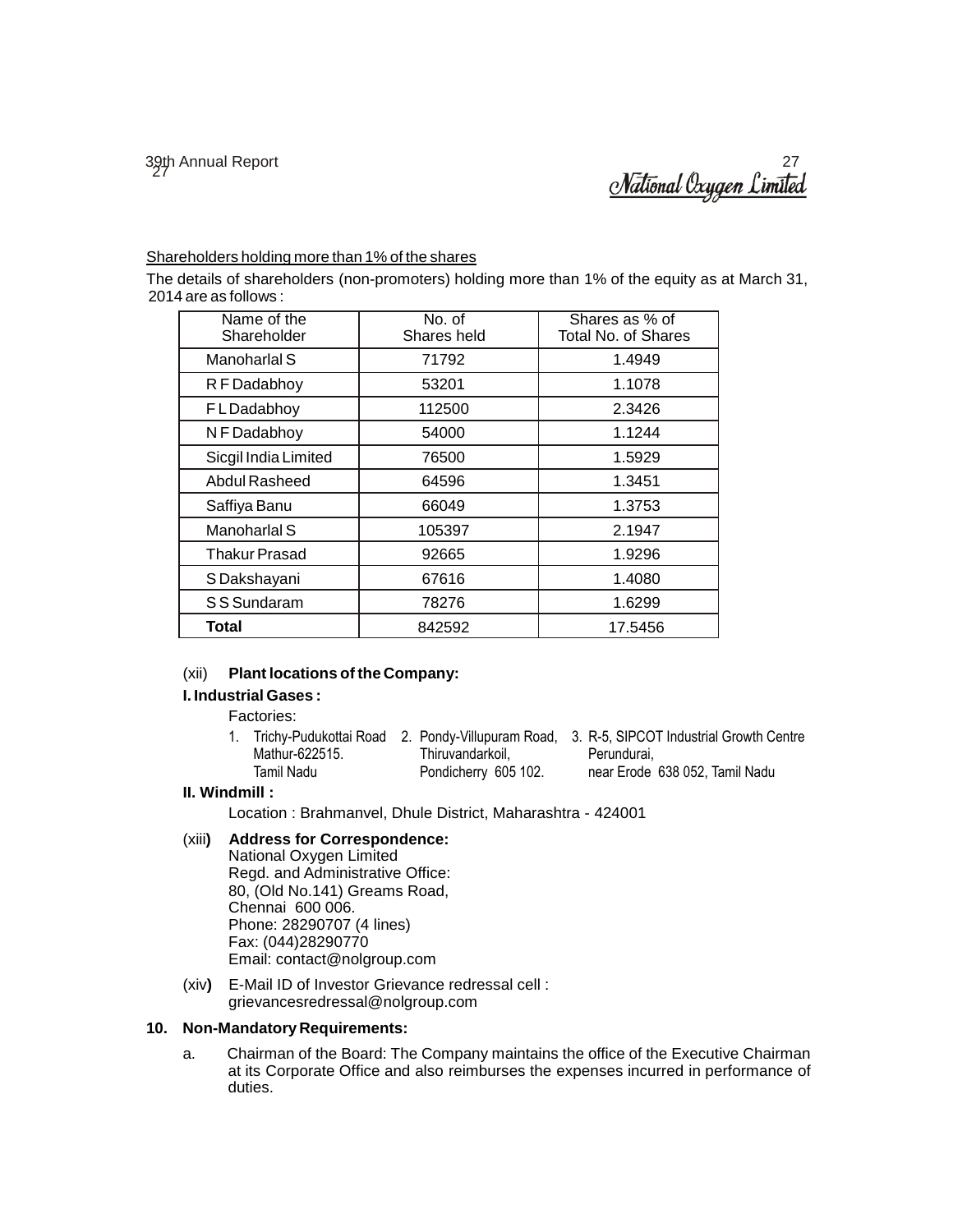<sup>28</sup> 39th Annual Report <sup>28</sup>

- b. The Board has duly constituted a Remuneration Committee under the Chairmanship of Dr. D. M. Mohunta, which determines the remuneration package for Executive Directors.
- c. Shareholder Rights: The quarterly financial results are usually published in the News Today (English) and Malai Murasu (Tamil).
- d. Audit qualifications: The company has no audit qualifications in the financial statements.
- e. Training of Board members: Periodical meetings are held with skilled consultancy agencies for the Board members to appraise them in recent developments and existing laws and practices.
- f. Mechanism of evaluating Non-executive directors: Same as above.
- g. Whistle Blower Policy: As mentioned earlier, the Company does not have a Whistle blower policy.

#### **11. Code of conduct:**

We hereby declare that the code of conduct for all the members of the Board and senior management of the Company has been framed and all Board and senior management have affirmed compliance of the Code.

#### **DECLARATION**

I, G.N.Saraf, Managing Director of the company, hereby declare that the Board of Directors has laid down a code of conduct for its Board members and senior Management of the company and Board members have affirmed compliance with the said code of conduct. The code of conduct is posted on the website of our company at [www.nolgroup.com.](http://www.nolgroup.com/)

Date: 28-07-2014

#### Place: Chennai **for National Oxygen Limited,**

**G.N. SARAF** Managing Director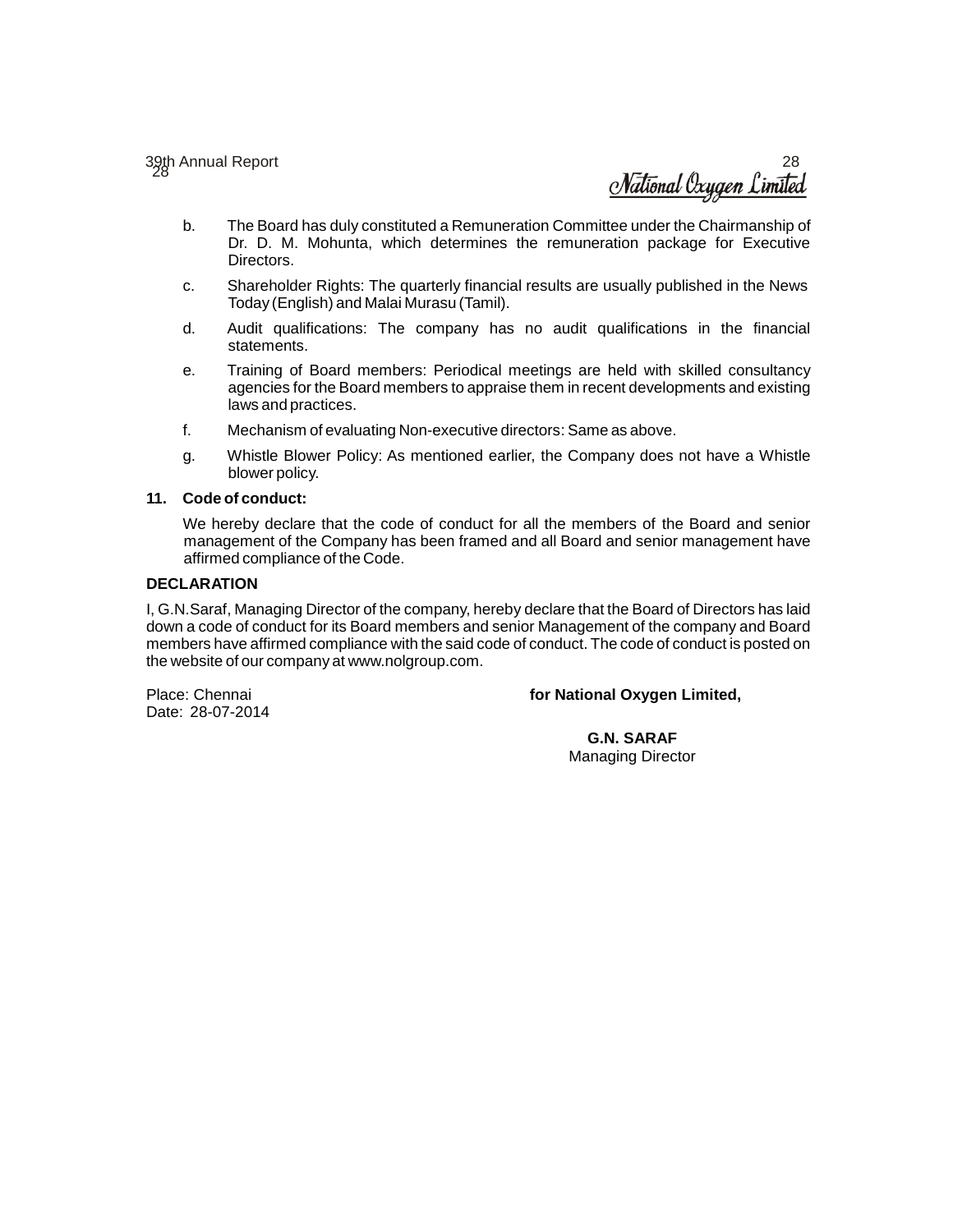#### **CERTIFICATE ON COMPLIANCE WITH CONDITIONS OF CORPORATE GOVERNANCE UNDER CLAUSE 49 OF THE LISTING AGREEMENT**

#### To the Members of **M/S. NATIONAL OXYGEN LIMITED**

We have examined the compliance of conditions of corporate governance by M/S. NATIONAL OXYGEN LIMITED for the year ended on 31st March, 2014 as stipulated in clause 49 of the Listing Agreement of the said Company with the stock exchanges.

The objective of our examination is to give our opinion on whether the company has complied with the conditions of Corporate Governance as stipulated in the provisions of Clause 49 of the Listing agreement entered into by the company with the listed stock exchanges of India.

The compliance of conditions of corporate governance is the responsibility of the management. Our examination was limited to procedures and implementations thereof, adopted by the Company for ensuring the compliance of the conditions of the corporate governance. It is neither an audit nor an expression of an opinion on the financial statements of the Company.

On the basis of review and according to the information and explanation given to us and representation made to us by the Management, we state that to the best of our knowledge and belief the Company has complied in all material respects with the conditions of corporate governance stipulated in Clause 49 of the above-mentioned listing agreement.

We further state such compliance is neither an assurance as to the future viability of the Company nor the efficiency or effectiveness with which the management has conducted the affairs of the Company.

Date: 28.07.2014

for M/s. Lakshmmi Subramanian & Associates Place: Chennai **Practising Company Secretaries** 

> Lakshmmi Subramanian Senior Partner C.P.No. 1087

### **ANNEXURE C TO DIRECTORS REPORT MANAGEMENT DISCUSSION AND ANALYSIS REPORT**

#### **IndustryStructure and Developments:**

Our company with its quality policy based on international quality of Standard of ISO 9001:2008, maintained its quality and that has helped to sustain in the competitive market inspite of severe recession affecting our customers. By its wide range of contacts and efficient management, the company could retain its customers and manages efficiently in both Gases andWindmill sectors.

#### **Opportunities:**

The customer base is varied, demand in any of the sectors provide business opportunity which can be exploited.

The implementation of the recently added project has resulted in high quality output, which has resulted in opening of new applications in auto parts and electronics industry.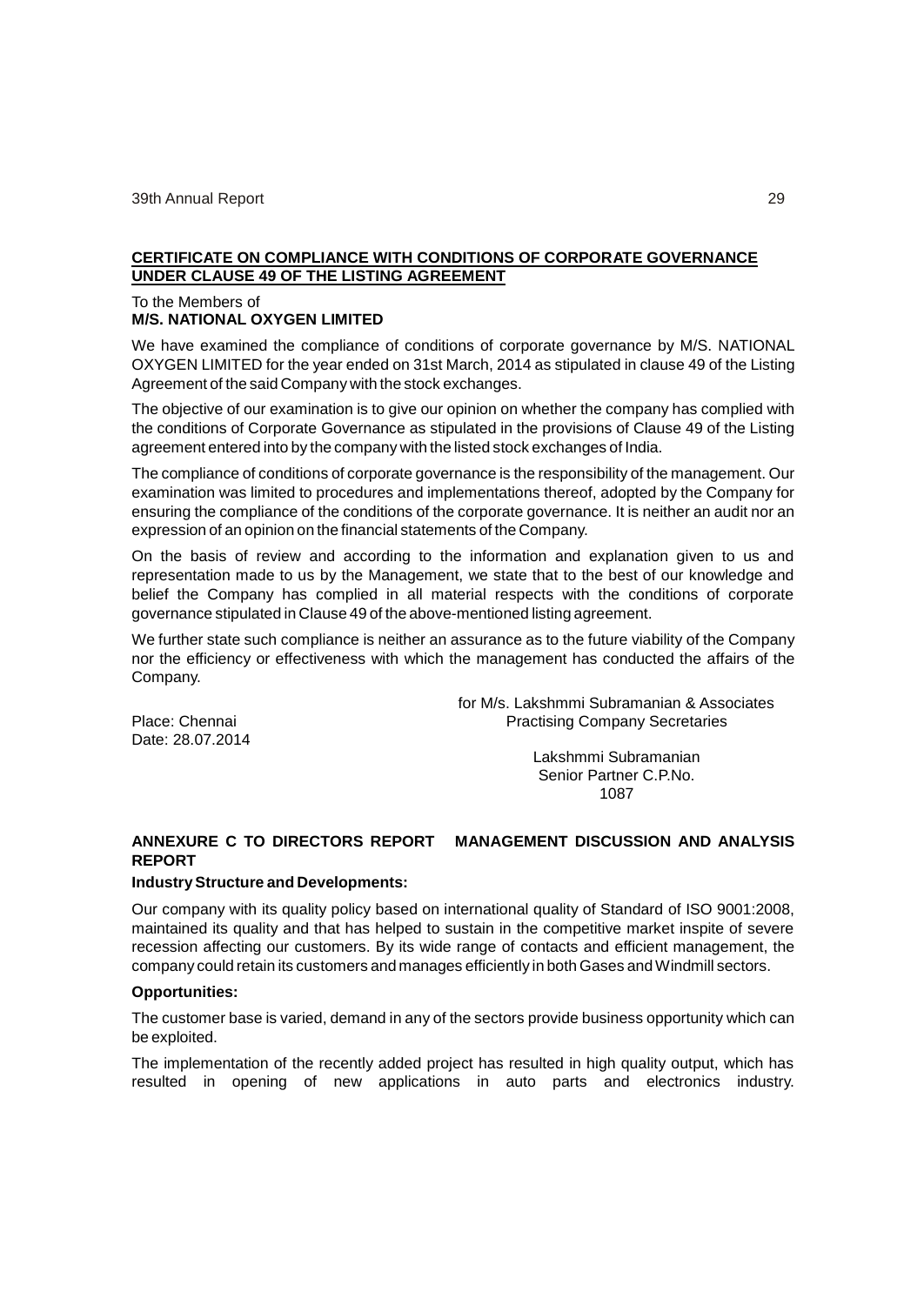National Oxygen Limited

#### **Threats:**

Adverse Exchange Fluctuation may result in increase in Project cost and may result in additional borrowing and may affect the margin.

Continuous increase in Interest rates on Bank Credit Facilities will affect the margin.

Delay in implementation of Project due to Delay in statutory clearances, Shipment of imported plant & machinery may result in Project overrun.

#### **Segment wise of Product wise Performance:**

The Performance of the products manufactured by the company namely Industrial Gases are satisfactory and the only problem faced by the company is power interruption and power failures which are beyond our control. The over all working and performance of the Windmill is satisfactory.

#### **Risks and Concerns:**

Our main concern is, continuous competition from MNCs by reducing the price in the market, due to which the company has to reduce the price to retain its share in the market.

Regarding the Windmill Power generation, it depends on the seasonal wind and accordingly Power is generated as and when the wind is good.

#### **Internal Control Systems and their Adequacy:**

The company maintains its adequate internal controls to have efficient operations. Also the company maintains all statutory rules, regulations, laws as applicable from time to time and protection of resources and assets.

#### **Weakness:**

The smallness of the Organisation undertaking an expansion at a different location immediately after the present expansion, resulting in huge debt exposes Financial Risk.

#### **Strength:**

Present strategy was to have a centralized production unit to get the benefit of larger scale of production and lower power tariff. Since the geographical spread of customer has increased and higher demand at longer distance and considering ever increasing transport cost the idea is to establish the additional production capacity plant nearer to the cluster of customers at the furthest marketing area. Accordingly SIPCOT Industrial area at Perundurai near Erode, T.N. has been chosen after detailed market survey. The advantage is twofold. One is we will be able to save in distribution expenses and also cater to the new customer of that area, which presently being not serviced due to capacity constraint. Secondly, additional capacity for marketing to the extent of shifted customer to the new unit i.e. about 30 tpd will be available for the existing plant in Pondicherry, Chennai region and thus optimize distribution expenses for both the plant in addition to market capitalization.

The same Technology established and stabilized successfully has been duplicated in the Further Expansion.

The strategy in marketing is to have a varied customer base across different sector so that there will not be a marked effect on our sales even if one or the other sector has reduced consumption for whatever the reason.

30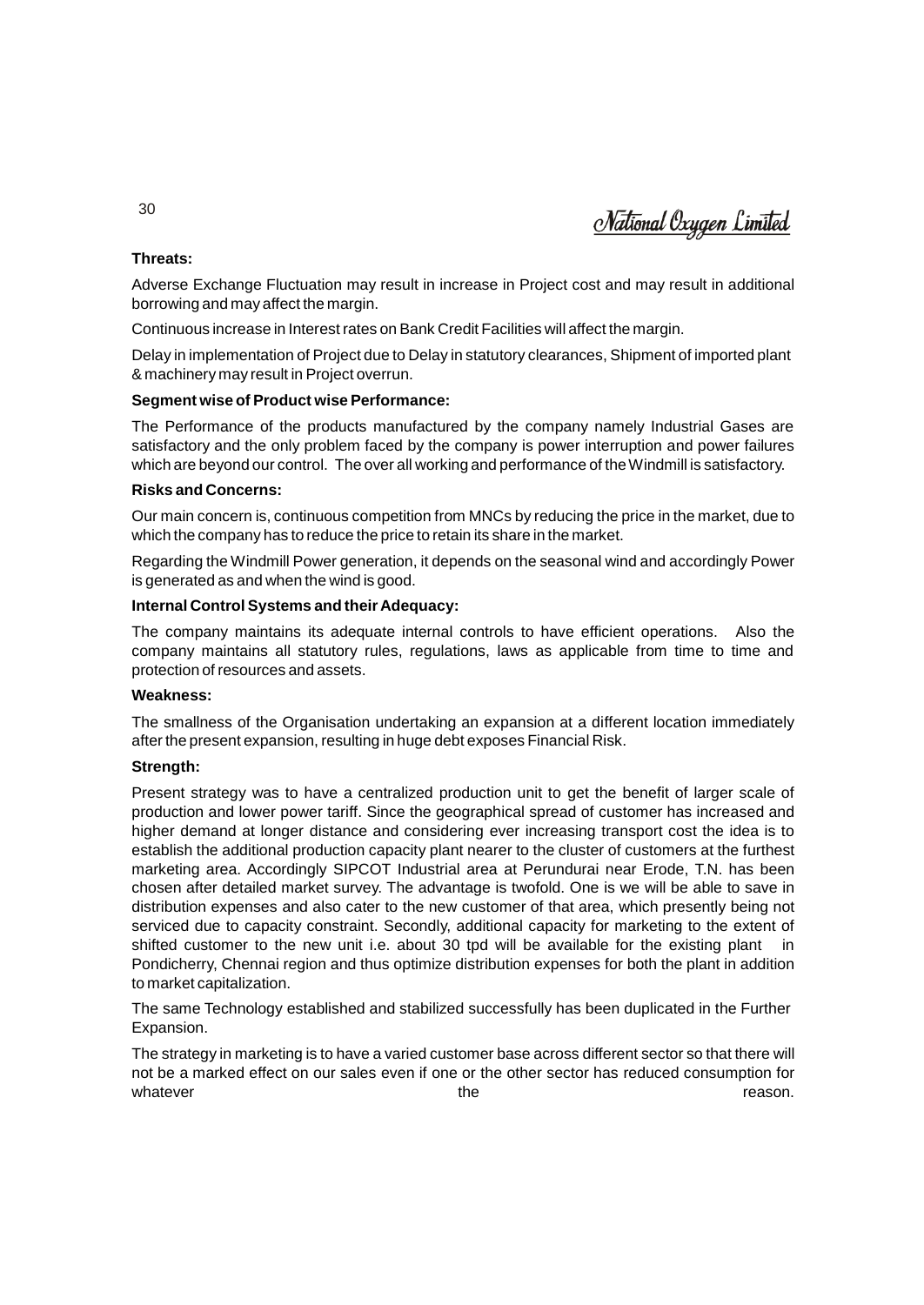39th Annual Report 31<br>21 39th Annual Report 31 31 39th Annual Report 31 31 39th Annual Report 31 31 39th Annual Report 31 31 31 32t

Another important aspect in the industrial gas market is customer satisfaction. In addition, it is a critical input for the customer's productivity. Thus managing the vacuum insulated transport tankers available for liquid distribution is very critical in terms of return for investment and also efficiency of delivery. To have instantaneous data on the location of these tankers, satellite monitoring facility has been incorporated.

The Company is also having expertise in Fabricating Storage Tanks which are cost effective and provide storage at competitive cost.

As for the gaseous oxygen/nitrogen distribution, the strength is not only having huge cylinder population but also their efficient use. This is very important due to heavy investment done on cylinder. Thus cylinder wise and customer wise utilization is monitored continuously by special cylinder management software and it is giving very good results. Nearness to customer results in efficient Cylinder management.

Thus it is the combination of customer satisfaction, best utilization of available capital and human assets and continuously planning strategy for new development, we are always a step ahead of our competitors. And this is the reason; we have 55% of our market share from Government Organization both central and state on long term contract basis.

#### **Material developments in human resources / Industrialrelations front:**

Being an ISO Company, training on all sectors are given to its employees periodically and motivated to work inline with the development of the industry. The willingness and commitment of the employees help the company to stand toll among its customer in quality and service. The Company has the total employee strength of 116.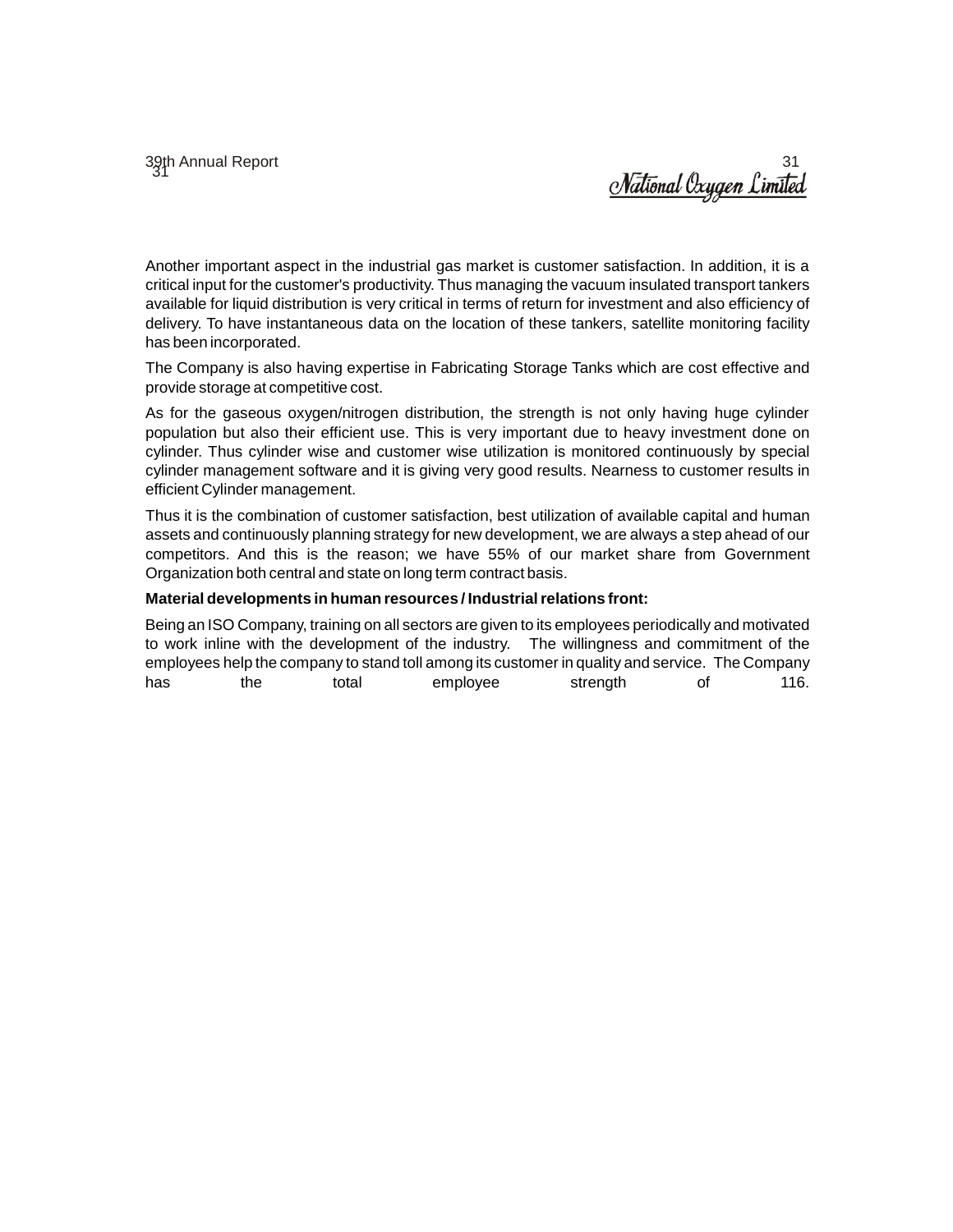32<br>39th Annual Report 32<br><mark>National Oxygen Limited</mark>

### **ANNEXURE D TO DIRECTORS REPORT MANAGING DIRECTOR/ JOINT MANAGING DIRECTOR CERTIFICATION**

Dear Sirs,

In connection with the Audited Financial Results for the Financial Year ended 31st March, 2014, we G.N.Saraf, Chairman cum Managing Director and Rajesh Kumar Saraf, Joint Managing Director certify that

- (a) We have reviewed financial statements and the cash flow statement for the year and that to the best of our knowledge and belief. These statements do not contain any materially untrue statement or omit any material fact or contain statements that might be misleading:
- (i) These statements together present a true and fair view of the Company's affair and are in compliance with existing accounting standards, applicable laws and regulations.
- (b) To the best of our knowledge and belief, no transactions entered into by the Company during the year which are fraudulent, illegal or violative of the Company's code of conduct.
- (c) we accept responsibility for establishing and maintaining internal controls for financial reporting and that we have evaluated the effectiveness of internal control systems of the company pertaining to the financial reporting and we have disclosed to the auditors and the Audit Committee, deficiencies in the design or operation of such internal controls, if any, of which we are aware and the steps taken or propose to take to rectify these deficiencies.
- (d) We have indicated to the auditors and the audit committee
	- 1 significant changes in internal control over financial reporting during the year;
	- 1 significant changes in accounting policies during the year and that the same have been disclosed in the notes to the financial statements; and
	- l instances of significant fraud of which we have become aware and the involvement therein, if any, of the management or an employee having a significant role in the company's internal control system over financial reporting.

**G.N.SARAF RAJESH KUMAR SARAF** Chairman & Managing Director **Chairman & Managing Director** Joint Managing Director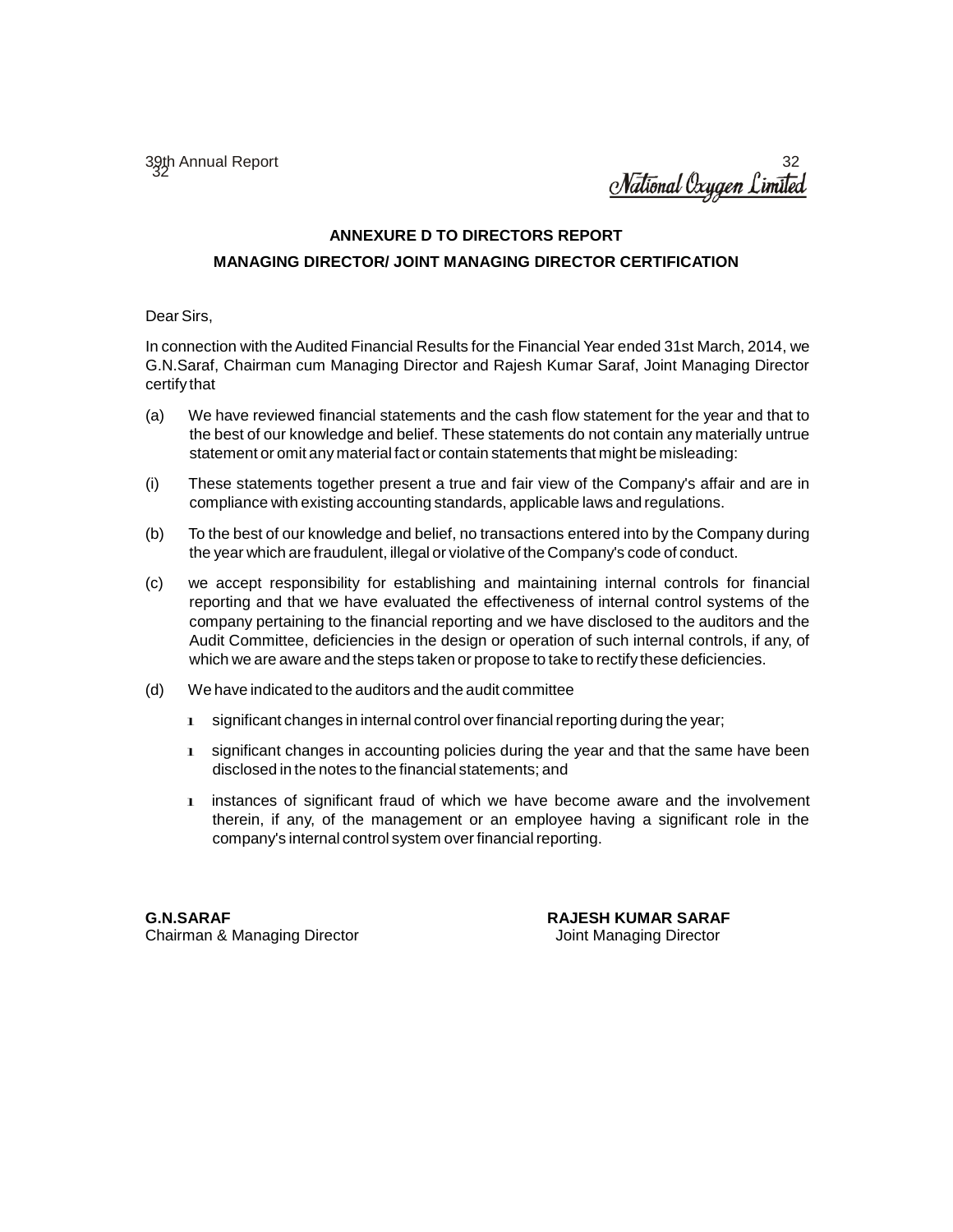33<br>33 33 Annual Report 33<br><mark>National Oxygen Limited</mark>

### **INDEPENDENT AUDITOR'S REPORT TO THE MEMBERS OF NATIONAL OXYGEN LIMITED**

#### **1. Report on the Financial Statements :**

We have audited the attached financial statements of NATIONAL OXYGEN LIMITED as at 31st March 2014, which comprise the Balance Sheet as at 31st March 2014 and the Statement of Profit and Loss and the Cash Flow Statement for the year ended on that date, and a summary of significant accounting policies and other explanatory information.

#### **2. Management's Responsibility forthe Financial Statements :**

Management is responsible for the preparation of these financial statements that give a true and fair view of the financial position, financial performance and cash flows of the company in accordance with the Accounting Standards referred to in sub section (3C) of section 211 of the Companies Act, 1956 ("the Act"). This responsibility includes the design, implementation and maintenance of internal control relevant to the preparation and presentation of the financial statements that give a true and fair view and are free from material misstatement, whether due to fraud or error.

#### **3. Auditor's Responsibility :**

Our responsibility is to express an opinion on these financial statements based on our audit. We conducted our audit in accordance with standards on Auditing issued by the Institute of Chartered Accountants of India. Those standards require that we comply with ethical requirements and plan and perform audit to obtain reasonable assurance about whether the financial statements are free from material misstatement.

An audit involves performing procedures to obtain audit evidence about the amounts and disclosures in the financial statements. The procedures selected depend on the auditor's judgment, including the assessment of the risks of material misstatement of the financial statements, whether due to fraud or error. In making those risk assessments, the auditor considers internal control relevant to the Company's preparation and fair presentation of the financial statements in order to design audit procedures that are appropriate in the circumstances, but not for the purpose of expressing an opinion on the effectiveness of the entity's internal control. An audit also includes evaluating the appropriateness of accounting policies used and the reasonableness of the accounting estimates made by management, as well as evaluating the overall presentation of the financial statements.

We believe that the audit evidence we have obtained is sufficient and appropriate to provide a basis for our audit opinion.

#### **4. Opinion**

In our opinion and to the best of our information and according to the explanations given to us, the financial statements give the information required by theAct in the manner so required and give a true and fair view in conformity with the accounting principles generally accepted in India:

- a) in the case of the Balance Sheet, of the state of affairs of the Company as at March 31, 2014;
- b) in the case of the Statement of Profit and Loss , of the Loss for the year ended on that date; and
- c) in the case of the Cash Flow Statement, of the cash flows for the year ended on that date.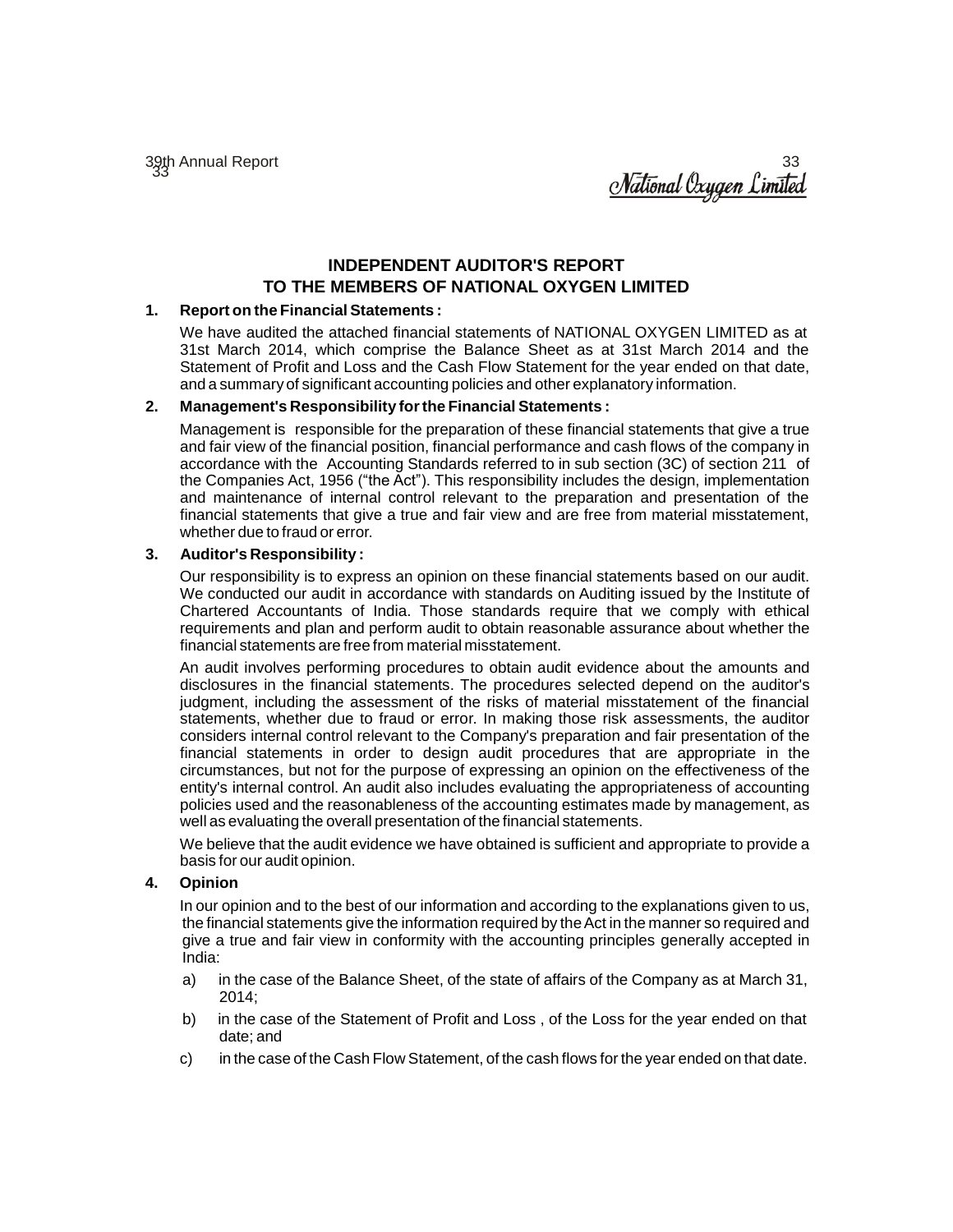34<br>34 Annual Report 34<br>*National Oxygen Limited* 

#### **5. Report on Other Legal and Regulatory Requirements :**

As required by the Companies (Auditor's Report) Order 2003 (as amended) issued by the Central Government of India in terms of sub section (4A) of Section 227 of the Companies'Act 1956, we give in the Annexure a statement on the matters specified in paragraph 4 & 5 of the said Order.

Further to our comments in theAnnexure referred to above, we report that:

- a) We have obtained all the information and explanations, which to the best of our knowledge and belief were necessary for the purposes of our audit;
- b) In our opinion, proper books of account as required by law have been kept by the company so far as appears from our examination of those books.;
- c) The Balance Sheet, Statement of Profit and Loss and Cash Flow Statement dealt with by this report are in agreement with the books of account;
- d) In our opinion, the Balance Sheet, Statement of Profit and Loss and Cash Flow Statement dealt with by this report comply with the Accounting Standards referred to in sub section (3C) of Section 211 of the Companies Act, 1956;
- e) On the basis of the written representations received from the directors as on 31st March 2014 and taken on record by the Board of Directors, we report that none of the directors are disqualified as on 31st March 2014 from being appointed as a director in terms of clause (g) of sub section (1) of section 274 of the Companies Act' 1956;

Date : 22nd May 2014.

**For SINGHI & CO.,**  Place : Chennai, *Chartered Accountants*  **Partner Membership No. 204936 FRNo.302049E**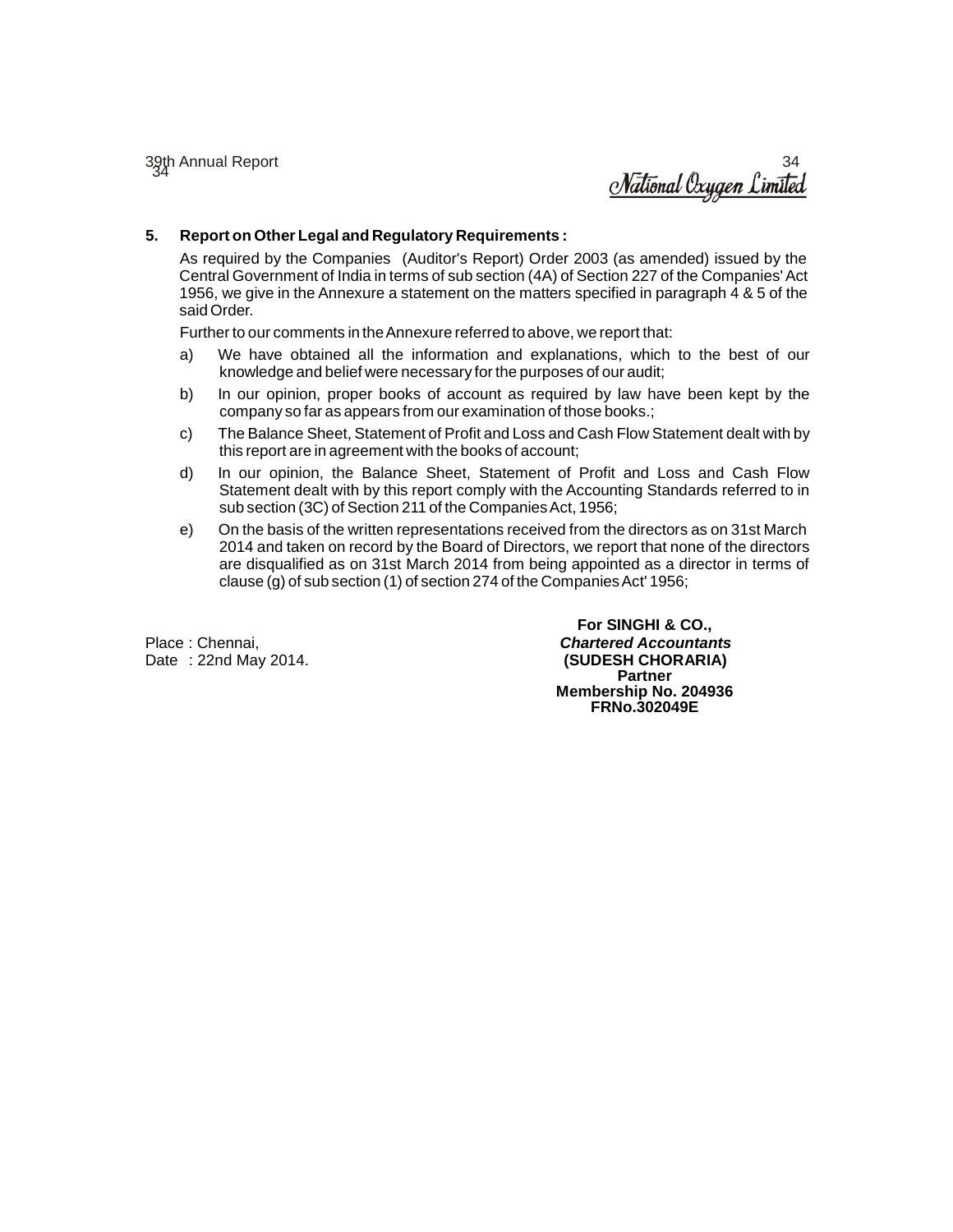39th Annual Report <sup>35</sup> <sup>35</sup>

#### **ANNEXURE TO THE INDEPENDENT AUDITOR'S REPORT**

(Referred to in our Report of even date on the Accounts of NATIONAL OXYGEN LIMITED as at and for the year ended 31st March 2014)

- i) a) The Company has maintained proper records to show full particulars including quantitative details and situation of its FixedAssets.
	- management,wherever possible, at the close of the year as confirmed bythe management. As informed to us, no material discrepancy has come to notice on such physical verification. b) The Fixed Assets of the Company have been physically verified by the
	- c) The Company has not disposed off any substantial part of fixed assets during the year.
- ii) a) The management has conducted Physical verification of Inventories at all its locations at reasonable intervals during the year;
	- b) The procedures of physical verification of stock followed by the Management are, in our opinion, reasonable and adequate in relation to the size of the Company and nature of its business ;
	- c) The company is maintaining proper records of inventory. As far as we can ascertain and according to the information and the explanations given to us, the discrepancies noticed between the physical stocks and book stocks were not material and the same have been properly dealt with in the books of account.
- III) a) As per the information & explanations provided to us, the company has not granted any loans, secured or unsecured, to companies, firms or other parties listed in the register maintained under Section 301 of the CompaniesAct, 1956.
	- b) The company has taken unsecured loan from a company listed in the register maintained under section 301 of the Companies Act 1956 . The maximum amount outstanding during the year was Rs. 4,89,00,388 and the balance outstanding as on 31st March 2014 was Rs. 4,89,00,388;
	- c) The rate of interest and other terms and conditions in respect of the unsecured loans taken by the company, are prima facie not prejudicial to the interest of the company.
	- d) There is no specific stipulations regarding the repayment of the loan and interest amount in respect of the unsecured loans taken. However, as per the information & explanations provided to us, the repayment of the loan and interest amount has been made promptly, as and when demanded.
- iv) On the basis of checks carried out during the course of audit and as per explanations given to us, in our opinion, there are adequate internal control procedures commensurate with the size of the Company and the nature of its business for the purchase of Inventory and Fixed Assets and for the sale of goods and services. During the course of ourAudit, no major weakness has been noticed in the internal controls in these respects.
- v) a) As per the information & explanations given to us, particulars of transactions that have been undertaken during the year in pursuance of contracts or arrangements that need to be entered into the register maintained under section 301 of the Companies Act, 1956, have been so entered.
	- b) In our opinion, and according to the information and explanations given to us, and as confirmed by the Company, all the transactions with each of such parties during the financial year have been entered into at prices which are reasonable having regard to the prevailing market prices at the relevant time;
- vi) The company has not accepted any deposits from the public during the year, to which the provisions of Section 58-A , 58-AA or any other relevant provisions of the Companies Act, 1956 and the rules framed there under apply;
- vii) The company has a separate Internal Audit System . In our opinion, the Internal Audit system is commensurate with the size and nature of its business;
- viii) The Company has maintained proper Cost records as prescribed by the Central Government under Section 209 (1)(d) of the Companies Act 1956 for the products manufactured by it, but no detailed examination of such records have been carried out by us.
- ix) a) The company has been generally regular in depositing undisputed statutory dues including Provident Fund, Investor Education and Protection Fund, Employees' State Insurance, Income-tax, Sales-tax, Wealth Tax, Service tax, Custom Duty, Excise Duty, cess and other material statutory dues with the appropriate authorities;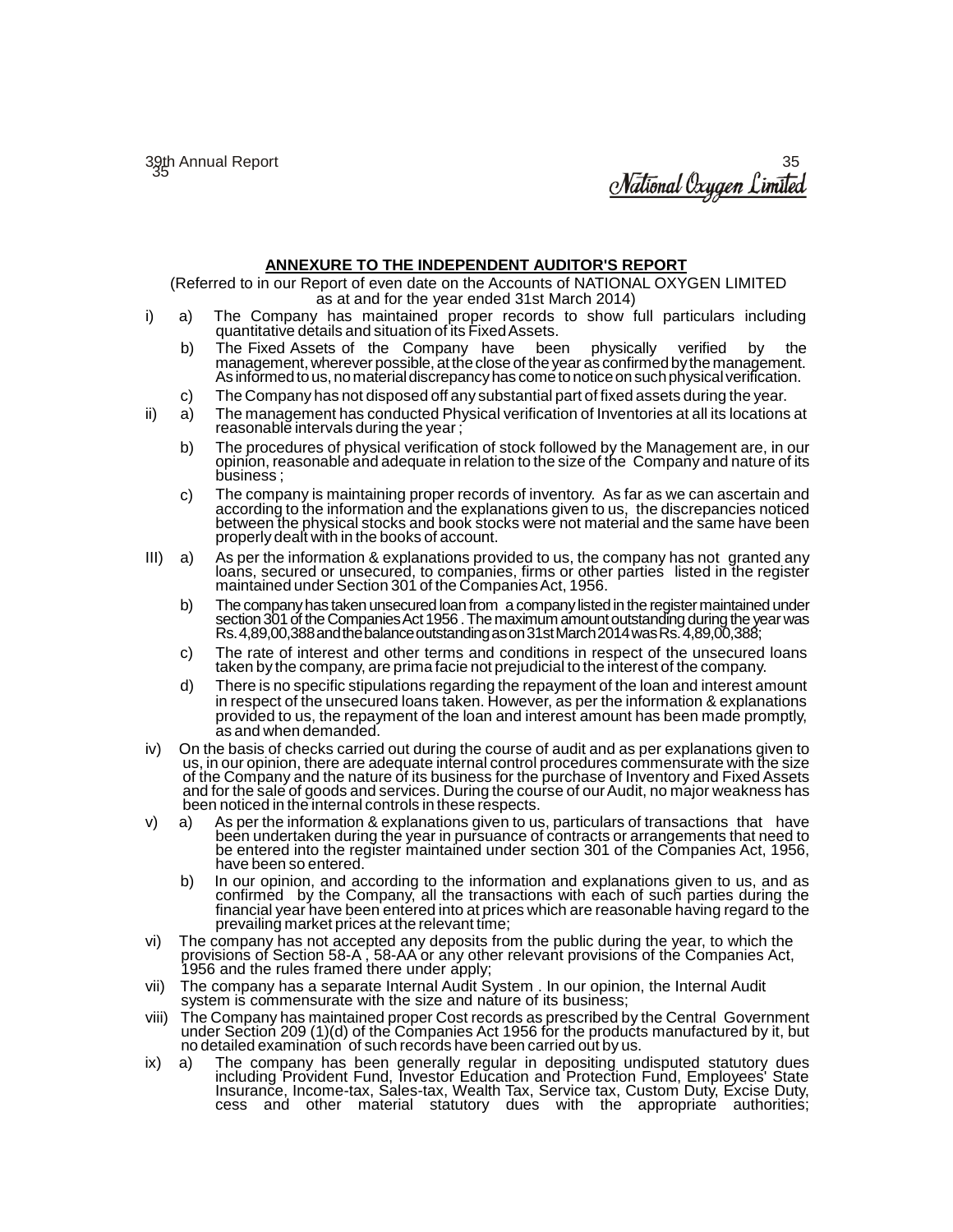39th Annual Report <sup>36</sup> <sup>36</sup>

#### **ANNEXURE TO THE INDEPENDENT AUDITOR'S REPORT (Contd.)**

- ix) b) According to the information and explanations given to us and the books and records examined by us, there was no undisputed amount outstanding as on 31st March' 2014 in respect of Provident Fund, Investor Education and Protection Fund, Employees' State Insurance, Income-tax, Sales-tax, Wealth Tax, Service tax, Custom Duty, Excise Duty, cess and other statutory dues for a period of more than six months from the date they became payable;
	- c) According to the records of the company and as per the information and explanations provided to us, the dues outstanding (net of Advances) in respect of Sales Tax, Income tax, Customs Duty, Wealth Tax,Service Tax, Excise Duty, Cess etc.,on account of any dispute, are given below :

| Name of the<br><b>Statute</b>  | <b>Nature of Dues</b>                                                                                                                                                                  | <b>Amount</b><br>(Rs. in Lacs) | <b>Period to</b><br>which the<br>amount relates | Forum where<br>dispute<br>pending   |
|--------------------------------|----------------------------------------------------------------------------------------------------------------------------------------------------------------------------------------|--------------------------------|-------------------------------------------------|-------------------------------------|
| Central<br>Excise Act.<br>1944 | Excise duty demanded on the facility<br>charges being charged                                                                                                                          | 1.06                           | Sept'2000 to<br>Aug'2001                        | CESTAT,<br>Southern<br>Bench        |
| Central<br>Excise Act,<br>1944 | Departmental appeal against<br>thel<br>partial favourable order passed by<br>Commissioner (Appeals) for Excise<br>duty demanded on the rental / facility<br>charges being charged      | 4.91                           | Sept'2000 to<br>Aug'2001                        | CESTAT.<br>Southern<br>Bench        |
| Central<br>Excise Act,<br>1944 | Departmental appeal against<br>thel<br>favourable order passed by<br>Commissioner (Appeals) for Excise<br>duty demanded on the rental / facility<br>charges being charged              | 13.11                          | Aug'2002 to<br>june'2004                        | CESTAT,<br>Southern<br>Bench        |
| Central<br>Excise Act,<br>1944 | Cenvat credit availed on Cryogenic<br>Tank being disputed                                                                                                                              | 5.23                           | Mar'2005 to<br>Nov'2005                         | CESTAT,<br>Southern<br>Bench        |
| Central<br>Excise Act.<br>1944 | Departmental appeal against<br>thel<br>favourable order passed by CESTAT<br>in respect of 8% duty demanded on<br>supply to ISRO under Nil rate of duty<br>while availing Cenvat Credit | 5.71                           | 2000-01                                         | Madras High<br>Court                |
| Central<br>Excise Act,<br>1944 | Excise duty demanded<br>on the<br>Cylinder Repair charges<br>being<br>charged                                                                                                          | 0.20                           | Sept'2006 to<br>Mar'2007                        | CESTAT,<br>Southern<br>Bench        |
| Central<br>Excise Act,<br>1944 | Excise duty demanded on the<br>Cylinder Holding / facility charges<br>being charged                                                                                                    | 1.67                           | May'2006 to<br>Aug'2006                         | CESTAT,<br>Southern<br>Bench        |
| Central<br>Excise Act,<br>1944 | on the<br>Excise duty demanded<br>Cylinder Repair charges<br>being<br>charged                                                                                                          | 4.09                           | 2002-03 to<br>2004-05                           | CESTAT,<br>Southern<br><b>Bench</b> |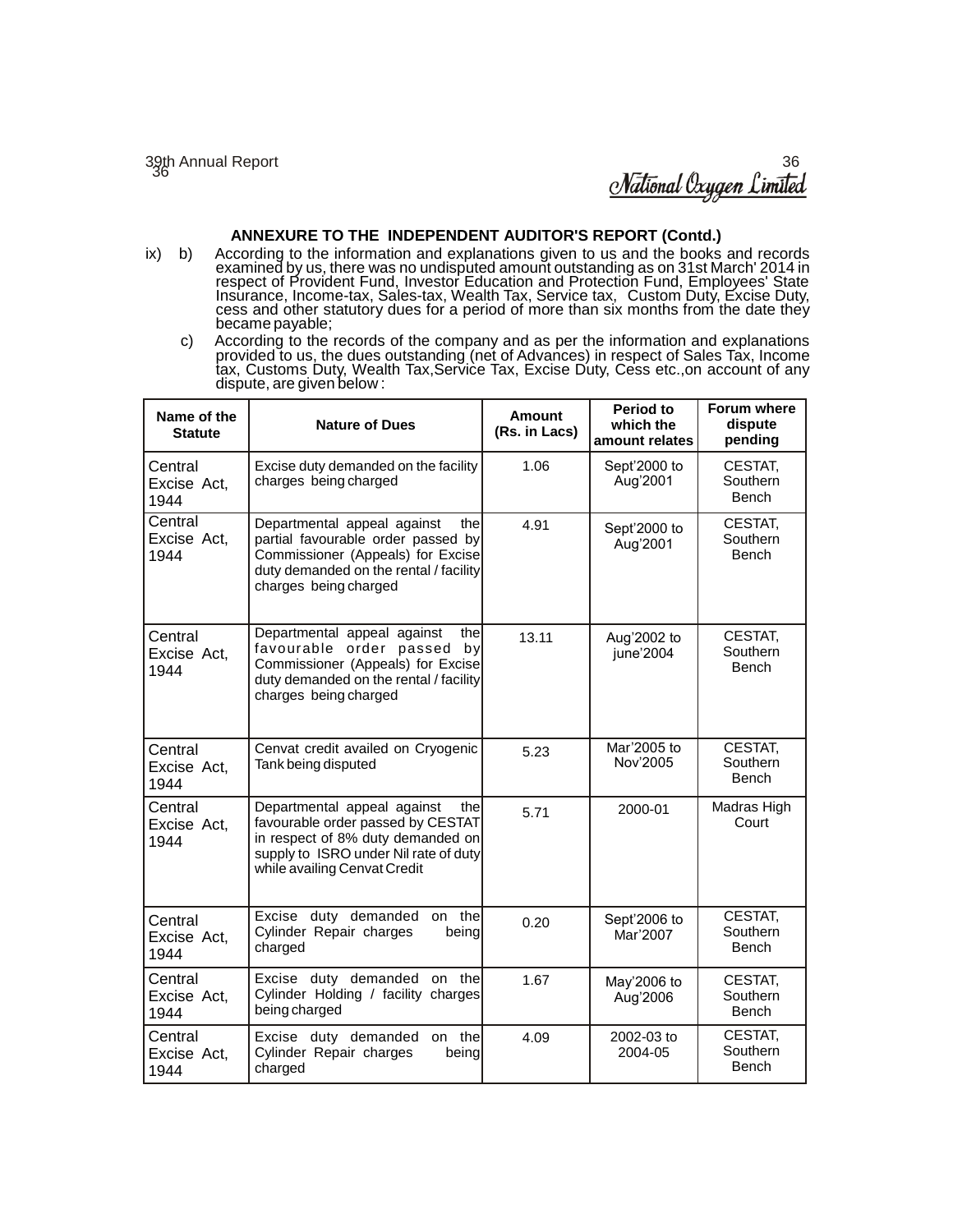37<br>39th Annual Report 37<br><mark>Mational Oxygen Limited</mark>

| Central<br>Excise Act,<br>1944 | thel<br>Excise duty demanded<br>on<br>Cylinder Repair charges<br>being<br>charged             | 0.81  | Nov'2005 to<br>Aug'2006 | CESTAT,<br>Southern<br>Bench |
|--------------------------------|-----------------------------------------------------------------------------------------------|-------|-------------------------|------------------------------|
| Service Tax                    | Service Tax demanded on the Lease<br>charge income received                                   | 11.32 | 2002-03 &<br>2003-04    | CESTAT,<br>Southern<br>Bench |
| Service Tax                    | Service Tax demanded on the Lease<br>charge income received                                   | 6.95  | 2004-05 &<br>2005-06    | CESTAT.<br>Southern<br>Bench |
| Customs Act,<br>1961           | Differential Customs Duty on Import<br>of Second hand Plant (including<br>Interest & Penalty) | 88.23 | 1994-95                 | CESTAT,<br>Southern<br>Bench |

#### **ANNEXURE TO THE INDEPENDENT AUDITOR'S REPORT (Contd.)**

x) The Company has accumulated losses of Rs.219.74 Lacs, and has incurred cash loss of Rs.374.68 Lacs in the current financial year. However, no cash loss was incurred in the immediately preceding financial year.

xi) Based on our audit procedures, and as per the information and explanations given to us by the management, the company has not defaulted in repayment of dues to financial institutions and banks;

xii) According to the information and explanations given to us, the company has not granted any loans or advances on the basis of security by way of pledge of shares, debentures and other securities;

xiii) The provisions of any special statute applicable to chit fund, nidhi or mutual benefit fund / societies are not applicable to the company;

xiv) In our opinion, the company is not dealing or trading in shares, securities, debentures and other investments, and hence, the requirements of Para 4 (xiv) of the above Order are not applicable to the company;

xv) According to the information and explanations given to us, the company has not given any guarantee for loans taken by others from bank or financial institutions;

xvi) The term loan raised during the year as well as the existing term loan has been utilized for the purpose for which it was availed;

xvii) According to the information and explanations given to us, in our opinion, short term funds have not been used for long term purposes.

xviii) During the year, the company has not made any preferential allotment of shares.

xix) The company does not have any outstanding debentures during the year.

xx) The company has not raised any money by way of public issue during the year;

xxi) Based on the audit procedures performed for the purpose of reporting the true and fair view of the financial statements and as per the information and explanations given to us by the management, we report that no fraud on or by the company has been noticed or reported during the course of our audit. .

**For SINGHI & CO., Chartered Accountants (SUDESH CHORARIA) Partner Membership No. 204936 FR No. 302049E**

**Place : Chennai, Date : 22nd May 2014.**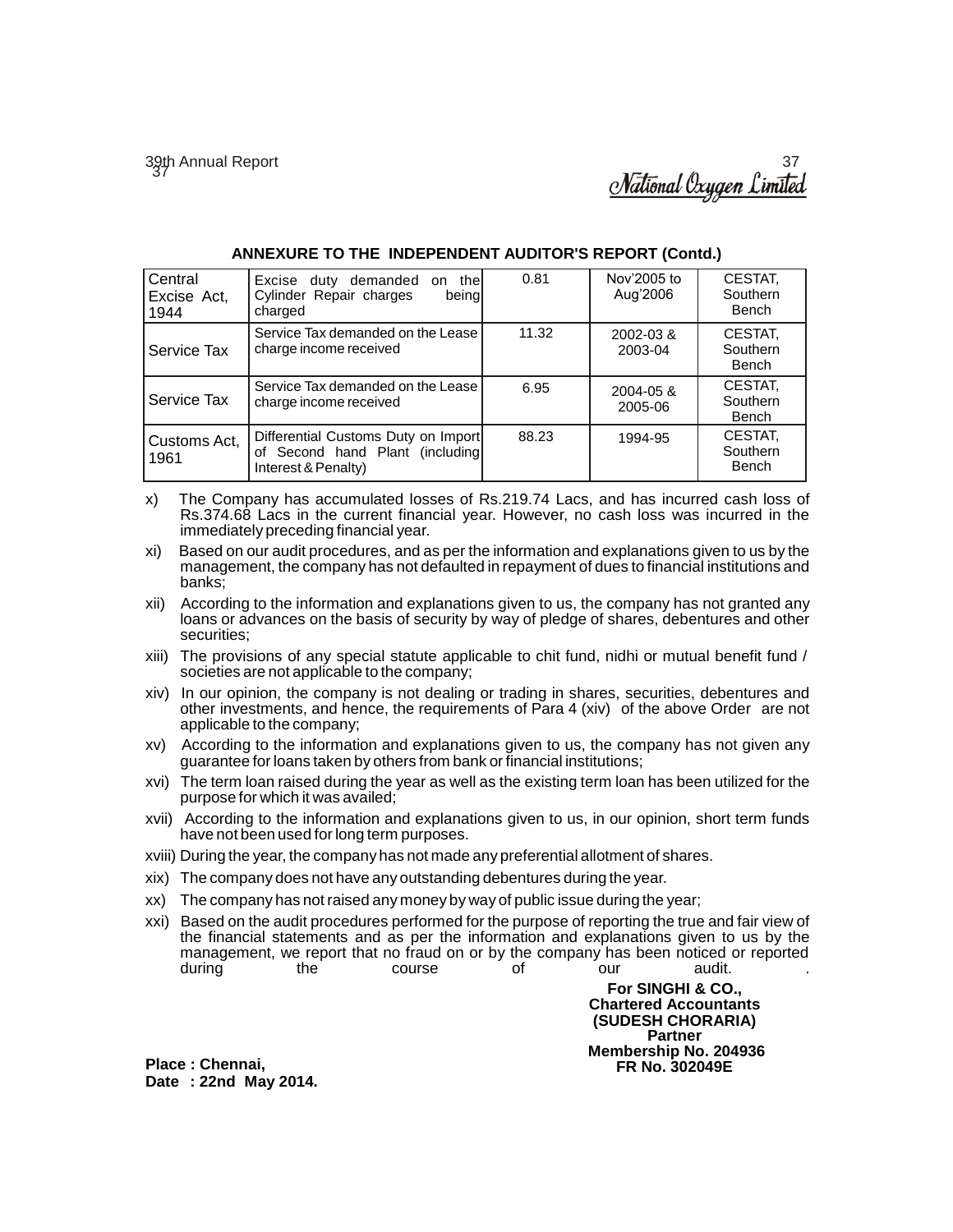<sup>38</sup><br>38 38 39th Annual Report 38<br>2<mark>Mational Oxygen Limited</mark>

|                                                    | Note No.       | As at<br>31/03/2014<br>Rs. | As at<br>31/03/2013<br>Rs. |
|----------------------------------------------------|----------------|----------------------------|----------------------------|
| <b>EQUITY AND LIABILITIES</b>                      |                |                            |                            |
| <b>Shareholders' Funds</b>                         |                |                            |                            |
| <b>Share Capital</b>                               | 2'             | 48,022,710                 | 48,022,710                 |
| Reserves and Surplus                               | '3'            | 127,452,691                | 180,017,883                |
| <b>Non-Current Liabilities</b>                     |                | 175,475,401                | 228,040,593                |
| Long-term Borrowings                               | '4'            | 259,258,090                | 220,357,630                |
| Deferred Tax Liabilities (Net)                     | 5'             | 15,862,000                 | 39,509,000                 |
| Other Long-term Liabilities                        | '6'            | 10,826,530                 | 10,385,630                 |
| Long-term Provisions                               | '7'            | 2,862,633                  | 2,822,048                  |
|                                                    |                | 288,809,253                | 273,074,308                |
| <b>Current Liabilities</b>                         |                |                            |                            |
| Short-term Borrowings<br><b>Trade Payables</b>     | '8'<br>'Q'     | 64,954,949                 | 14,609,470                 |
| <b>Other Current Liabilities</b>                   | '10'           | 31,940,630                 | 47,259,249                 |
| <b>Short-term Provisions</b>                       | '11'           | 62,481,658                 | 40,616,487                 |
|                                                    |                | 1,803,893                  | 9,158,510                  |
|                                                    |                | 161,181,130                | 111,643,716                |
| <b>ASSETS</b>                                      |                | 625,465,784                | 612,758,617                |
| <b>Non-Current Assets</b>                          |                |                            |                            |
| <b>Fixed Assets</b>                                |                |                            |                            |
| <b>Tangible Assets</b><br>Intangible Assets        | '12'           | 524,239,892                | 303,624,430                |
| <b>Capital Work-in-Progress</b>                    | '13'<br>'14'   | 1,888,810                  | 2,278,486                  |
| Non-Current Investments                            | '15'           |                            | 2 21,908,367               |
| Long-term Loans and Advances                       | '16'           | 7,721,285                  | 95,500                     |
|                                                    |                | 4,734,129                  | 4,721,469                  |
| <b>Current Assets</b>                              |                | 538,584,116                | 532,628,252                |
| Inventories                                        | '17'           |                            |                            |
| <b>Trade Receivables</b><br>Cash and Bank Balances | '18'           | 7,089,892<br>44,166,702    | 4,389,709<br>36,156,180    |
| Short-term Loans and Advances                      | '19'           | 7,728,380                  | 7,268,200                  |
| <b>Other Current Assets</b>                        | '20'<br>'21'   | 25,942,505                 | 30,726,478                 |
|                                                    |                | 1,954,189                  | 1,589,798                  |
|                                                    |                | 86,881,668                 | 80,130,365                 |
| <b>Significant Accounting policies</b>             | $^{\prime}$ 1' | 625,465,784                | 612,758,617                |
|                                                    |                |                            |                            |

**BALANCE SHEET AS AT 31ST MARCH, 2014**

**The accompanying notes are an integral part of the financial statements** For and on behalf of the Board **For SINGHI & CO., Chartered Accountants Chartered Accountants G.N. SARAF**<br> **Firm Regn. No. 302049E Chairman & Managing (SUDESH CHORARIA) Partner**

1, Philips Street, Chennai 600 001, **Joint Managing Director** the 22nd day of May, 2014

*Firm Regn. No. 302049E Chairman & Managing* **Director**

**Membership No. 204936 RAJESH KUMAR SARAF**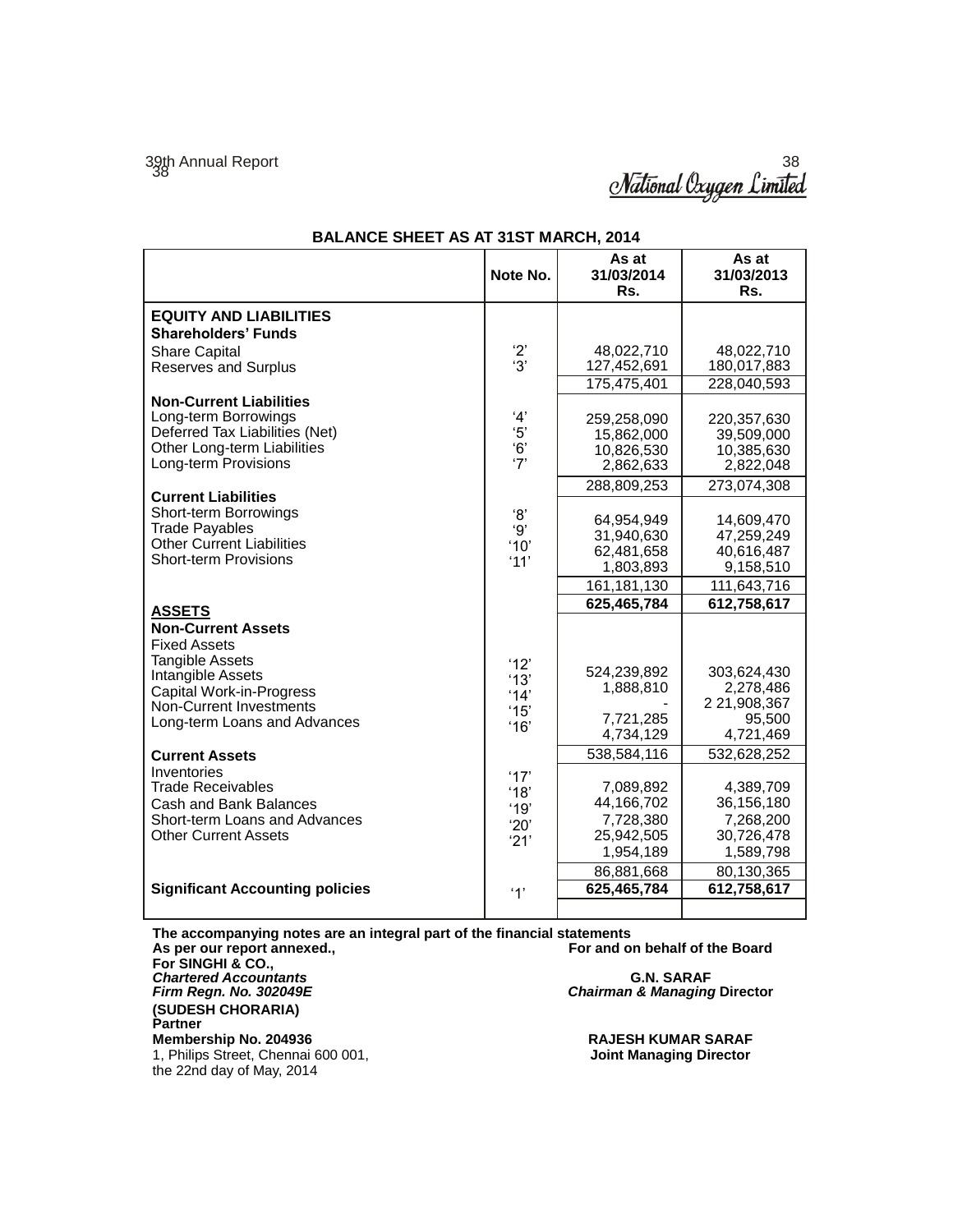39th Annual Report <sup>39</sup> <sup>39</sup>

|                                           | Note No. | For the year ended<br>31/03/2014<br>Rs. | For the year ended<br>31/03/2013<br>Rs. |
|-------------------------------------------|----------|-----------------------------------------|-----------------------------------------|
| <b>REVENUES</b>                           |          |                                         |                                         |
| Gross Revenue from Operations             | 22'      | 279,627,539                             | 268,861,877                             |
| Less: Excise Duty                         |          | 21,599,139                              | 22,776,527                              |
| Net Revenue from Operations               |          | 258,028,400                             | 246,085,350                             |
| Other Income                              | '23'     | 997,361                                 | 5,414,276                               |
| <b>Total Revenues</b>                     |          | 259,025,761                             | 251,499,626                             |
| <b>EXPENSES</b>                           |          |                                         |                                         |
| Purchases of Stock-in-Trade               |          |                                         |                                         |
| <b>Cost of Materials Consumed</b>         | 24'      | 10,127,420                              | 10,122,488                              |
| Changes in Inventories                    | 25'      | (2,341,595)                             | 75,985                                  |
| <b>Employee Benefits Expenses</b>         | '26'     | 33,147,819                              | 28,631,339                              |
| Power and Fuel                            | 27'      | 172,428,810                             | 105,826,736                             |
| <b>Finance Costs</b>                      | '28'     | 35,661,085                              | 14,620,626                              |
| Depreciation and Amortization             | '29'     | 38,643,794                              | 34,757,971                              |
| <b>Other Expenses</b>                     | '30'     | 47,469,993                              | 51,570,543                              |
| <b>Total Expenses</b>                     |          | 3 35, 137, 326                          | 245,605,688                             |
| Profit before Tax                         |          | (76, 111, 565)                          | 5,893,938                               |
| Tax Expenses:                             | '31'     |                                         |                                         |
| Current Tax (Including for earlier years) |          | 100,627                                 | 2,500,000                               |
| Deferred Tax                              |          | (23, 647, 000)                          | (2,495,000)                             |
| Profit/ (Loss) for the year               |          | (52, 565, 192)                          | 5,888,938                               |
| <b>Earnings per Equity Share:</b>         |          |                                         |                                         |
| Basic (')                                 |          | (10.95)                                 | 1.23                                    |
| Diluted (')                               |          | (10.95)                                 | 1.41                                    |

#### **STATEMENT OF PROFIT &LOSS FOR THE YEAR ENDED 31ST MARCH, 2014**

**The accompanying notes are an integral part of the financial statements**

As per our report annexed.,<br>For SINGH & CO.,<br>Chartered Accountants *Firm Regn. No. 302049E* **(SUDESH CHORARIA) RAJESH KUMAR SARAF Partner Joint Managing Director**

**For and on behalf of the Board For<br>G.N. SARAF** *Chairman & Managing Director* 

**Membership No. 204936** 1, Philips Street, Chennai 600 001, the 22nd day of May, 2014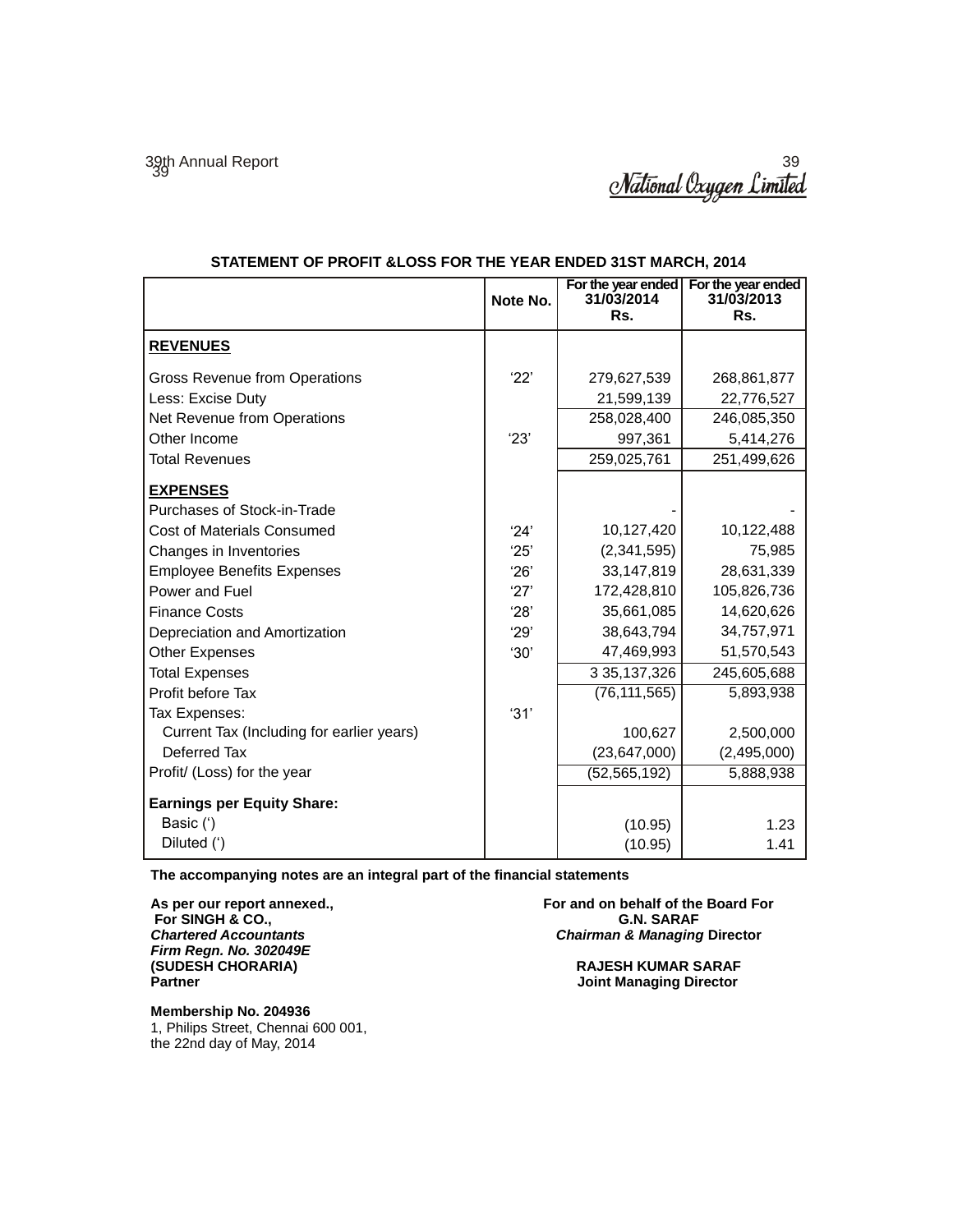<sup>40</sup><br>39th Annual Report 40<br>Malional Oxygen Limited

#### **NOTES TO THE FINANCIAL STATEMENTS**

#### **Nature of Operations:**

National Oxygen Limited was incorporated on 23rd December 1974 and is engaged in manufacturing of Industrial Gases andWind Energy generation

#### **Basis of Preparation:**

The financial statements have been prepared to comply in all material respects with the accounting principles generally accepted in India, including mandatory Accounting Standards notified under the Companies (Accounting Standard) Rules, 2006 (as amended) under the historical cost convention and on an accrual basis. The accounting policies, in all material respects, have been consistently applied by the Company and are consistent with those used in the previous year.

All Assets and Liabilities have been classified as current or non current as per the company"s normal operating cycle and other criteria specified in the Revised Schedule VI to the Companies Act, 1956. The company has presently determined 12 months as the normal Operating cycle for the purpose of classification of current and non currentAssets and Liabilities.

#### **SignificantAccounting Policies**

A RECOGNITION OF INCOME & EXPENDITURE: The company follows the Mercantile system of accounting and recognizes Income and Expenditure on accrual basis, except those with significant uncertainties.

#### **B FIXEDASSETS:**

- a) Fixed Assets are stated at cost net of Cenvat & Value added tax, depreciation and impairment. Cost of acquisition includes duties, taxes, incidental expenses, erection / commissioning expenses and interest etc.upto the date the asset is ready for its intended use.
- b) The Carrying amount of assets are reviewed at each balance sheet date to determine if there is any indication of impairment based on external/internal factors. An impairment loss is recognized wherever the carrying amount of an asset exceeds its recoverable amount which represents the greater of the net selling price and 'Value in use' of the assets. The estimated future cash flows considered for determining the value in use, are discounted to their present value at the weighted average cost of capital. Based on the review, the management concluded that there was no indication of any impairment as at the Balance Sheet date.

#### **C DEPRECIATION:**

- a) Depreciation is being provided on Straight Line Method as per the rates and the manner specified in Schedule XIV of the Companies Act, 1956. On Addition/Sales Depreciation is being provided on Pro-rata basis. Assets individually costing upto Rs.5000/- are fully charged off in the year of addition.
- b) Lease hold Land is amortized over the lease period.
- c) In case of Impairment, if any, depreciation is provided on the revised carrying amount of the assets over its remaining useful life.

#### **D INVESTMENTS:**

- a) Quoted / Unquoted Long term Investments are stated at cost unless there is a decline, other than temporary, in the value thereof, which is duly provided for in the Accounts.
- b) Current quoted investments are stated at lower of cost or market value on individual investment basis. The contract of the contract of the contract of the contract of the contract of the contract of the contract of the contract of the contract of the contract of the contract of the contract of the contract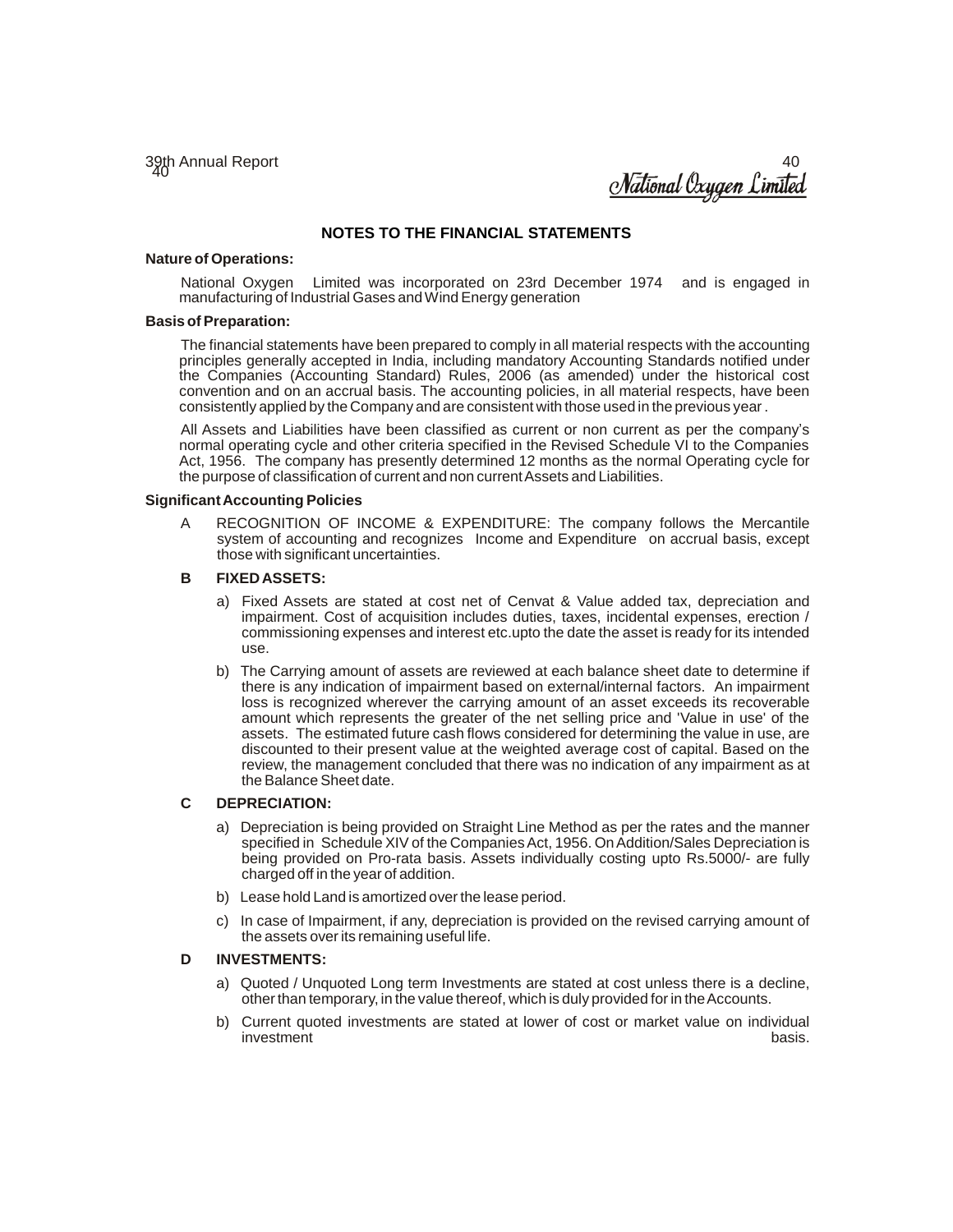agth Annual Report 41<br>21 **Annual Report 6 November 2018**<br>39th Annual Report 41

#### **E INVENTORIES:**

- a) Finished Goods At cost (Computed on Annual Weighted Average) or net realisable value which everis lower
- b) Raw Materials/Stores & Spare Parts –At Cost (Computed on FIFO basis) or net realisable value which everis lower

#### **F FOREIGN CURRENCY TRANSACTIONS:**

Foreign currency transactions are recorded on the basis of exchange rate prevailing at the date of the transaction. Foreign currency monetary items are reported at the year end closing rates. Non monetary items which are carried at historical cost are reported using the exchange rate prevailing at the date of the transaction.

The exchange differences arising on settlement / year end restatement of monetary items are recognized in the Profit & Loss Account in the period in which they arise.

#### **G EMPLOYEE BENEFITS:**

Defined Benefits Plans: Gratuity liability is provided for based on actuarial valuation made at the end of each financial year using the projected unit credit method . Actuarial gain and losses are recognized immediately in the statement of Profit & Loss Account as income or expenses.

Defined Contribution plans : Company"s contribution to Provident Fund is charged to the Profit & Loss Account of the year when the contribution to the said fund is due. The Company has no obligations other than the contributions payable to the said Fund.

- **H SALES:** Sales is net of discounts and rebate allowed to the customers.
- **I BORROWING COSTS:** Borrowing costs relating to acquisition/construction of qualifying assets are capitalised until the time all substantial activities necessary to prepare the qualifying assets for their intended use are complete. A qualifying asset is one that necessarily takes substantial period of time to get ready for its intended use. All other borrowing costs are charged to revenue.

#### **J TAXES ON INCOME :**

- a) Current Income Tax is provided as perthe provisions of the Income taxAct 1961.
- b) Deferred Tax arising on account of timing difference, being the difference between taxable income & accounting income that originate in one period and are capable of reversal in one or more subsequent periods, are recognised at the income tax rates enacted or substantively enacted as on the Balance Sheet date. Deferred Tax Asset is recognised and carried forward only to the extent that there is virtual certainty that the assets will be realised in subsequent periods.

#### **K PROVISIONS:**

Aprovision is recognized when an enterprise has a present obligation as a result of past event and it is probable that an outflow of resources will be required to settle the obligation, in respect of which a reliable estimate can be made.

**L CONTINGENT LIABILITIES:** Liabilities which are material and whose future outcome cannot be ascertained with reasonable certainty are treated as contingent and disclosed<br>by  $\qquad$  way of "Notes " to the accounts. by way of "Notes " to the accounts.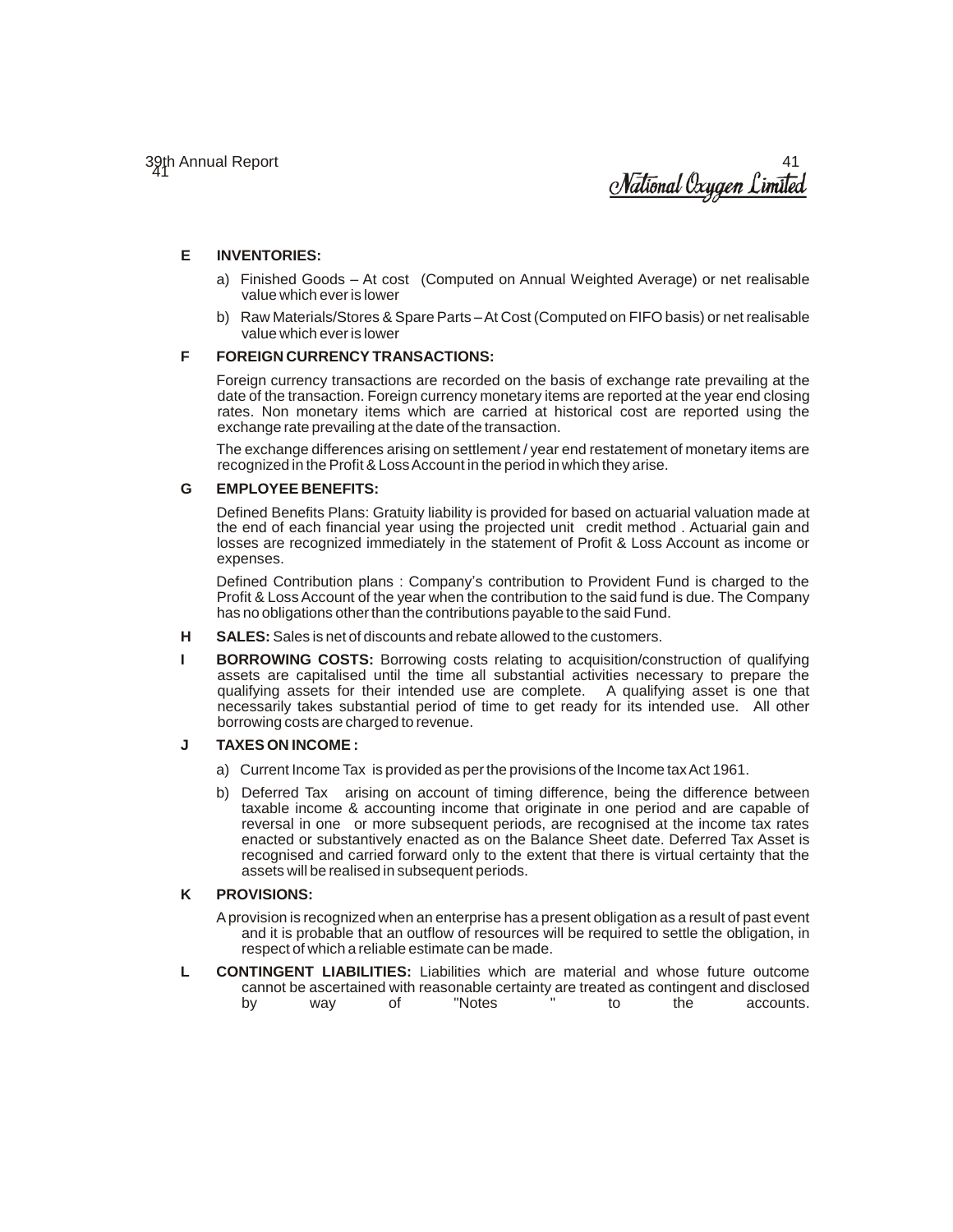42<br>39th Annual Report 42<br>Malional Oxygen Limited

#### **2. Share Capital:**

#### **A. Authorized, Issued, Subscribed and Paid-up Share Capital**

|                                                                                                     |                   | As at             |
|-----------------------------------------------------------------------------------------------------|-------------------|-------------------|
|                                                                                                     | 31/03/2014<br>Rs. | 31/03/2013<br>Rs. |
| <b>Authorized:</b><br>50,00,000' (Previous year '50,00,000')<br>Equity Shares of ` 10/- each.       | 50,000,000        | 50,000,000        |
| Issued:<br>48,02,271' (Previous year '48,02,271')<br>Equity Shares of $\degree$ 10/- each - (a)     | 4 8,022,710       | 48,022,710        |
| Subscribed:<br>48,02,271' (Previous year '48,02,271')<br>Equity Shares of > 10/- each fully paid-up | 48,022,710        | 48,022,710        |
| Paid-up:<br>48,02,271' (Previous year '48,02,271')<br>Equity Shares of ` 10/- each fully paid-up    | 48,022,710        | 48,022,710        |
|                                                                                                     | 48,022,710        | 48,022,710        |

#### **B. Reconciliation of Shares outstanding at the beginning and at the end of year are given below:**

|                                                                                | 2013-14   |             | 2012-13   |                        |
|--------------------------------------------------------------------------------|-----------|-------------|-----------|------------------------|
|                                                                                | Nos.      | Rs.         | Nos.      | Rs.                    |
| Equity Shares outstanding at the beginning<br>of the year                      | 4,802,271 | 4 8,022,710 |           | 3,116,550 31,165,500   |
| Add: Equity Shares alloted during the year<br>Less: Equity Shares bought back/ |           |             |           | 1,685,721   16,857,210 |
| redeemed during the year                                                       |           |             |           |                        |
| Equity Shares outstanding at the end of                                        |           |             |           |                        |
| the year                                                                       | 4,802,271 | 4 8,022,710 | 4,802,271 | 48,022,710             |

- C. The company has only one class of equity shares having par value of Rs.10 per share. Each holder of equity shares is entitled to one vote per share. The company declares and pays dividend in Indian Rupees. The dividend proposed by the Board of directors is subject to the approval of the share holders in the ensuingAnnual General Meeting.
- D. For the year ended 31st March, 2014, the Board of Directors of the Company have recommended dividend of Rs. Nil (Previous year ` Re.1 per share) to equity shareholders aggregating to Rs.Nil (Previous year 480,2,271). Together with the Corporate Dividend Distribution Tax of Rs.Nil (Previous year 8,16,146 ), the total payout will be ` Rs.Nil (Previous year Rs.56,18,417)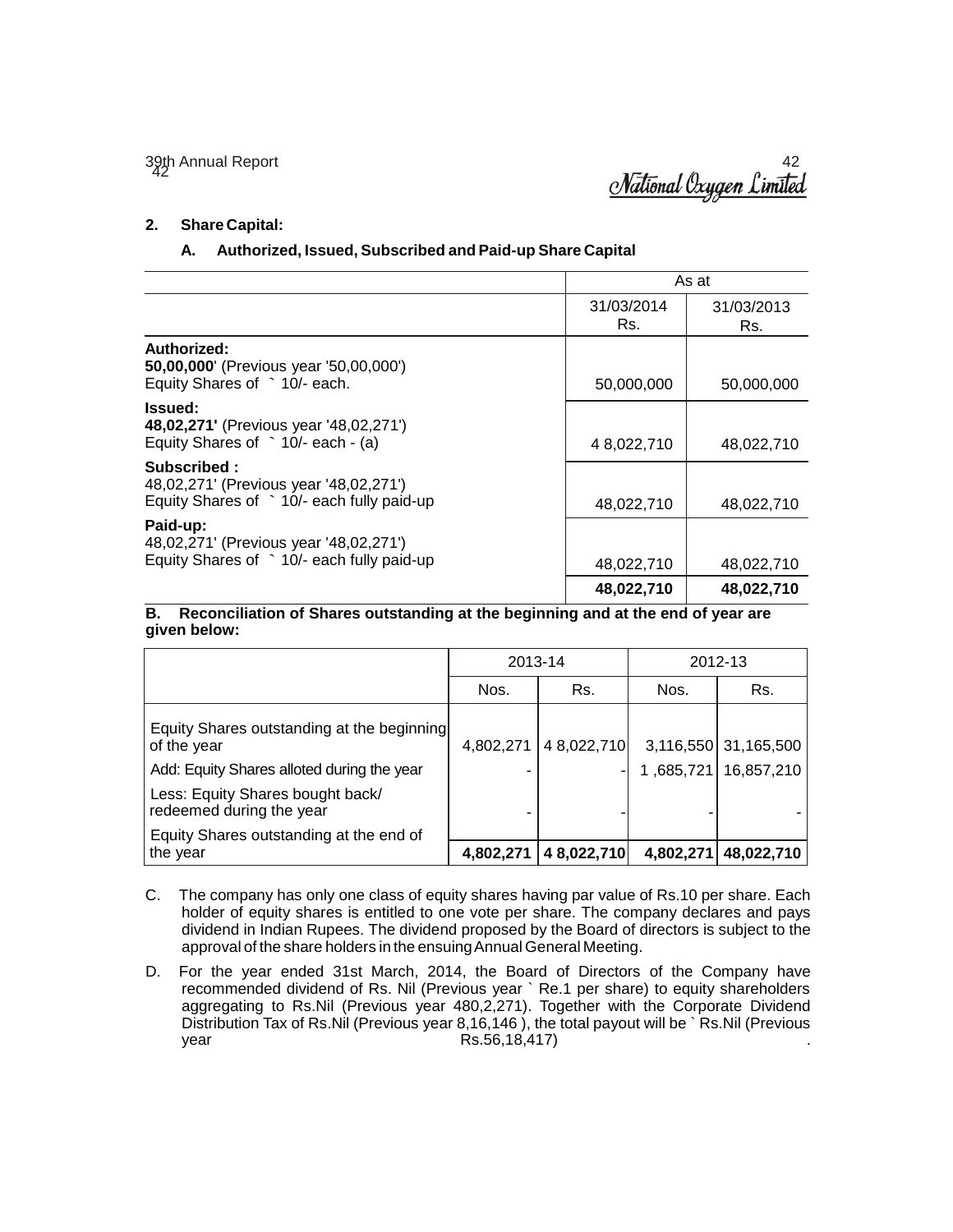43<br>43 Annual Report 43<br>6 National Oxygen Limited

#### **Note to the Financial Statements (Contd...)**

|  | E. Detail of shareholder holding more than 5 percent shares of the Company as on |  |  |  |  |  |  |
|--|----------------------------------------------------------------------------------|--|--|--|--|--|--|
|  | reporting date are given below:                                                  |  |  |  |  |  |  |

|   |                                              |                           | As at 31/03/2014         | As at 31/03/2013          |                          |  |
|---|----------------------------------------------|---------------------------|--------------------------|---------------------------|--------------------------|--|
|   | Name of shareholder                          | Numbers of<br>Shares held | Percentage of<br>Holding | Numbers of<br>Shares held | Percentage of<br>Holding |  |
|   | Rajesh Kumar Saraf                           | 618,400                   | 12.88%                   | 618,400                   | 12.88%                   |  |
| 2 | Gajanand Saraf                               | 794,108                   | 16.54%                   | 794,108                   | 16.54%                   |  |
| 3 | Sarita Saraf                                 | 286,198                   | 5.96%                    | 286,198                   | 5.96%                    |  |
| 4 | Veena Devi Saraf                             | 361,871                   | 7.54%                    | 361,871                   | 7.54%                    |  |
| 5 | <b>Saraf Housing Department</b><br>Pvt. Ltd. | 252,885                   | 5.27%                    | 252,885                   | 5.27%                    |  |
|   | Total                                        | 2,313,462                 | 48.19%                   | 2,313,462                 | 48.19%                   |  |

|                                                          |                | As at       |
|----------------------------------------------------------|----------------|-------------|
|                                                          | 31/03/2014     | 31/03/2013  |
| <b>Reserves and Surplus:</b><br>3. .                     | Rs.            | Rs.         |
| <b>Capital Reserve</b>                                   | 4,000,000      | 4,000,000   |
| <b>Securities Premium Account</b>                        |                |             |
| Balance at the beginning of the year                     | 77,838,890     | 10,410,050  |
| Add: Received during the year                            |                | 67,428,840  |
|                                                          | 77,838,890     | 77,838,890  |
| <b>General Reserve</b>                                   | 67,588,248     | 67,588,248  |
|                                                          | 149,427,138    | 149,427,138 |
| Surplus i.e. balance in Statement of Profit and Loss (b) | (21, 974, 447) | 30,590,745  |
|                                                          | 127,452,691    | 180,017,883 |

(a). Additions and deductions since the last Balance Sheet under each head of Reserve are as under:

|                                      | 81.398.298 | 68.028.840 | 149.427.138           |                                 | $-149,427,138$ |
|--------------------------------------|------------|------------|-----------------------|---------------------------------|----------------|
| General Reserve                      | 66.988.248 | 600.000    | 67.588.248            | -                               | 67,588,248     |
| Securities<br><b>Premium Account</b> | 10.410.050 | 67.428.840 | 77,838,890            | ۰                               | 77,838,890     |
| Capital Reserve                      | 4,000,000  | ٠          | 4,000,000             | -                               | 4,000,000      |
|                                      | 31/03/2012 | Additions  | Deductions 31/03/2013 | Additions Deductions 31/03/2014 |                |
|                                      | As at      |            | As at                 |                                 | As at          |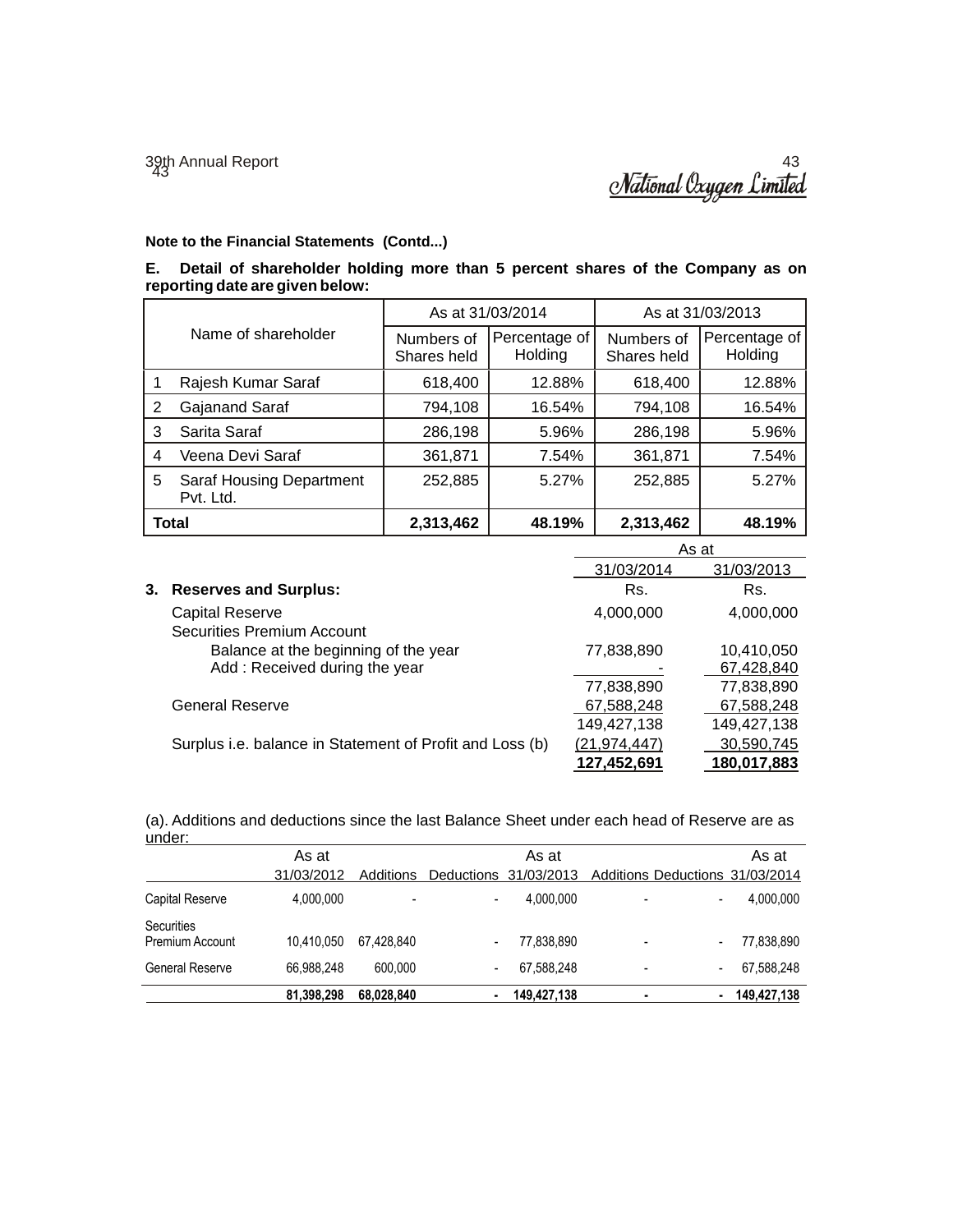agth Annual Report<br>24 39th Annual Report<br>2<mark>0 *Malional Oxygen Limited*</mark>

#### **Notes to the Financial Statements (Contd...)**

(b). Allocations and appropriations in Surplus i.e. balance in Statement of Profit and Loss are as under:

|                                                          |                | As at         |
|----------------------------------------------------------|----------------|---------------|
|                                                          | 31/03/2014     | 31/03/2013    |
|                                                          | Rs.            | Rs.           |
| <b>Opening Balance</b>                                   | 30,590,745     | 30,920,224    |
| Add: Profit for the period                               | (52, 565, 192) | 5,888,938     |
|                                                          | (21, 974, 447) | 36,809,162    |
| Less: Proposed Dividend on Equity Shares                 |                |               |
| (including Dividend Distribution tax Rs.816146           |                | 5,618,417     |
| Less: Transfer to General Reserve                        |                | 600,000       |
| Closing Balance                                          | (21, 974, 447) | 30,590,745    |
| 4. Long-term Borrowings                                  |                |               |
| <b>Secured</b>                                           |                |               |
| Term Loans:                                              |                |               |
| From Banks                                               | 261,322,614    | 251,557,630   |
| Less Current Portion disclosed under current liabilities | 5 0,964,912    | 31,200,000    |
|                                                          | 210,357,702    | 220, 357, 630 |
| <b>Unsecured</b>                                         |                |               |
| Other Loans and Advances                                 | 48,900,388     |               |
|                                                          | 48,900,388     |               |
|                                                          | 259,258,090    | 220,357,630   |

(a). Nature of security for secured borrowings are given below:

Term Loans are Secured by Equitable Mortgage of Leasehold Land & Building and hypothecation of the assets acquired for the new Project and further secured by way of first charge on the block of other movable Assets and future receivables of the company, present and future, and guaranteed by the Managing and Joint Managing Director of the Company

#### **5. Deferred Tax Liabilities (Net)** Major components of Deferred Tax raising of temporary timing differences are given below: **Deferred Tax Liabilities** Depreciation and Amortization Expenses 65,055,000 40,617,000 Other Timing Differences 65,055,000 40,617,000 **Deferred Tax Assets** Expenses/ Provisions Allowable 1,108,000 1,108,000 Carry forward Losses 48,085,000 Other Timing Differences<br>  $\frac{1}{49.193,000}$   $\frac{1}{1,108,000}$ 49,193,000 **Deferred Tax Liabilities (Net) 15,862,000 39,509,000**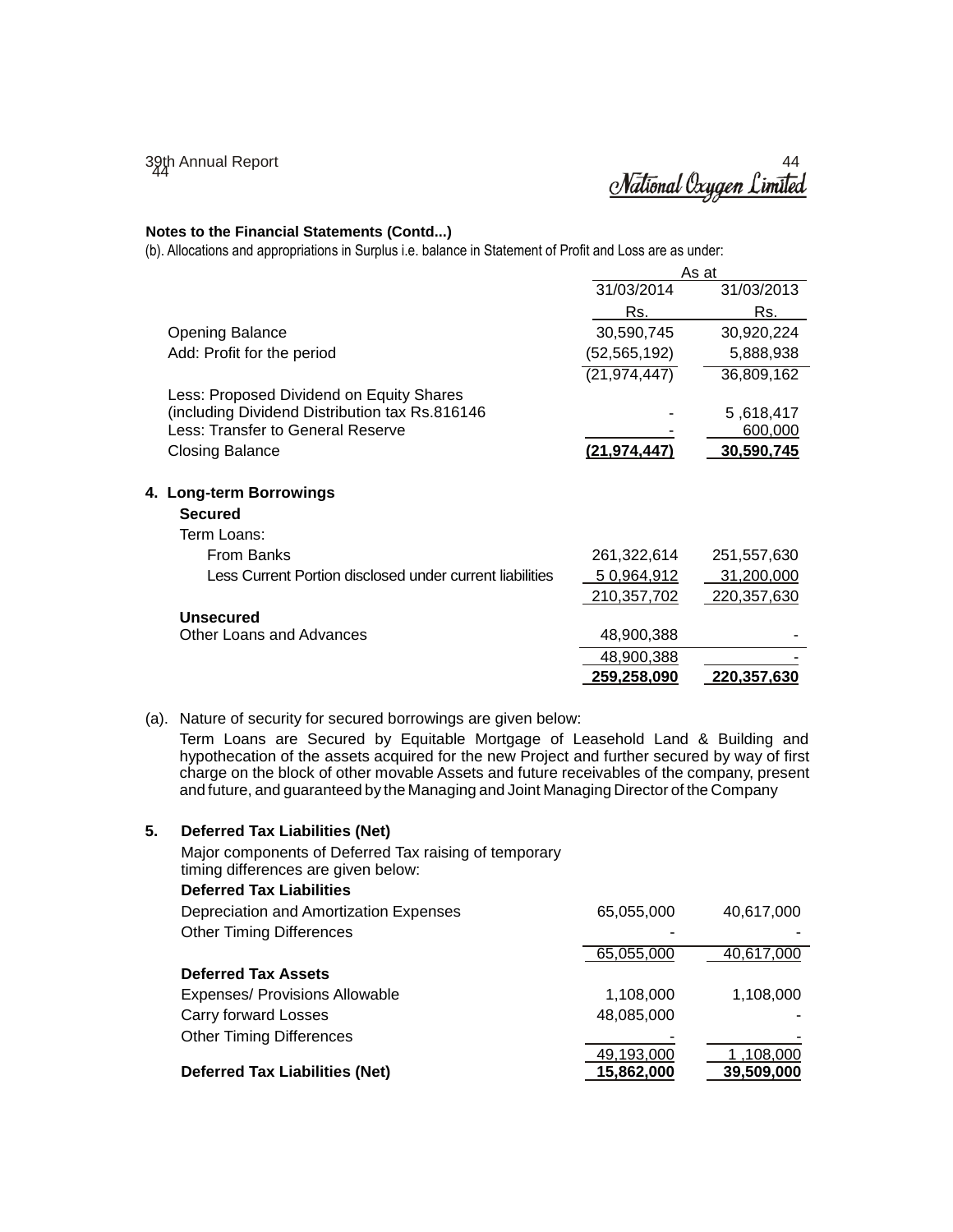39th Annual Report 45

#### **Notes to the Financial Statements (Contd...)**

|                |                                                                                           | As at      |            |
|----------------|-------------------------------------------------------------------------------------------|------------|------------|
|                |                                                                                           | 31/03/2014 | 31/03/2013 |
| 6              | <b>Other Long-term Liabilities</b><br><b>Trade Payables</b>                               | Rs.        | Rs.        |
|                | Security and other Deposits                                                               | 10,826,530 | 10,385,630 |
|                |                                                                                           | 10,826,530 | 10,385,630 |
| $\overline{7}$ | <b>Long-term Provisions</b><br>Provision for Employee Benefits<br><b>Other Provisions</b> | 2,862,633  | 2,822,048  |
|                |                                                                                           | 2,862,633  | 2,822,048  |
| 8              | <b>Short-term Borrowings:</b><br><b>Secured</b>                                           |            |            |
|                | Loans repayable on demand<br>From Banks (a)                                               | 61,276,544 | 14,609,470 |
|                | Loans against Fixed Deposits (a)(ii)                                                      | 3,678,405  |            |
|                |                                                                                           | 64,954,949 | 14,609,470 |

#### (a). Nature of security for secured borrowings are given below:

- i) Cash Credit Loan from Bank is secured by hypothecation of Finished Goods, Raw Materials, Work in Process, Stores & Spares and Book Debts of the Company and second charge on Fixed Assets of the Company and guaranteed by the Managing and Joint Managing Director of the Company
- ii) Loan against Fixed Deposits are secured by way of Lien on the respective Fixed Deposits
- **9 Trade Payables**

|    | Payable to Micro, Small and Medium Enterprises          |            |            |
|----|---------------------------------------------------------|------------|------------|
|    | Payable to Other Entities                               | 31,940,630 | 47,259,248 |
|    |                                                         | 31,940,630 | 47,259,248 |
| 10 | <b>Other Current Liabilities</b>                        |            |            |
|    | Current maturities of long-term borrowings              | 50,964,912 | 31,200,000 |
|    | <b>Unpaid Dividends</b>                                 | 985,305    | 1,096,521  |
|    | Customers' Credit Balances and Advances against orders  | 1,051,455  | 132,541    |
|    | <b>Statutory dues Payable</b>                           | 2,061,504  | 3,111,796  |
|    | <b>Other Liabilities</b>                                | 7,418,482  | 5,075,629  |
|    |                                                         | 62,481,658 | 40,616,487 |
| 11 | <b>Short-term Provisions</b>                            |            |            |
|    | <b>Employee Benefits</b>                                | 1,803,893  | 1,606,000  |
|    | Proposed Dividend (including Dividend Distribution Tax) |            | 5,618,417  |
|    | Provision for Current Tax (Net of Advance Tax)          |            | 1,934,093  |
|    |                                                         | 1,803,893  | 9,158,510  |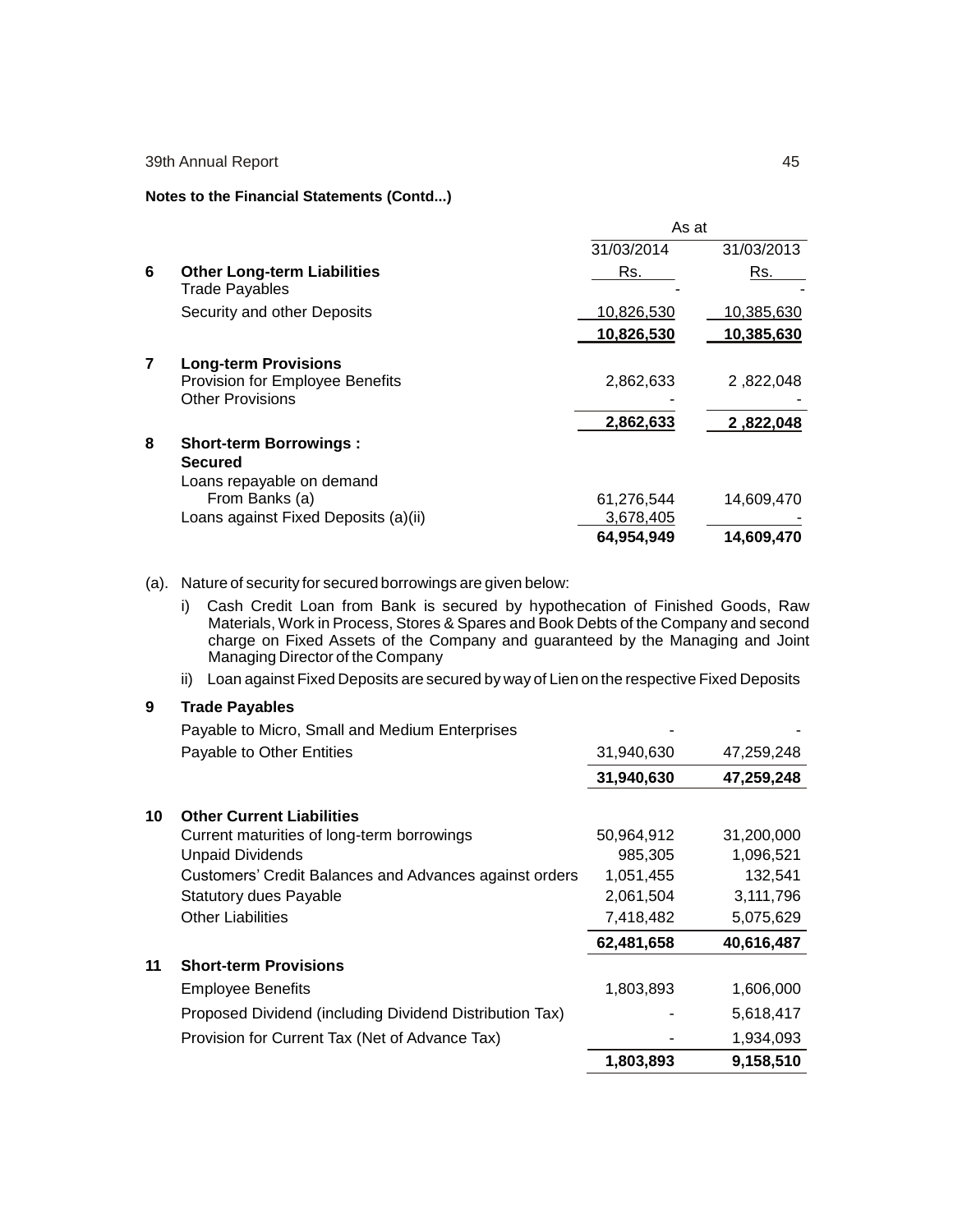**Notes to the Financial Statements (Contd...)**

**12 Tangible Assets**

**A. Summary of cost and net carrying amount of each class of tangible assets are given below:**

|                               | <u>Udinmary or cost and not carrying amount or each class or tangible assets are given below.</u><br>Rs. |             |                                                                                         |             |                           |   |                        |                               |  |  |
|-------------------------------|----------------------------------------------------------------------------------------------------------|-------------|-----------------------------------------------------------------------------------------|-------------|---------------------------|---|------------------------|-------------------------------|--|--|
| Asset description             | <b>Original Cost</b>                                                                                     |             | Accumulated<br>Depreciation                                                             |             | Accumulated<br>Impairment |   | Net Carrying<br>Amount |                               |  |  |
|                               |                                                                                                          |             | 31/03/2014 31/03/2013 31/03/2014 31/03/2013 31/03/2014 31/03/2013 31/03/2014 31/03/2013 |             |                           |   |                        |                               |  |  |
| Leasehold Land                | 12,037,345                                                                                               | 12,037,345  | 1,708,724                                                                               | 1,563,492   |                           |   | 10,328,621             | 10,473,853                    |  |  |
| Freehold Land                 | 2,613,022                                                                                                | 2,613,022   |                                                                                         |             |                           |   | 2,613,022              | 2,613,022                     |  |  |
| <b>Buildings</b>              | 83,302,451                                                                                               | 51,116,914  | 12,025,922                                                                              | 9,945,172   |                           | - | 71,276,529             | 41, 171, 742                  |  |  |
| Plant and Equipment           | 637,338,404                                                                                              | 413,654,176 | 208,202,529                                                                             | 174,366,450 |                           |   |                        | 429, 135, 875   239, 287, 726 |  |  |
| <b>Furniture and Fixtures</b> | 1,600,099                                                                                                | 1,384,458   | 1,021,895                                                                               | 829,068     |                           |   | 578,204                | 555,390                       |  |  |
| <b>Vehicles</b>               | 11,042,593                                                                                               | 9,288,990   | 6,472,626                                                                               | 5,410,945   |                           |   | 4,569,966              | 3,878,045                     |  |  |
| Office Equipment              | 10,807,400                                                                                               | 9,814,828   | 5,069,724                                                                               | 4,170,176   |                           |   | 5,737,675              | 5,644,651                     |  |  |
|                               | 758,741,313                                                                                              | 499,909,733 | 234,501,421                                                                             | 196,285,303 |                           |   | 524,239,892            | 303,624,430                   |  |  |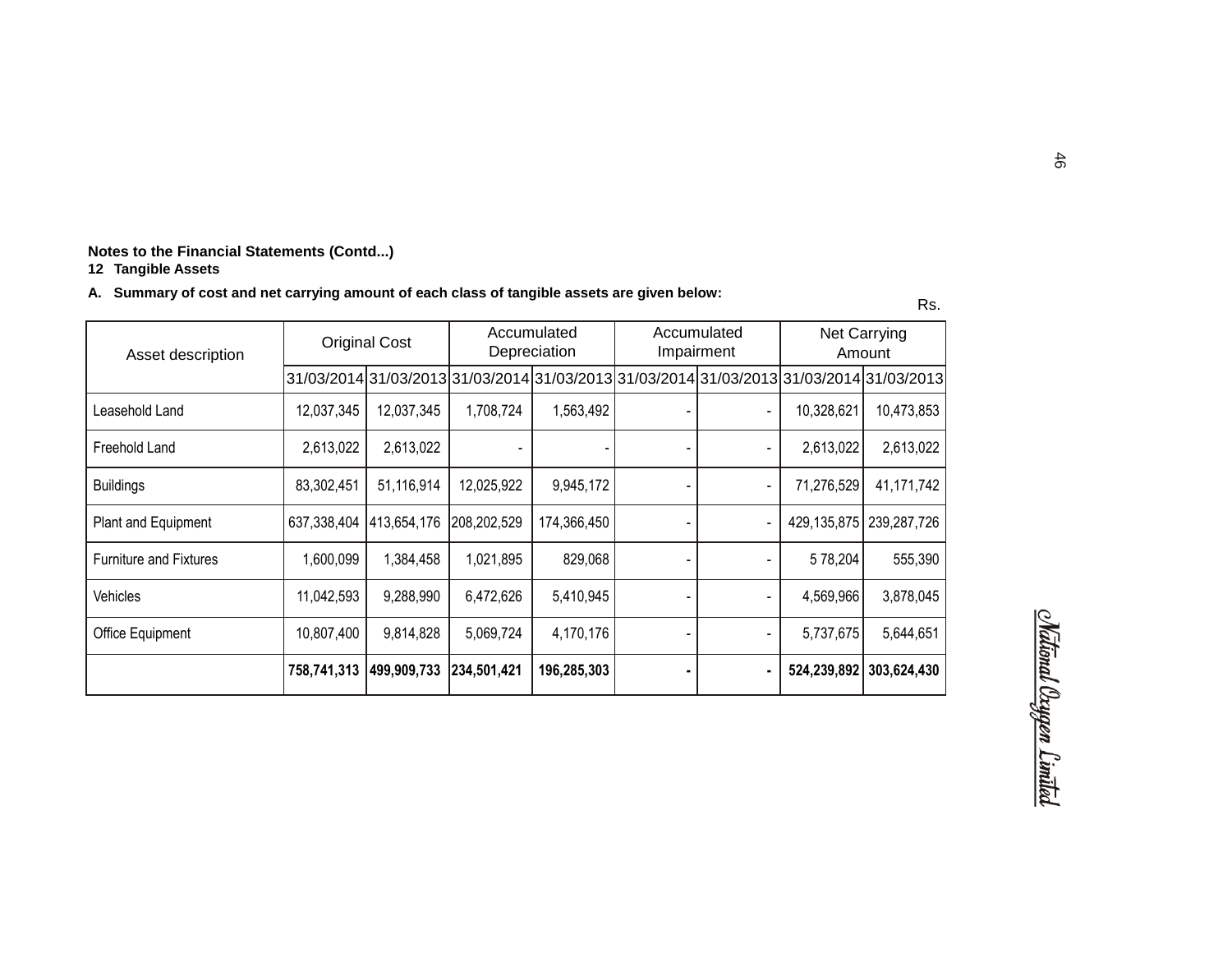39th Annual Report

<sup>47</sup><br><u>National Oxygen Limited وNational</u>

#### **Notes to the Financial Statements (Contd...)**

(Reconciliation of the gross and net carrying amounts of assets at the beginning and year ending 31-03-2014 are as under:

## **Original Cost** Rs.

| Asset description             | As at<br>31/03/2013 | Additions   | <b>Disposals</b> | Other<br>Adjustments | As at<br>31/03/2014 |
|-------------------------------|---------------------|-------------|------------------|----------------------|---------------------|
| Leasehold Land                | 12,037,345          |             | ۰                |                      | 12,037,345          |
| Freehold Land                 | 2,613,022           |             |                  |                      | 2,613,022           |
| <b>Buildings</b>              | 51,116,914          | 32,185,536  |                  |                      | 83,302,451          |
| <b>Plant and Equipment</b>    | 413,654,176         | 223,684,228 |                  |                      | - 637,338,404       |
| <b>Furniture and Fixtures</b> | 1,384,458           | 215,641     | -                |                      | 1,600,099           |
| Vehicles                      | 9,288,990           | 1,753,603   |                  |                      | 11,042,593          |
| <b>Office Equipment</b>       | 9,814,828           | 992,572     |                  |                      | 10,807,400          |
|                               | 499,909,733         | 258,831,580 | -                |                      | $- 758,741,313$     |
| <b>Previous Year</b>          | 529,432,295         | 53,078,242  | 82,600,804       |                      | -  499,909,733      |

#### **Accumulated Depreciation**

| Asset description             | As at<br>31/03/2013 | Additions  | Deductions<br>Other Adjst. | As at<br>31/03/2014 |
|-------------------------------|---------------------|------------|----------------------------|---------------------|
| Leasehold Land                | 1,563,492           | 145,232    |                            | 1,708,724           |
| Freehold Land                 |                     |            |                            |                     |
| <b>Buildings</b>              | 9,945,172           | 2,080,750  | ۰                          | 12,025,922          |
| <b>Plant and Equipment</b>    | 174,366,450         | 33,836,079 | ٠                          | 208,202,529         |
| <b>Furniture and Fixtures</b> | 829,068             | 192,827    | ٠                          | 1,021,895           |
| <b>Vehicles</b>               | 5,410,945           | 1,061,681  | ۰                          | 6,472,626           |
| <b>Office Equipment</b>       | 4,170,176           | 899,548    | ٠                          | 5,069,724           |
|                               | 196,285,303         | 38,216,118 | $\blacksquare$             | 234,501,421         |
| <b>Previous Year</b>          | 235,070,093         | 34,289,911 | 73,074,701                 | 196,285,303         |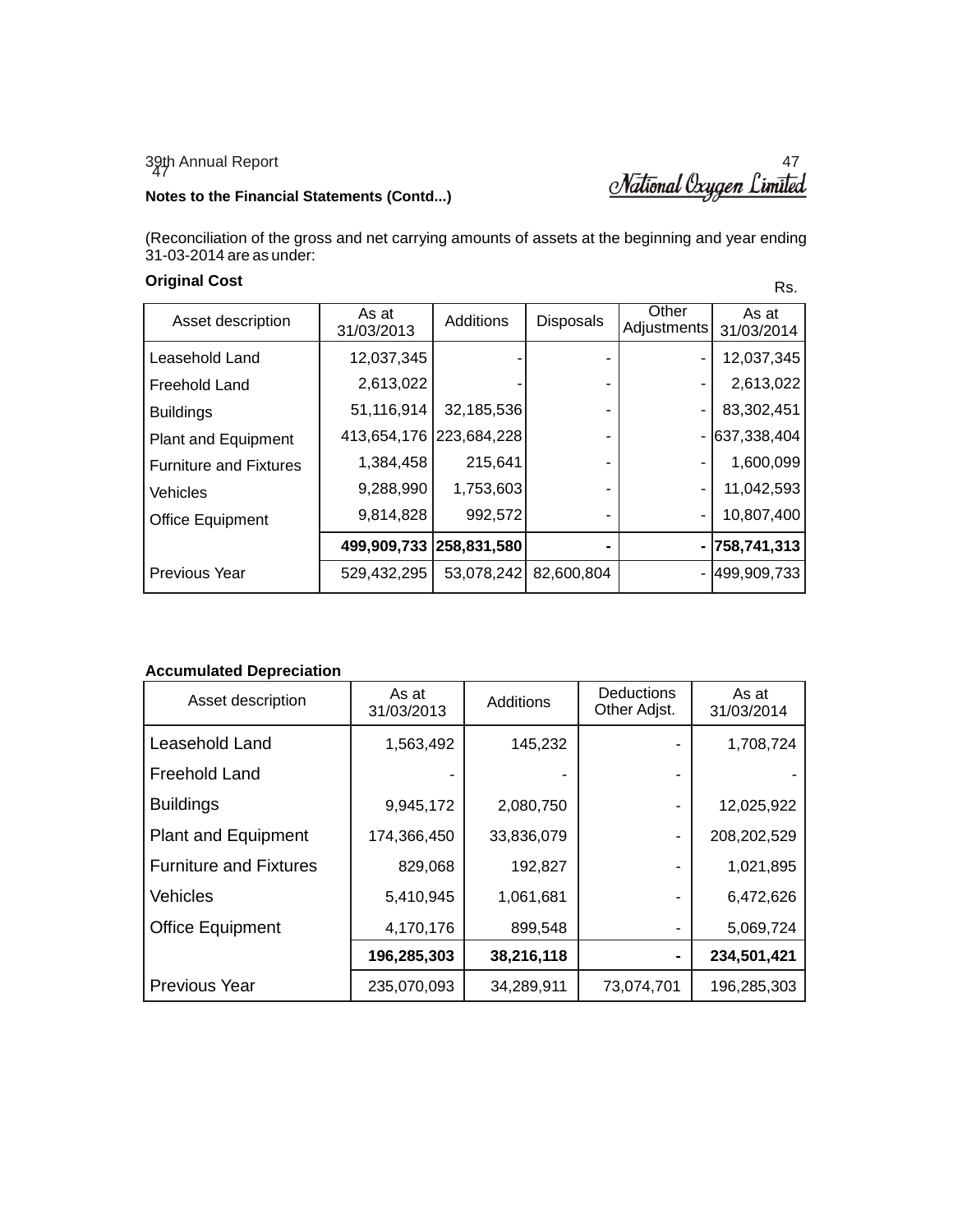39th Annual Report 48 48

**Notes to the Financial Statements (Contd...)**

#### **Notes to the Financial Statements (Contd...)**

#### **13 Intangible Assets**

Summary of cost and net carrying amount of each class of intangible assets are given below: Rs.

| Asset description        | Cost                          | Accumulated<br>Amortization |                                                                                         | Accumulated<br>Impairment |  | Net Carrying<br>Amount |                     |
|--------------------------|-------------------------------|-----------------------------|-----------------------------------------------------------------------------------------|---------------------------|--|------------------------|---------------------|
|                          |                               |                             | 31/03/2014 31/03/2013 31/03/2014 31/03/2013 31/03/2014 31/03/2013 31/03/2014 31/03/2013 |                           |  |                        |                     |
| <b>Computer Software</b> | 3,299,063 3,261,063 1,410,253 |                             | 982,577                                                                                 |                           |  |                        | 1,888,810 2,278,486 |
|                          | 3,299,063 3,261,063 1,410,253 |                             | 982,577                                                                                 |                           |  |                        | 1,888,810 2,278,486 |

(a). Reconciliation of the gross and net carrying amounts of assets at the beginning and year ending 31-03-2014 are as under:

#### **Original Cost** Rs.

| Asset description        | As at<br>31/03/2013 | Additions | <b>Disposals</b> | Other Adjst. | As at<br>31/03/2014 |
|--------------------------|---------------------|-----------|------------------|--------------|---------------------|
| <b>Computer Software</b> | 3,261,063           | 38,000    |                  | -            | 3,299,063           |
|                          | 3,261,063           | 38,000    |                  |              | 3,299,063           |
| Previous Year            | 2,608,778           | 652,285   |                  |              | 3,261,063           |

#### **Accumulated Amortization**

| Asset description        | As at<br>31/03/2013 | Additions | Deductions/<br>Other Adjst. | As at<br>31/03/2014 |
|--------------------------|---------------------|-----------|-----------------------------|---------------------|
| <b>Computer Software</b> | 982,577             | 427,676   |                             | 1,410,253           |
|                          | 982,577             | 427,676   | -                           | 1,410,253           |
| Previous Year            | 514,517             | 468,060   | -                           | 982,577             |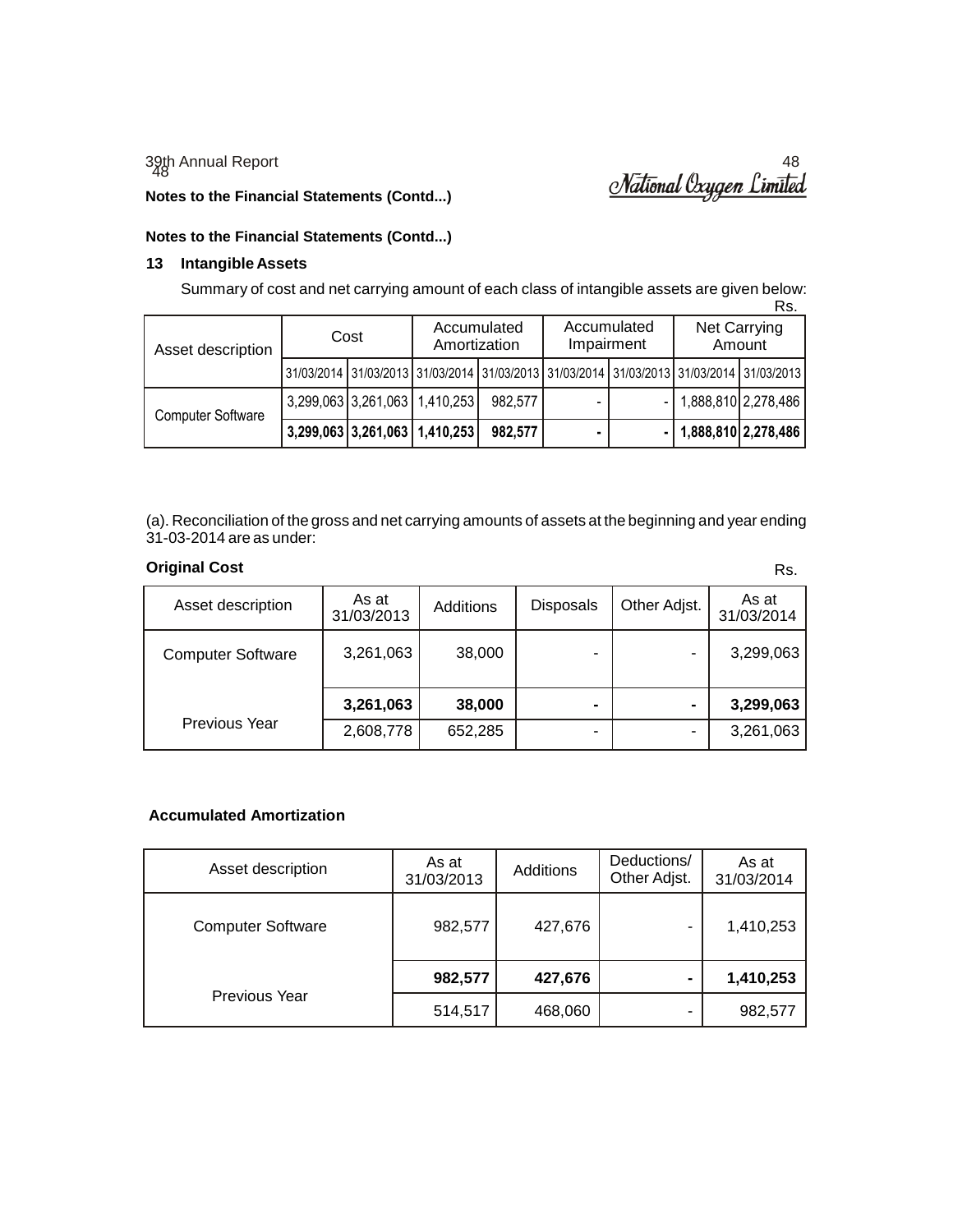39th Annual Report

<sup>49</sup><br><u>National Oxyg*en* Limited و</u>

### **Notes to the Financial Statements (Contd...)**

#### **14 Capital Work-in-Progress**

|                                                          | As at        | As at       |
|----------------------------------------------------------|--------------|-------------|
|                                                          | 31/03/2014   | 31/03/2013  |
|                                                          | Rs.          | Rs.         |
| <b>Construction Work-in-Progress</b>                     |              | 199,551,260 |
| Expenditure during Construction pending allocation - (a) |              | 22,357,107  |
|                                                          |              | 221,908,367 |
| (a). Detail of expenditure during construction pending   |              |             |
| allocation are given below:                              |              |             |
| Expenditure during the year:                             |              |             |
| <b>Employee Benefits Expenses</b>                        | 1,929,930    | 1,648,900   |
| Power & Fuel                                             | 18,482,829   |             |
| <b>Consumption of Stores and Spares</b>                  | 1,042,399    |             |
| Freight and Forwarding Expenses (Net)                    | 638,878      |             |
| Sales                                                    | (15,958,378) |             |
| Rates & Taxes                                            |              | 96,000      |
| Insurance                                                |              | 82,585      |
| <b>Travelling &amp; Conveyance</b>                       | 521,492      | 1,278,783   |
| Miscellaneous Expenses                                   | 1,215,225    | 672,610     |
| <b>Rights Issue Expenses</b>                             |              | 5,895,284   |
| <b>Finance Cost</b>                                      | 8,004,252    | 10,474,637  |
|                                                          | 15,876,627   | 20,148,799  |
| Add: Balance brought forward from previous year          | 22,357,107   | 2,990,331   |
|                                                          | 38,233,734   | 23,139,130  |
| Less: Amount allocated to Fixed Assets                   | 38,233,734   | 782,023     |
| Balance pending allocation                               |              | 22,357,107  |

#### **15 Non-Current Investments**

|                                                                                                                | Face value<br>per Unit             | 31/03/2014<br>Nos.         | 31/03/2013<br>Nos. | Rs.                              | Rs.    |
|----------------------------------------------------------------------------------------------------------------|------------------------------------|----------------------------|--------------------|----------------------------------|--------|
| <b>Investments -</b><br><b>Other than Trade</b><br>i. Investments in Equity<br><b>Instruments</b><br>Unquoted: |                                    |                            |                    |                                  |        |
| Pondicherry Agro Foods<br><b>Pvt Ltd Associates</b><br>Beta Wind Farm Pyt Ltd<br>Clarion Wind Farm Pyt Ltd     | `10<br>$^{\sim}$ 10<br>$^{\sim}10$ | 9,000<br>64,515<br>640.000 | 9,000<br>۰         | 90,000<br>1,225,785<br>6.400.000 | 90,000 |
|                                                                                                                |                                    |                            |                    | 7,715,785                        | 90.000 |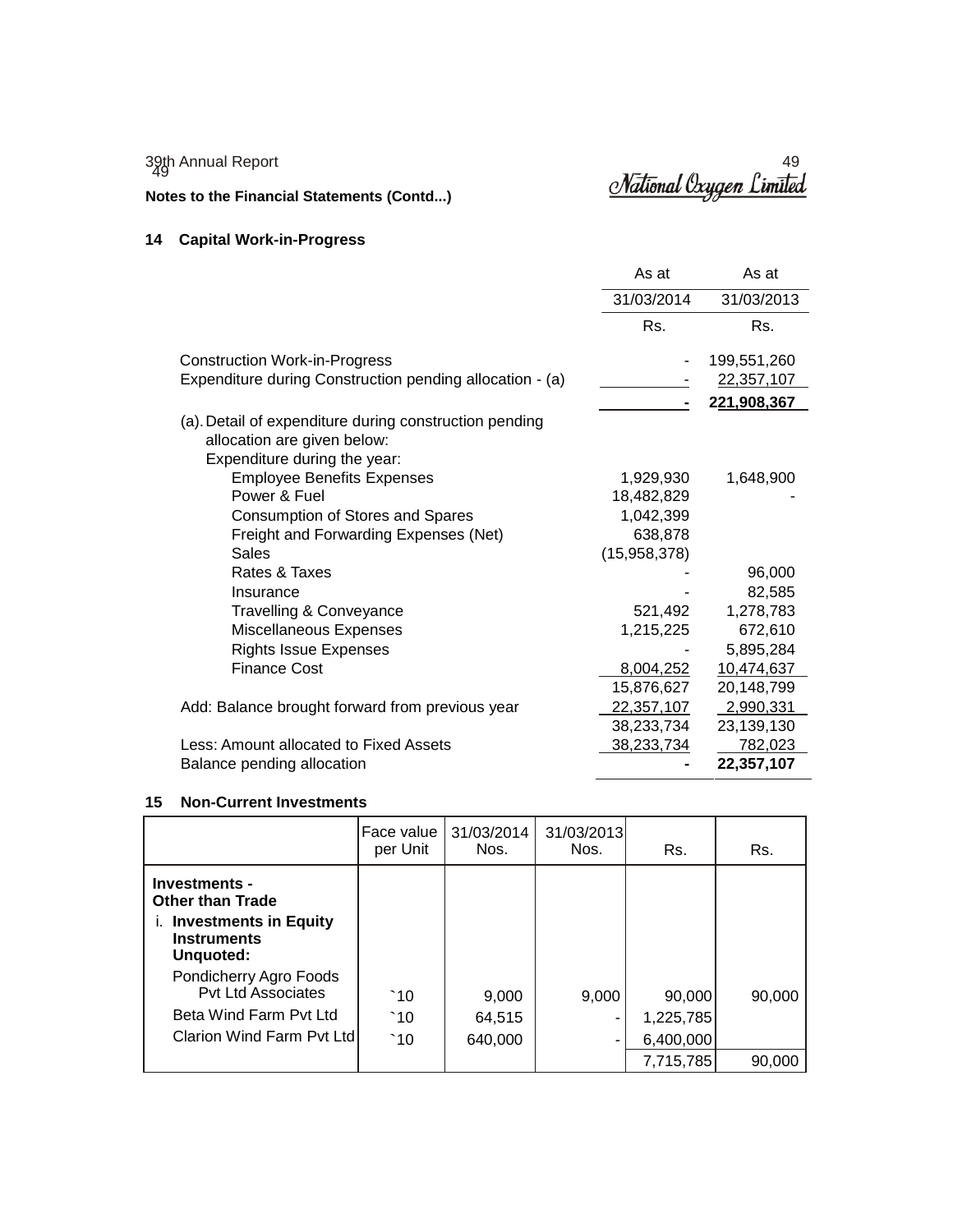39th Annual Report<br>50

<sup>50</sup><br><u>National Oxyg*en* Limited </u>

| Notes to the Financial Statements (Contu)                                                      |                  |                   |
|------------------------------------------------------------------------------------------------|------------------|-------------------|
|                                                                                                | As at            | As at             |
|                                                                                                | 31/03/2014       | 31/03/2013        |
|                                                                                                | Rs.              | Rs.               |
| ii.<br><b>Investments in Government Securities<br/>Undudient</b> Savings Certificate           | 5,000            | 5,000.00          |
| Indira Vikas Patra                                                                             | 500              | 500.00            |
|                                                                                                | 5,500            | 5,500.00          |
|                                                                                                | <u>7,721,285</u> | 95,500            |
| Aggregate amount of Unquoted Investments                                                       | <u>7,721,285</u> | 95,500            |
| 16<br><b>Long-term Loans and Advances:</b><br>(Unsecured, Considered Good)<br>Capital Advances |                  |                   |
| <b>Security Deposits</b>                                                                       | 4,734,129        | 4,721,469         |
| Other loans and advances                                                                       |                  |                   |
|                                                                                                | 4,734,129        | 4,721,469         |
| 17<br>Inventories:<br><b>Raw Materials</b>                                                     | 2,561,325        | 2,612,374         |
| (Stock in Transit Rs.Nil)                                                                      |                  |                   |
| <b>Finished Goods</b>                                                                          | 3,562,098        | 945,527           |
| <b>Stores and Spares</b>                                                                       | 966,469          | 831,808           |
|                                                                                                | 7,089,892        | 4,389,709         |
| 18<br><b>Trade Receivables:</b>                                                                |                  |                   |
| Outstanding for a period exceeding six months<br>(from the due date)                           |                  |                   |
| Unsecured, Considered Good                                                                     | 4,279,822        | 5,045,728         |
|                                                                                                |                  |                   |
| Unsecured, Considered Good<br>Outstanding for a period less than six months                    | 39,886,880       | <u>31,110,452</u> |
|                                                                                                | 44,166,702       | 36,156,180        |
| <b>Cash and Bank Balances:</b><br>19                                                           |                  |                   |
| <b>Cash and Cash Equivalents</b>                                                               |                  |                   |
| Balance with Banks:                                                                            |                  |                   |
| Deposits with less than 3 months initial maturity<br><b>Current Accounts</b>                   | 96,774           | 217,352           |
| Cash on hand                                                                                   | 174,944          | 409,605           |
|                                                                                                | 271,718          | 626,957           |
| <b>Other Balances</b>                                                                          |                  |                   |
| <b>Balance with Banks:</b>                                                                     |                  |                   |
| <b>Unpaid Dividend Accounts</b>                                                                | 985,305          | 1,096,521         |
| Margin Money Deposit Accounts                                                                  | 6,471,357        | 5,544,722         |
| Deposits maturing within 12 months                                                             | 7,456,662        | 6,641,243         |
|                                                                                                | <u>7,728,380</u> | 7,268,200         |

**Notes to the Financial Statements (Contd...)**

**Notes to the Financial Statements (Contd...)**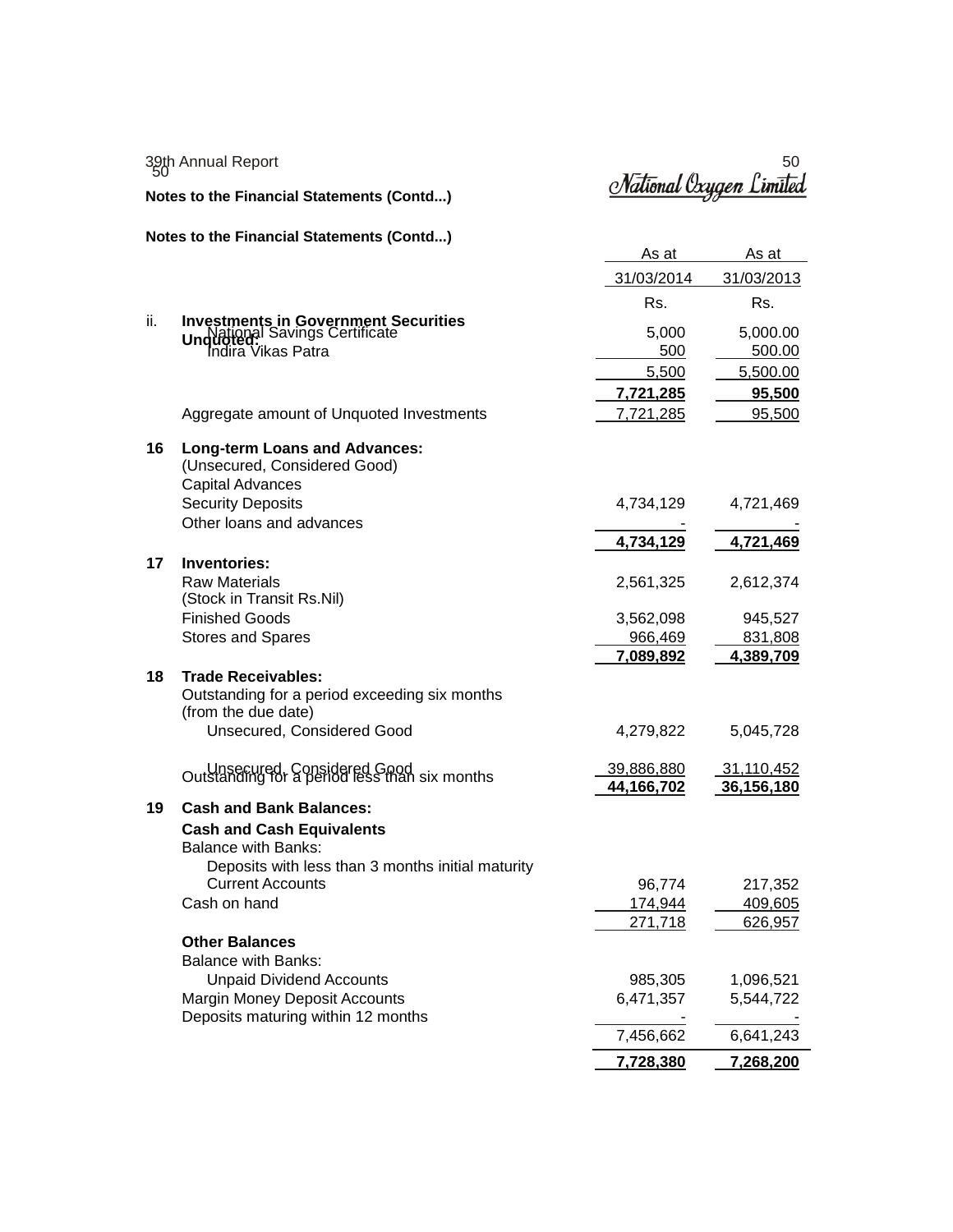<sup>51</sup><br>39th Annual Report 51<br><mark>Mational Oxygen Limited</mark>

#### **Notes to the Financial Statements (Contd...)**

|    |                                                                                                                                                                                | As at      | As at      |
|----|--------------------------------------------------------------------------------------------------------------------------------------------------------------------------------|------------|------------|
|    |                                                                                                                                                                                | 31/03/2014 | 31/03/2013 |
|    |                                                                                                                                                                                | Rs.        | Rs.        |
| 20 | <b>Short-term Loans and Advances</b>                                                                                                                                           |            |            |
|    | <b>Security Deposits</b>                                                                                                                                                       |            |            |
|    | Unsecured, Considered Good                                                                                                                                                     | 2,560,962  | 2,060,100  |
|    | Other loans and advances                                                                                                                                                       |            |            |
|    | Unsecured, Considered Good (a)                                                                                                                                                 | 23,310,664 | 28,666,378 |
|    | Advance Income Tax & TDS (net of provision)                                                                                                                                    | 70.879     |            |
|    |                                                                                                                                                                                | 25,942,505 | 30,726,478 |
|    | (a). Other loans and advances mainly include prepaid expenses, advances to suppliers and<br>service providers, advance and loans to employees, CENVAT/ VAT/ Service Tax credit |            |            |

receivable, etc. **21 Other Current Assets** Interest Accrued on Deposits 1,954,189 1,589,798 **Other Receivables 1,954,189 1,589,798 22 Revenue from Operations:** a) Sale of Products Sale of Industrial Gases 273,721,268 249,613,733 Sale of Wind Energy 16,991,117 15,345,283 Sales of other products and the control of the control of the control of the control of the control of the control of the control of the control of the control of the control of the control of the control of the control of 291,405,858 265,472,261 Less: Transfer to Capital Work-in-Progress 15,958,378 Less: Excise Duty 21,599,139 22,776,527 253,848,341 242,695,734 b) Facility Charges/ Cylinder holding charges etc 3,239,915 2,849,558 c) Other Operating Revenues Liabilities/ Provisions no longer required written back 263,844 184,299 Bad Debts Recovered 356,760 Miscellaneous Receipts and Claims 319,540 355,759 Net Revenue from Operations **258,028,400 246,085,350 23 Other Income:** Interest Income On Long-term Investments - - On Deposits etc (a) Gain / (Loss) on foreign currency transactions and translation (Net) - 3,449,235 Profit/ (Loss) on Fixed Assets sold/ discarded (Net) 540,800 **997,361 5,414,276** (a). Interest Income is gross of tax deducted at source

amounting to Rs. 59,580 (Previous year Rs.1,92,005)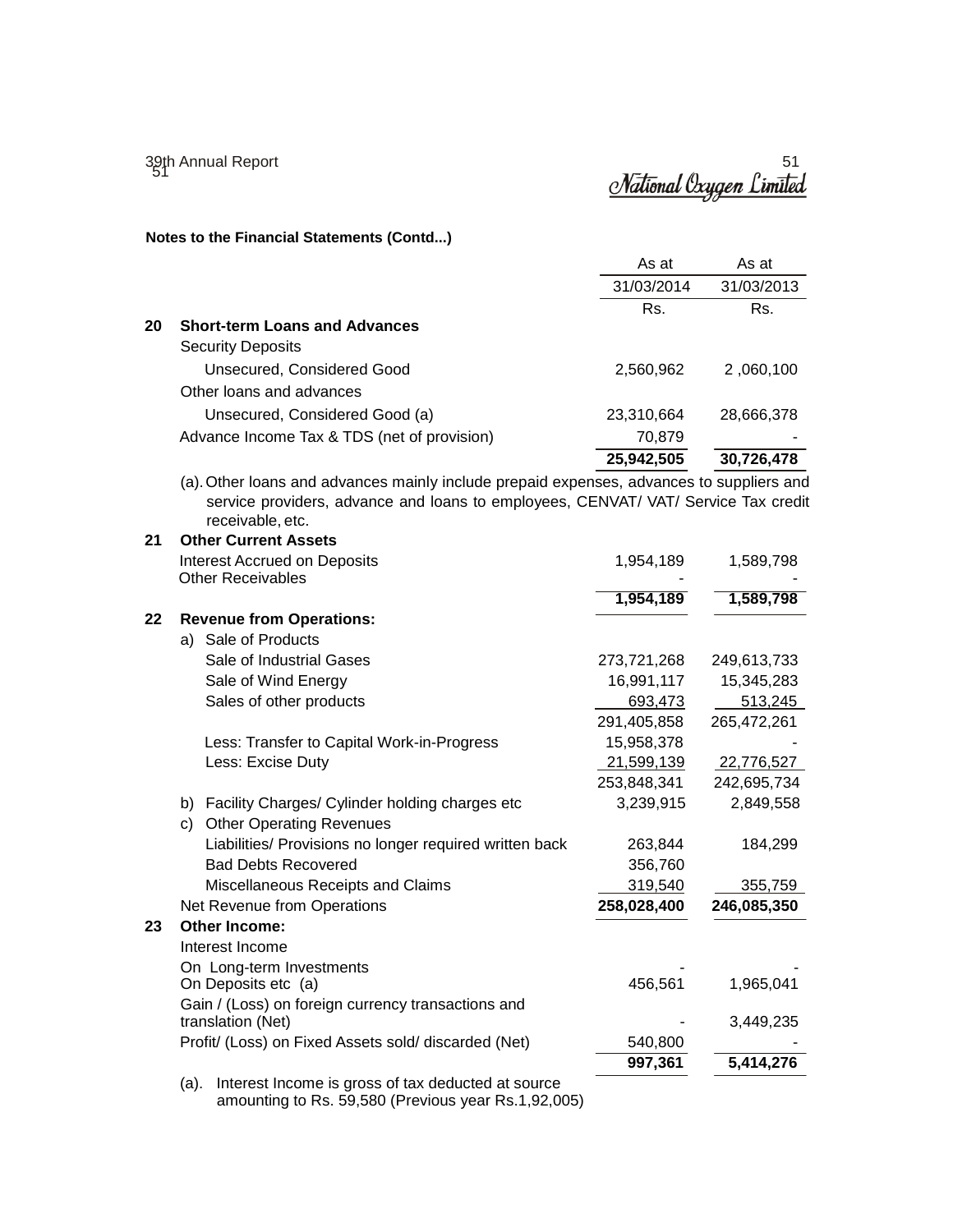39th Annual Report 52<br>52 **Mational Oxygen Limited** 

### **Notes to the Financial Statements (Contd...)**

|    |                                                                 | Year ended  |             |
|----|-----------------------------------------------------------------|-------------|-------------|
|    |                                                                 | 31/03/2014  | 31/03/2013  |
|    |                                                                 | Rs.         | Rs.         |
| 24 | <b>Cost of Materials Consumed:</b>                              |             |             |
|    | <b>Opening Stock</b>                                            | 2,612,374   | 1,266,455   |
|    | Add: Purchases                                                  | 10,076,371  | 11,468,407  |
|    |                                                                 | 12,688,745  | 12,734,862  |
|    | Less: Closing Stock                                             | 2,561,325   | 2,612,374   |
|    |                                                                 | 10,127,420  | 10,122,488  |
|    | <b>Details of Raw Materials Consumed</b>                        |             |             |
|    | Calcium Carbide                                                 | 10,127,420  | 10,122,488  |
|    | <b>Others</b>                                                   |             |             |
| 25 | <b>Changes in Inventories:</b>                                  |             |             |
|    | <b>Opening Inventories</b>                                      |             |             |
|    | <b>Finished Goods</b>                                           | 945,527     | 1,016,460   |
|    | Stock-in-Trade                                                  |             |             |
|    |                                                                 | 945,527     | 1,016,460   |
|    | Less: Closing Inventories                                       |             |             |
|    | <b>Finished Goods</b>                                           | 3,562,098   | 945,527     |
|    | Stock-in-Trade                                                  |             |             |
|    |                                                                 | 3,562,098   | 945,527     |
|    |                                                                 | (2,616,571) | 70,933      |
|    | Add: Increase/ Decrease of Excise Duty on Inventories           | 274,976     | 5,052       |
|    |                                                                 | (2,341,595) | 75,985      |
| 26 |                                                                 |             |             |
|    | <b>Employee Benefits Expenses:</b>                              |             |             |
|    | Salaries and Wages<br>Contribution to Provident and other Funds | 30,067,725  | 24,471,547  |
|    |                                                                 | 2,782,310   | 2,140,333   |
|    | <b>Employees Welfare Expenses</b>                               | 2,227,714   | 3,668,359   |
|    |                                                                 | 35,077,749  | 30,280,239  |
|    | Less: Transfer to Capital Work-in-Progress                      | 1,929,930   | 1,648,900   |
|    |                                                                 | 33,147,819  | 28,631,339  |
| 27 | <b>Power and Fuel:</b>                                          |             |             |
|    | Power and Fuel                                                  | 190,911,639 | 105,826,736 |
|    | Less: Transfer to Capital Work-in-Progress                      | 18,482,829  |             |
|    |                                                                 | 172,428,810 | 105,826,736 |
| 28 | <b>Finance Costs:</b>                                           |             |             |
|    | <b>Interest Expenses</b>                                        | 35,064,747  | 23,764,672  |
|    | <b>Other Borrowing Costs</b>                                    | 8,600,590   | 1,330,591   |
|    |                                                                 | 43,665,337  | 25,095,263  |
|    | Less: Transfer to Capital Work-in-Progress                      | 8,004,252   | 10,474,637  |
|    |                                                                 | 35,661,085  | 14,620,626  |
| 29 | <b>Depreciation and Amortization Expenses:</b>                  |             |             |
|    | Depreciation                                                    | 38,216,118  | 34,289,911  |
|    | <b>Amortization Expenses</b>                                    | 427,676     | 468,060     |
|    |                                                                 | 38,643,794  | 34,757,971  |
|    |                                                                 |             |             |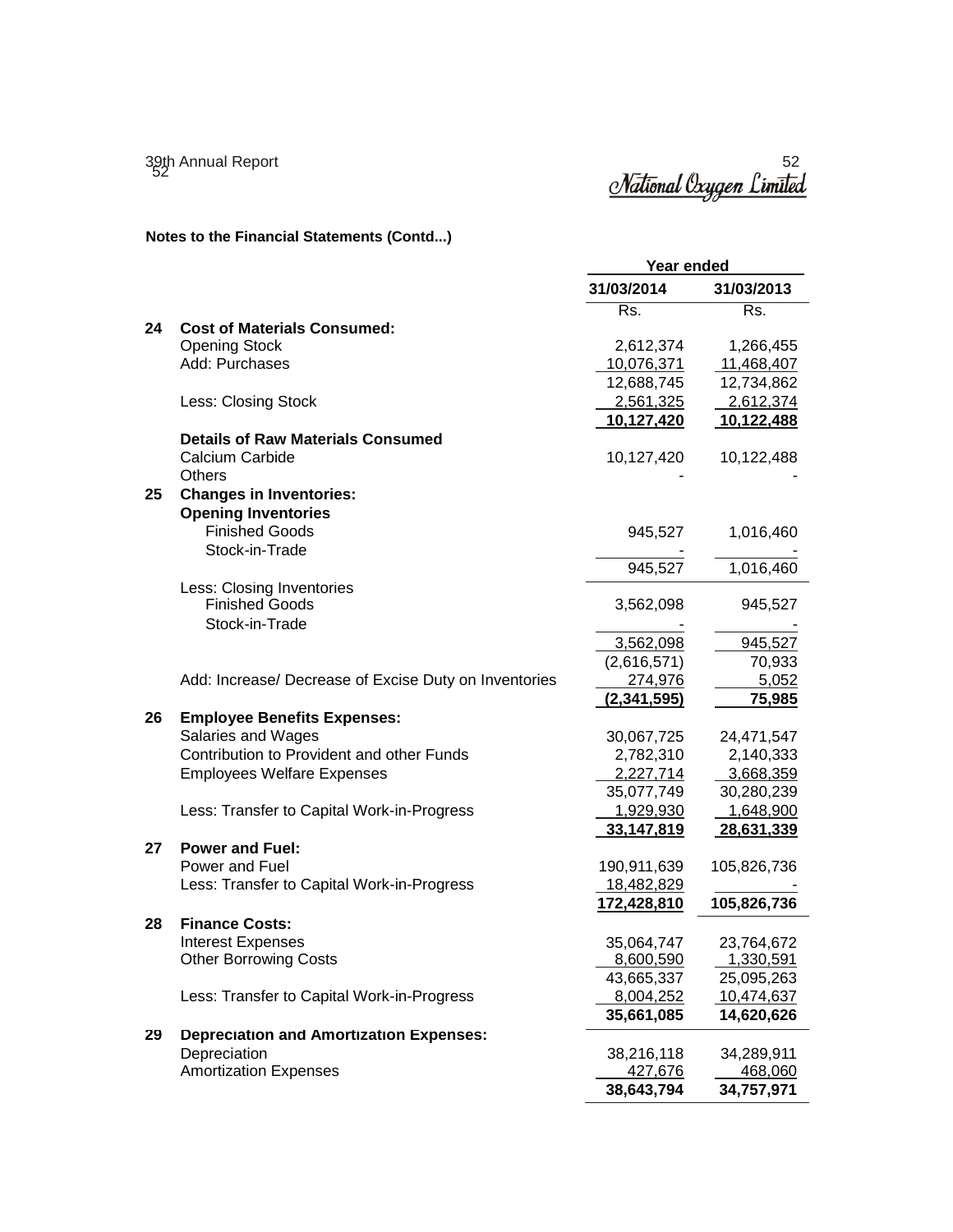39th Annual Report 53<br>53 53 2011 Mational Oxygen Limited

| Notes to the Financial Statements (Contd) |  |
|-------------------------------------------|--|
|-------------------------------------------|--|

|    |                                                        | Year ended     |             |
|----|--------------------------------------------------------|----------------|-------------|
|    |                                                        | 31/03/2014     | 31/03/2013  |
|    |                                                        | Rs.            | Rs.         |
| 30 | <b>Other Expenses:</b>                                 |                |             |
|    | <b>Consumption of Stores and Spares</b>                | 6,067,717      | 5,483,806   |
|    | <b>Repairs to Buildings</b>                            | 1,746,029      | 5,342,877   |
|    | Repairs to Machinery                                   | 4,660,038      | 4,012,847   |
|    | Rates and Taxes                                        | 414,226        | 378,377     |
|    | Rent                                                   | 1,222,000      | 1,219,500   |
|    | Insurance                                              | 923,547        | 635,658     |
|    | Auditors' Remuneration - (a)                           | 158,428        | 146,068     |
|    | <b>Travelling &amp; Conveyance Expenses</b>            | 2,513,508      | 5,981,484   |
|    | Freight and Forwarding Expenses (Net)                  | 18,252,560     | 12,364,146  |
|    | Bad Loans, Advances and Debts written off/             |                |             |
|    | (written back) (Net)                                   |                | 1,260,257   |
|    | Prior Period Items (Net)                               |                | (55, 988)   |
|    | Donation                                               |                | 2,311,000   |
|    | <b>Rights issue Expenses</b>                           |                | 5,895,284   |
|    | Directors' Remuneration                                | 4,640,000      | 3,180,000   |
|    | <b>Directors' Sitting Fees</b>                         | 34,750         | 60,000      |
|    | (Gain)/ Loss on foreign currency transactions and      |                |             |
|    | translation (Net)                                      | 1,452,404      |             |
|    | Loss/ (Profit) on Fixed Assets sold / discarded (Net)  |                | 2,899,249   |
|    | Miscellaneous Expenses                                 | 8,802,779      | 8,481,240   |
|    |                                                        | 50,887,987     | 59,595,805  |
|    | Less: Transfer to Capital Work-in-Progress             | 3,417,994      | 8,025,262   |
|    |                                                        | 47,469,993     | 51,570,543  |
|    | (a). Details of Auditors' Remuneration are as follows: |                |             |
|    | <b>Statutory Auditors:</b>                             |                |             |
|    | <b>Audit Fees</b>                                      | 95,506         | 95,506      |
|    | <b>Taxation matters</b>                                | 33,708         | 33,708      |
|    | Others                                                 | 29,214         | 16,854      |
|    |                                                        | 158,428        | 146,068     |
| 31 | <b>Tax Expenses</b>                                    |                |             |
|    | <b>Current Tax</b>                                     |                |             |
|    | Current Tax for the year                               |                | 2,500,000   |
|    | Current Tax adjustments for earlier years (Net)        | 100,627        |             |
|    |                                                        | 100,627        | 2,500,000   |
|    | <b>Deferred Tax</b>                                    |                |             |
|    | Deferred Tax for the year                              | (23, 647, 000) | (2,495,000) |
|    | Deferred Tax adjustments for earlier years (Net)       |                |             |
|    |                                                        | (23, 647, 000) | (2,495,000) |
|    |                                                        |                |             |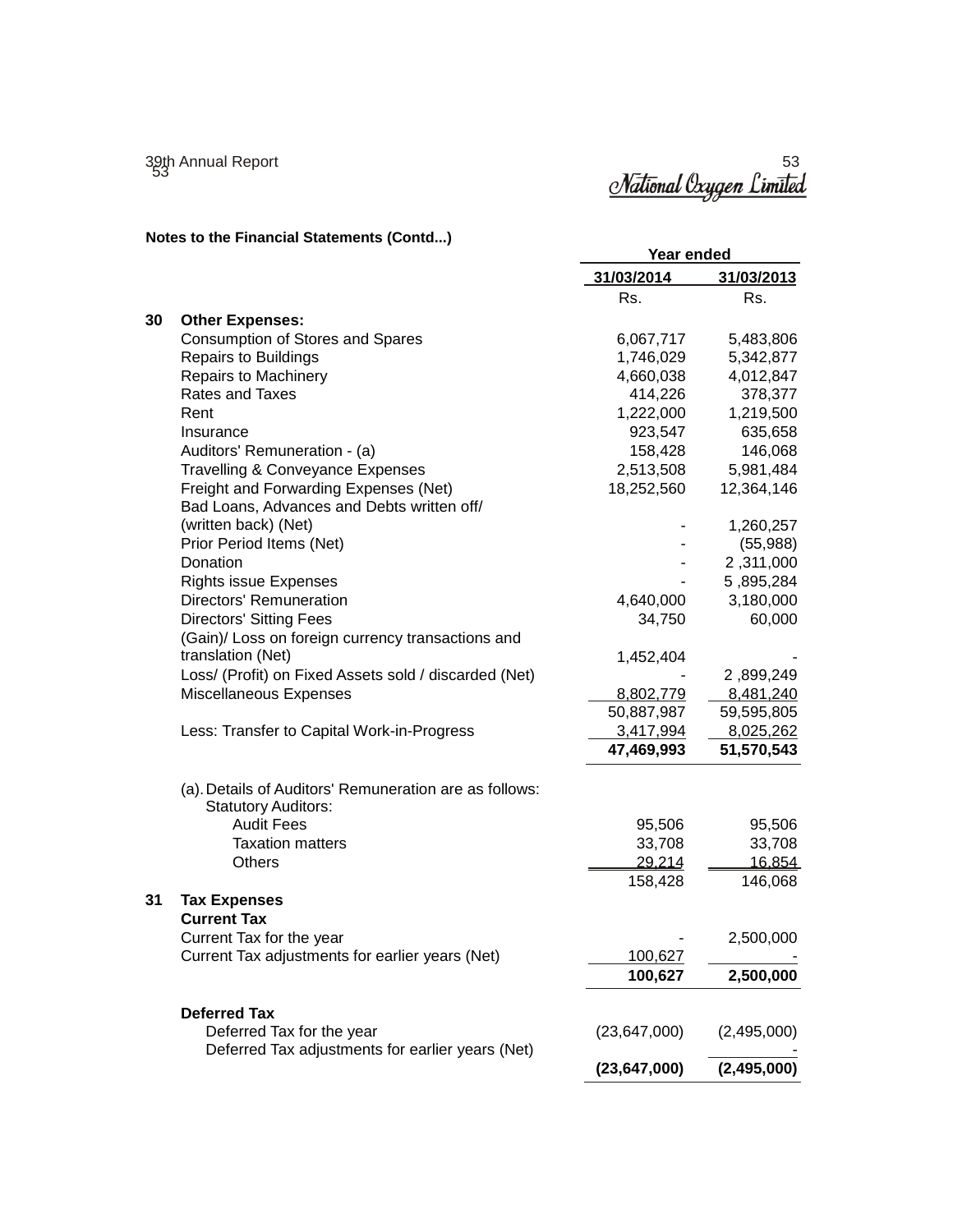39th Annual Report 54<br>54 Samuel Report 54 54 September 2007 54 September 2007 54 September 2008 54 September 2008 54 September 201<br>54 September 2008 54 September 2008 54 September 2008 54 September 2009 54 September 2009 5

#### **Notes to the Financial Statements (Contd...)**

**32** Disclosure required by Accounting Standard (AS) 15 (Revised) on "Employee Benefits":

The Company has a defined benefit gratuity plan. Every employee who has completed five years or more of service is entitled to Gratuity on terms not less favourable than the provisions of The Payment of Gratuity Act, 1972.

A. Gratuity - Defined Benefit Scheme (based on actuarial valuation):

|                                                           | Year ended |               |
|-----------------------------------------------------------|------------|---------------|
|                                                           | 31/03/2014 | 31/03/2013    |
|                                                           |            | (Rs. in Lacs) |
| (a). Change in Defined Benefit Obligations:               |            |               |
| Present value of Defined Benefit Obligations              |            |               |
| at the beginning of the year                              | 44.28      | 36.06         |
| <b>Current Service Cost</b>                               | 3.47       | 3.09          |
| <b>Interest Cost</b>                                      | 3.41       | 2.86          |
| Actuarial Loss / (Gain)                                   | (1.24)     | 2.97          |
| <b>Benefits Paid</b>                                      | (3.25)     | (0.70)        |
| Present value of Defined Benefit Obligations at year end  | 46.67      | 44.28         |
| (b). Change in Fair value of Plan Assets:                 |            |               |
| Fair value of Plan Assets at the beginning of the year    |            |               |
| Actuarial Gain/ (Loss)                                    |            |               |
| Contributions                                             | 3.25       | 0.70          |
| <b>Benefits Paid</b>                                      | (3.25)     | (0.70)        |
| Fair value of Plan Assets at the year end                 |            |               |
| (c). Amount recognised in Balance Sheet:                  |            |               |
|                                                           |            |               |
| Fair value of Plan Assets at the year end                 |            |               |
| Present value of Defined Benefit Obligations at year end  | 46.67      | 4 4.28        |
| Amount recognised in Balance Sheet at year end            | (46.67)    | (44.28)       |
| (d). Expenses recognised in Statement of Profit and Loss: |            |               |
| <b>Current Service Cost</b>                               | 3.47       | 3.09          |
| <b>Interest Cost</b>                                      | 3.41       | 2.86          |
| Actuarial Loss / (Gain)                                   | (1.24)     | 2.97          |
| Expenses recognised in Statement of                       |            |               |
| Profit and Loss during the year                           | 5.64       | 8.92          |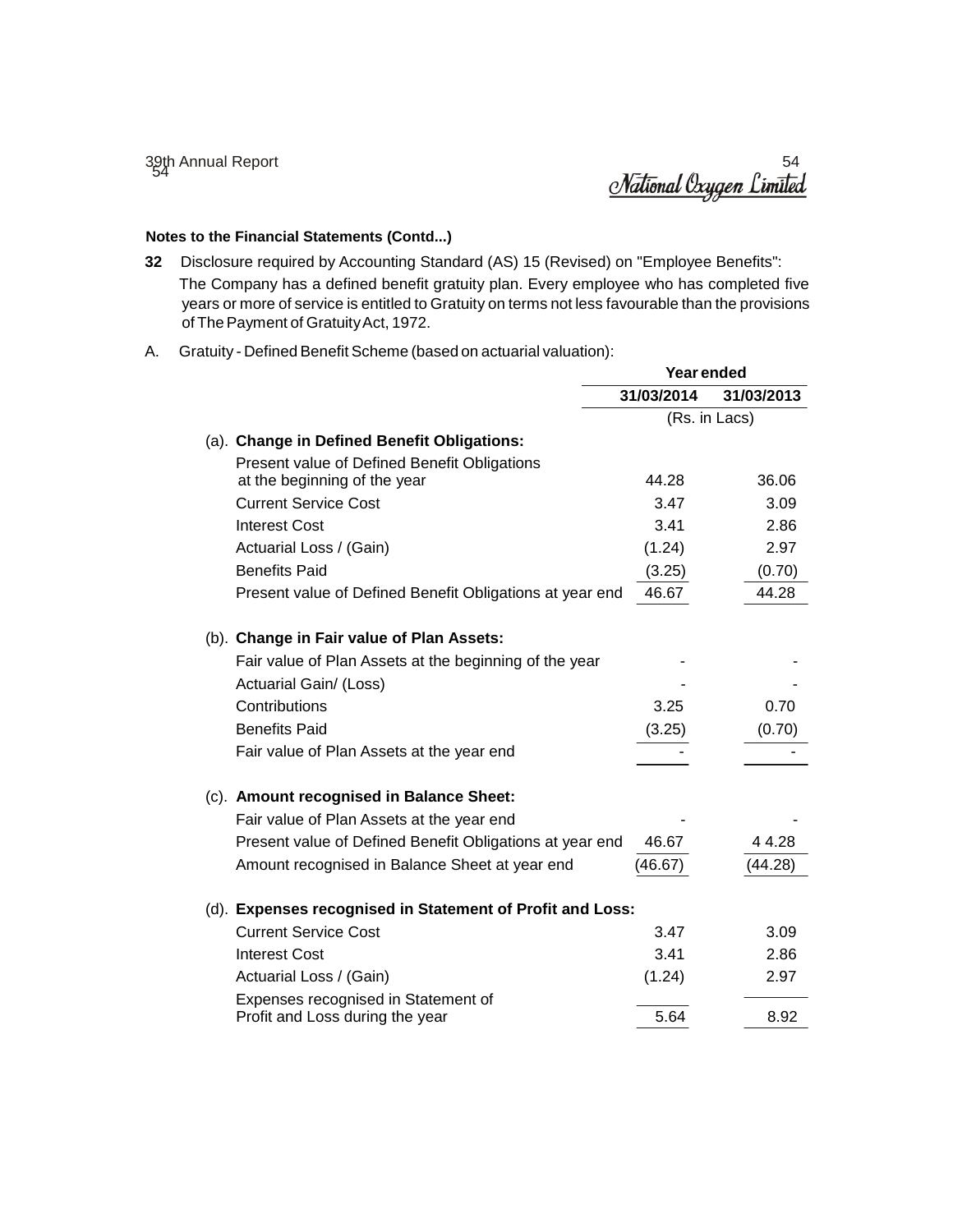39th Annual Report

| าual Report |                                          |            | 55<br><u> National Oxygen Limited</u> |
|-------------|------------------------------------------|------------|---------------------------------------|
|             |                                          |            | Year ended                            |
|             |                                          | 31/03/2014 | 31/03/2013                            |
|             |                                          |            | (Rs. in Lacs)                         |
|             | (e). Investments details of Plan Assets: |            |                                       |
|             | <b>Government Securities</b>             |            |                                       |
|             |                                          |            |                                       |
| $(f)$ .     | <b>Principal Actuarial Assumptions:</b>  |            |                                       |
|             | Discount rate                            | $9.00\%$   | 8.00%                                 |
|             | Salary increase                          | 5.00%      | 5.00%                                 |

The estimates of future salary increases considered in actuarial valuation, take account of inflation, seniority, promotion and other relevant factors, such as supply and demand in the employment market.

\*The Management has relied on the overall actuarial valuation conducted by the actuary.

|    |                                                                                                        |            | As at       |
|----|--------------------------------------------------------------------------------------------------------|------------|-------------|
| 33 | <b>Contingent Liabilities and Commitments</b>                                                          | Year ended |             |
|    | A. Contingent Liabilities                                                                              | 31/03/2014 | 31/03/2013  |
|    | (a). Claims against the company not acknowledged as debt:                                              |            |             |
|    | Excise Duty / Service Tax                                                                              | 5,903,781  | 5,903,781   |
|    | Customs Duty                                                                                           | 8,823,578  | 8,823,578   |
|    | (b). Outstanding Letters of Credit and Bank Guarantees                                                 | 25.678.576 | 19.322.154  |
|    | <b>B.</b> Commitments                                                                                  |            |             |
|    | (a). Estimated amount of contracts remaining to be<br>executed on capital account and not provided for |            | 112.982.500 |

#### **3**4 **Segment Reporting**

#### **A**. **Primary Segment Reporting (by Business Segment):**

(a).Segments have been identified in line with the Accounting standard on Segment Reporting (AS-17), taking into account the organisational structure, risk return profile of individual business and internal reporting system of the Company. Details of the businesses included in each of the segments are as under:

| Industrial Gases | Manufacture of Industrial Gases  |
|------------------|----------------------------------|
| Windmill         | - Generation of Windmill energy. |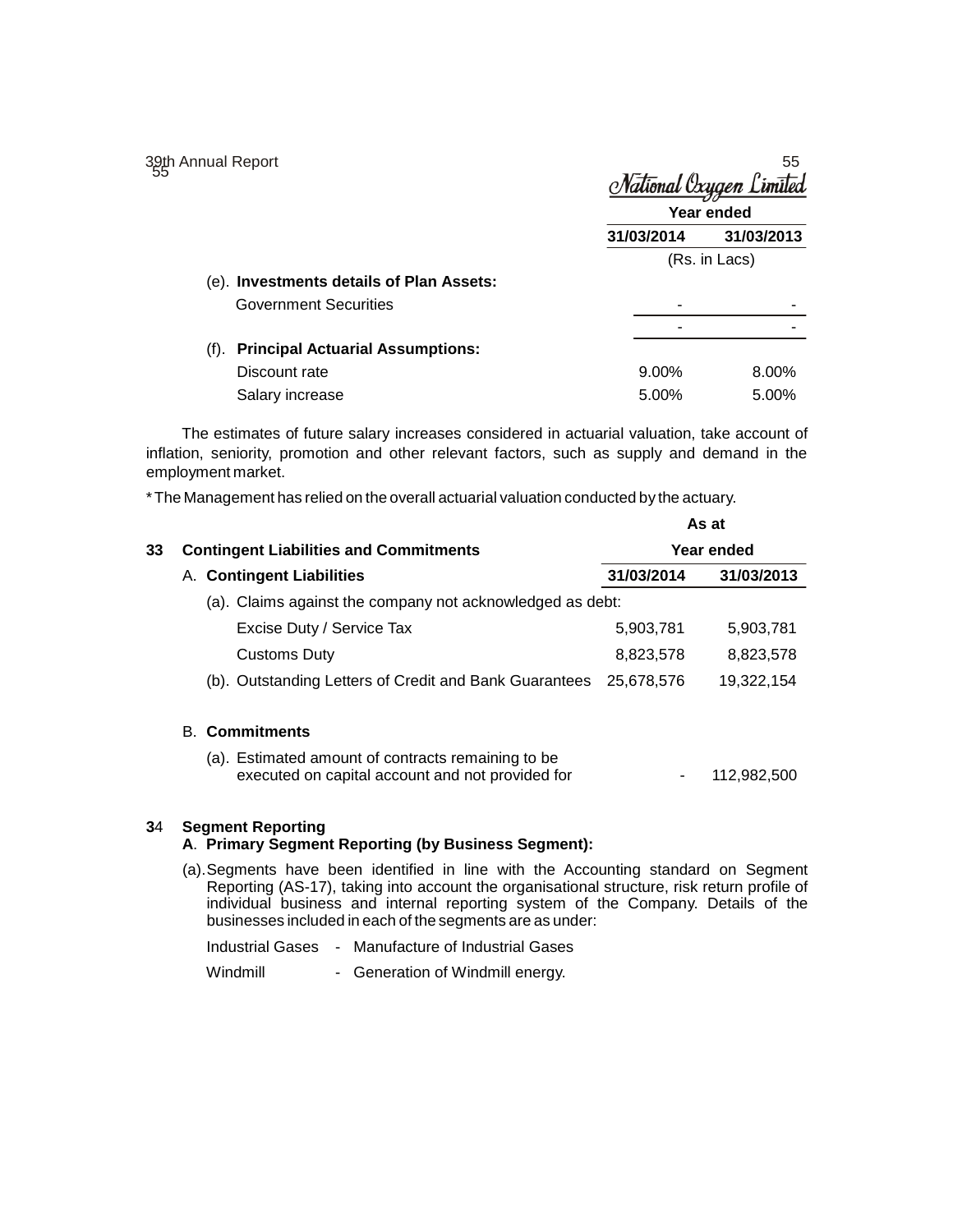56<br>39th Annual Report 56<br>5<del>6 ملک مر</del>اح 17<del>71 م</del>لک میں ایک مطالب میں ایک مطالب میں ایک مطالب میں ایک مطالب میں ایک مطالب میں ایک مطالب میں *<u>National Oxygen Limited*<br>Year ended</u>

| operations by reportable business segments are follows:      |                     |                       |                                    |                                    |            |                          |
|--------------------------------------------------------------|---------------------|-----------------------|------------------------------------|------------------------------------|------------|--------------------------|
|                                                              |                     | Year ended 31-03-2014 |                                    | Year ended 31-03-2013              |            |                          |
|                                                              | Industrial<br>Gases | Wind Mill             | Total                              | Industrial<br>Gases                | Wind Mill  | Total                    |
| <b>REVENUE</b>                                               |                     |                       |                                    |                                    |            |                          |
| External                                                     | 240,097,139         |                       |                                    | 16,991,117 257,088,256 230,200,010 |            | 15,345,283 245,545,293   |
| Inter Segment                                                |                     |                       |                                    |                                    |            |                          |
| Total                                                        | 240,097,139         |                       | 16,991,117 257,088,256 230,200,010 |                                    |            | 15,345,283 245,545,293   |
|                                                              |                     |                       |                                    |                                    |            |                          |
| <b>RESULTS</b>                                               |                     |                       |                                    |                                    |            |                          |
| <b>Segment Results</b>                                       | (43, 549, 530)      |                       | 3,903,233 (39,646,297)             | 14,844,411                         | 2,364,945  | 17,209,356               |
| Unallocated Corporate Income                                 |                     |                       | (997, 361)                         |                                    |            | (1,965,041)              |
| Unallocated Corporate Expenses                               |                     |                       | 193,178                            |                                    |            | 5,270,249                |
| <b>Finance Costs</b>                                         |                     |                       | 35,661,085                         |                                    |            | 14,620,626               |
| Tax Expenses (Net)                                           |                     |                       | (23, 546, 373)                     |                                    |            | 5,000                    |
| Profit for the period                                        |                     |                       | (52, 565, 192)                     |                                    |            | 5,888,938                |
|                                                              |                     |                       |                                    |                                    |            |                          |
| <b>OTHER INFORMATION</b>                                     |                     |                       |                                    |                                    |            |                          |
| Assets:                                                      |                     |                       |                                    |                                    |            |                          |
| <b>Segment Assets</b><br><b>Unallocated Corporate Assets</b> | 605,610,322         | 18,703,778            | 624,314,100 574,039,050            |                                    |            | 37,527,545 611,566,596   |
| <b>Total Assets</b>                                          |                     |                       | 1,151,684<br>625,465,78            |                                    |            | 1,192,021<br>612,758,617 |
|                                                              |                     |                       |                                    |                                    |            |                          |
| Liabilities:                                                 |                     |                       |                                    |                                    |            |                          |
| <b>Segment Liabilities</b>                                   | 249,302,528         |                       |                                    | 249,302,528 337,942,486            |            | 337,942,486              |
| <b>Unallocated Corporate Liabilities</b>                     |                     |                       | 376,163,256                        |                                    |            | 274,816,131              |
| <b>Total Liabilities</b>                                     |                     |                       | 625,465,784                        |                                    |            | 612,758,617              |
|                                                              |                     |                       |                                    |                                    |            |                          |
| Capital Expenditure                                          | 36,961,213          |                       | 36,961,213                         | 266,300,857                        |            | 266,300,857              |
| Depreciation and Amortization                                | 28,264,030          | 10,379,764            | 38,643,794                         | 24,378,207                         | 10,379,764 | 34,757,971               |
| Other Non-Cash Expenses                                      |                     |                       |                                    |                                    |            |                          |

(b). The details of the revenue, results, assets, liabilities and ot**&bl0a/2014** ation fr**31/03/2013** operations by reportable business segments are follows:

Note: All Income , Revenue, Assets and Liabilities pertain to a single geographical segment within India. Hence no separate Geographical segment disclosures are required.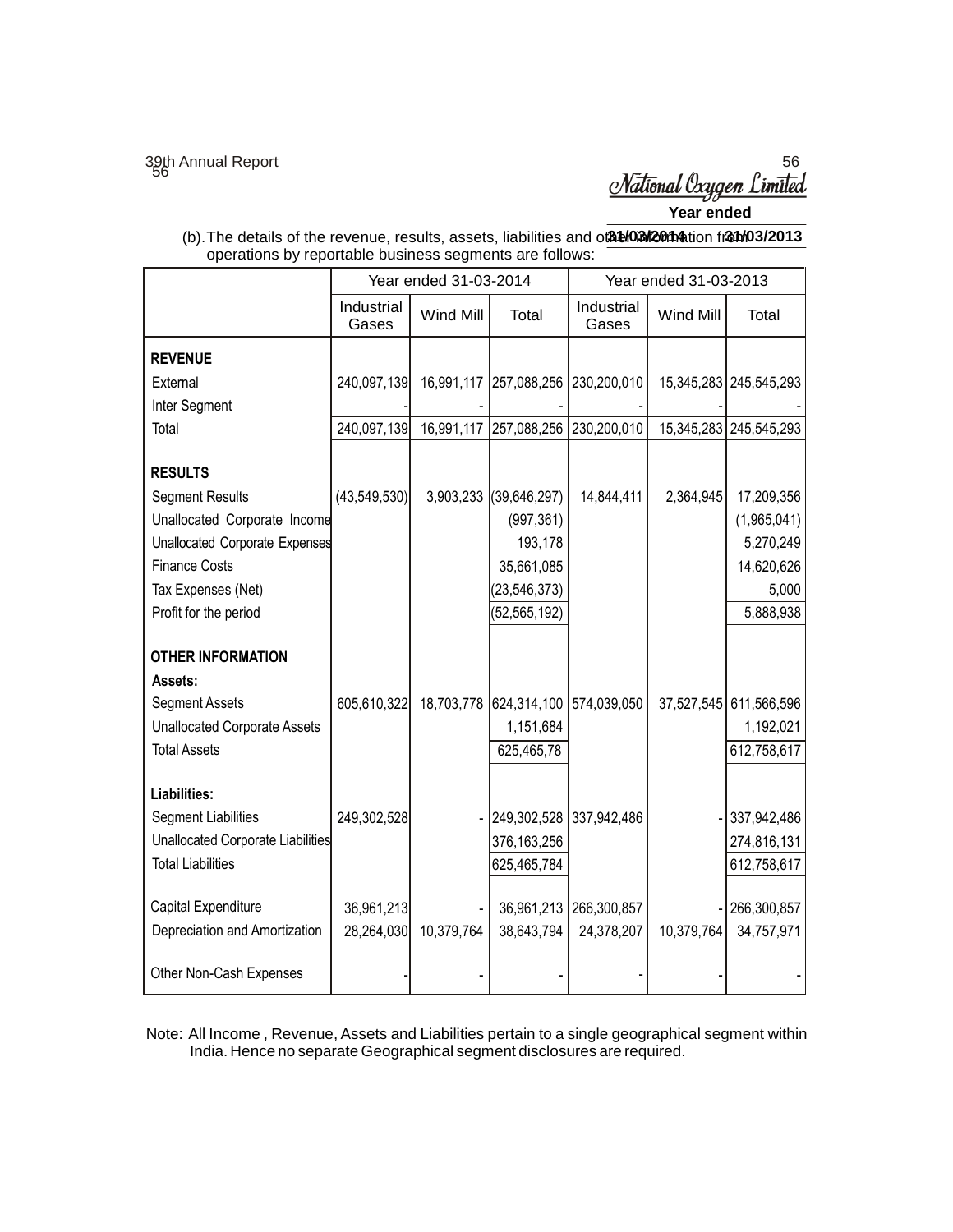|    | <u>39t</u> h Annual Report                                             |                | 57<br><u> National Oxygen Limited</u> |
|----|------------------------------------------------------------------------|----------------|---------------------------------------|
|    |                                                                        |                | Year ended                            |
|    |                                                                        | 31/03/2014     | 31/03/2013                            |
|    |                                                                        | (Rs.)          |                                       |
| 35 | <b>Earning per Share (EPS)</b>                                         |                |                                       |
|    | Profit/ (Loss) for the period Rs.                                      | (52, 565, 192) | 5,888,938                             |
|    | Weighted average number of shares used in the<br>calculation of EPS:   |                |                                       |
|    | Weighted average number of Basic<br><b>Equity Shares outstanding</b>   | 4,802,271      | 4,802,271                             |
|    | Weighted average number of Diluted<br><b>Equity Shares outstanding</b> | 4,802,271      | 4,164,930                             |
|    | Face value of per share                                                |                |                                       |
|    |                                                                        | 10             | 10                                    |
|    | Basic EPS (`)                                                          | (10.95)        | 1.23                                  |
|    | Diluted EPS $(^{\circ})$                                               | (10.95)        | 1.41                                  |

**36** The company has not been informed by any supplier of being covered under Micro, Small and Medium Enterprises Development Act, 2006. As a result, no interest provision/payments have been made by the Company to such creditors, if any, and no disclosures are made in these accounts.

#### **37 Related Party Disclosures:**

- A. Disclosure on Related Parties as required by AS-18 "Related Party Disclosures" are given below:
	- a) Key Management Personnel of the Company :
		- i) Shri. G.N. Saraf Managing Director
		- Ii) Shri. Rajesh Kumar Saraf Joint Managing Director
		- iii) Smt. Veenadevi Saraf
- b) Enterprises over which certain Key Management Personnel (K.M.P) exercise significant influence :
	- i) Pondicherry Agro Foods Pvt. Ltd. (PAF)
	- ii) ECA Gases Pvt. Ltd. (ECA)
	- iii) Approach Marketing Pvt. Ltd. (AMP)
- c) Relatives of Key Management Personnel of the Company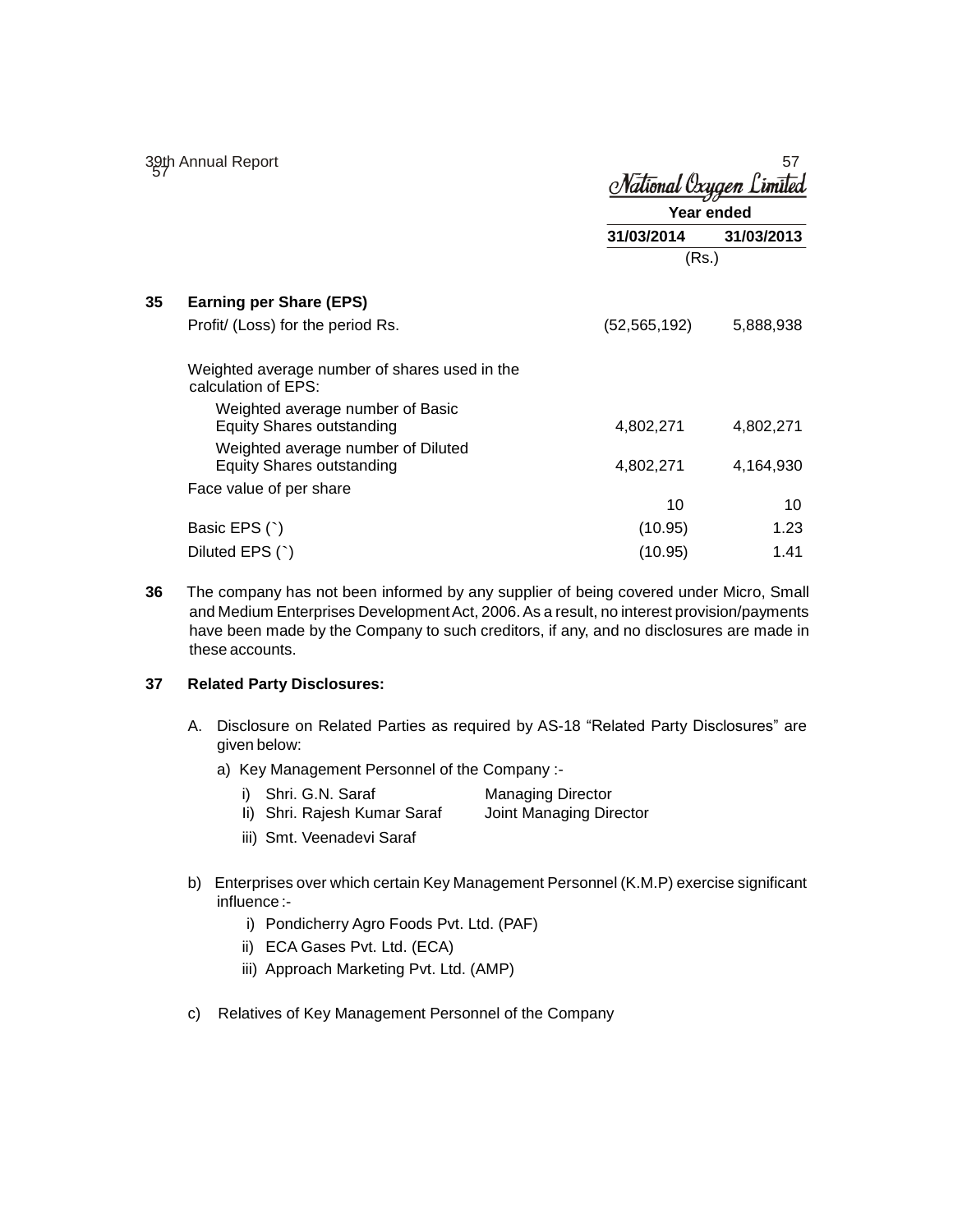39th Annual Report 58 58 **Year ended**

B. The particulars given above have been identified on the basis **31 in53/2021 for availd09/2013** the company.

|                                                  | 2013-2014  |            | 2012-2013  |            |            |     |
|--------------------------------------------------|------------|------------|------------|------------|------------|-----|
|                                                  | <b>PAF</b> | <b>ECA</b> | AMP        | <b>PAF</b> | <b>ECA</b> | AMP |
| Transactions for year<br>ended 31st March:       |            |            |            |            |            |     |
| Sales of Products                                |            | 9,665      |            |            | 34,881     |     |
| Purchase of Goods                                |            | 38,527     |            |            | 113,529    |     |
| Interest paid                                    |            |            | 3,333,764  |            |            |     |
| <b>Outstanding balances as</b><br>at 31st March: |            |            |            |            |            |     |
| <b>Trade Receivables</b>                         |            |            |            |            |            |     |
| <b>Trade Payables</b>                            |            | 124,703    |            |            | 86,269     |     |
| Investments                                      | 90,000     |            |            | 90,000     |            |     |
| Unsecured Loans received                         |            |            | 48,900,388 |            |            |     |

|    |                                                             | $-31/03/2014$ | 31/03/2013 |
|----|-------------------------------------------------------------|---------------|------------|
| C. | <b>Key Managerial Personnel:</b>                            |               |            |
|    | <b>Managerial Remuneration</b><br>(including perquisites) * | 6,019,037     | 3,743,375  |
|    | *Excluding gratuity,<br>leave encashment provisions         |               |            |
|    | Rent paid                                                   | 1,200,000     | 1,200,000  |

- **38** The company had commissioned its new Plant at Perundurai during the year. The Trial run expenses (net of sales revenue) incurred upto the date of commencement of commercial production has been capitalised by the company .
- **39** Foreign Currency exposure in respect of Sundry Creditors amounting to Rs.116.94 Lacs (Previous Year Rs.Nil) are not hedged as on the Balance Sheet date.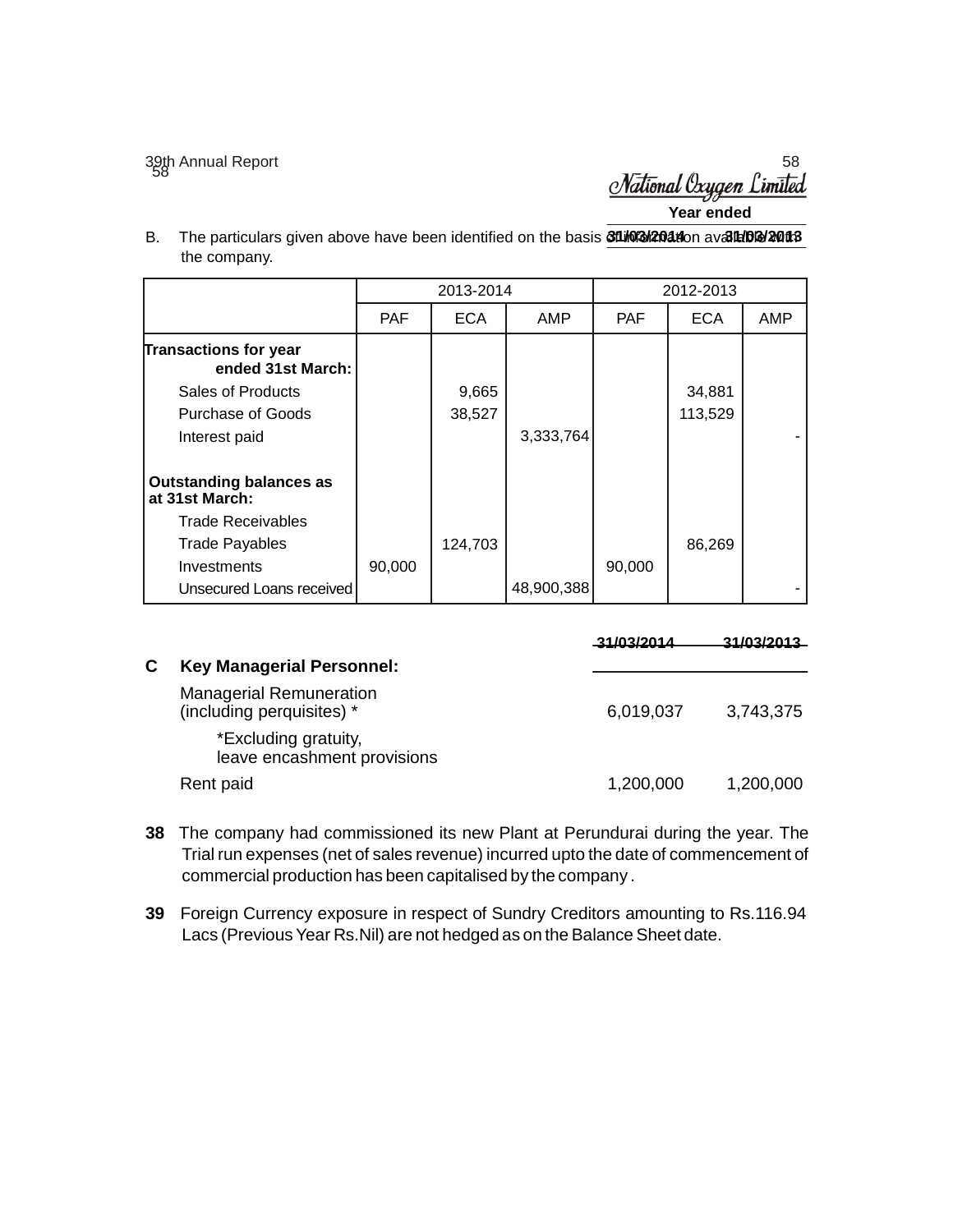39th Annual Report 59<br>59 **Mational Oxygen Limited** 

**40** Detail of Sales, Raw Material Consumption, Inventories, etc. under broad heads are given below:

|    | A. C.I.F. value of imports by the Company        |                          |             |
|----|--------------------------------------------------|--------------------------|-------------|
|    | <b>Raw Materials</b>                             | 2013-14                  | 2012-13     |
|    | Calcium Carbide                                  | 9,777,898                | 6,959,984   |
|    | <b>Capital Goods</b>                             | 1,916,186                | 116,988,050 |
| В. | Expenditure in foreign currency during the year: |                          |             |
|    | <b>Travelling Expenses</b>                       | $\overline{\phantom{0}}$ | 665,996     |

C. Value of Raw Materials and Stores and Spares consumed during the year :

|                                | Value Rs.  |            | Percentage (%) |            |
|--------------------------------|------------|------------|----------------|------------|
|                                | 31/03/2014 | 31/03/2013 | 31/03/2014     | 31/03/2013 |
| <b>Raw Materials:</b>          | 9,448,224  | 7,670,385  | 93.34%         | 75.78%     |
| Imported<br>Indigenous         | 674,264    | 2,452,103  | 6.66%          | 24.22%     |
|                                | 10,122,488 | 10,122,488 |                |            |
| Stores and Spares:<br>Imported |            |            |                |            |
| Indigenous                     | 6,067,717  | 5,483,806  | 100%           | 100%       |
|                                | 6,067,717  | 5,483,806  |                |            |

**41** The previous year figures have been reclassified/ rearranged / regrouped wherever necessary

**For SINGHI & CO., G.N. SARAF**  *Firm Regn. No. 302049E*

As per our report annexed., **For and on behalf of the Board For** *Chartered Accountants Chairman & Managing* **Director** 

**Membership No. 204936** 1, Philips Street, Chennai 600 001, the 22nd day of May, 2014

**(SUDESH CHORARIA) RAJESH KUMAR SARAF Joint Managing Director**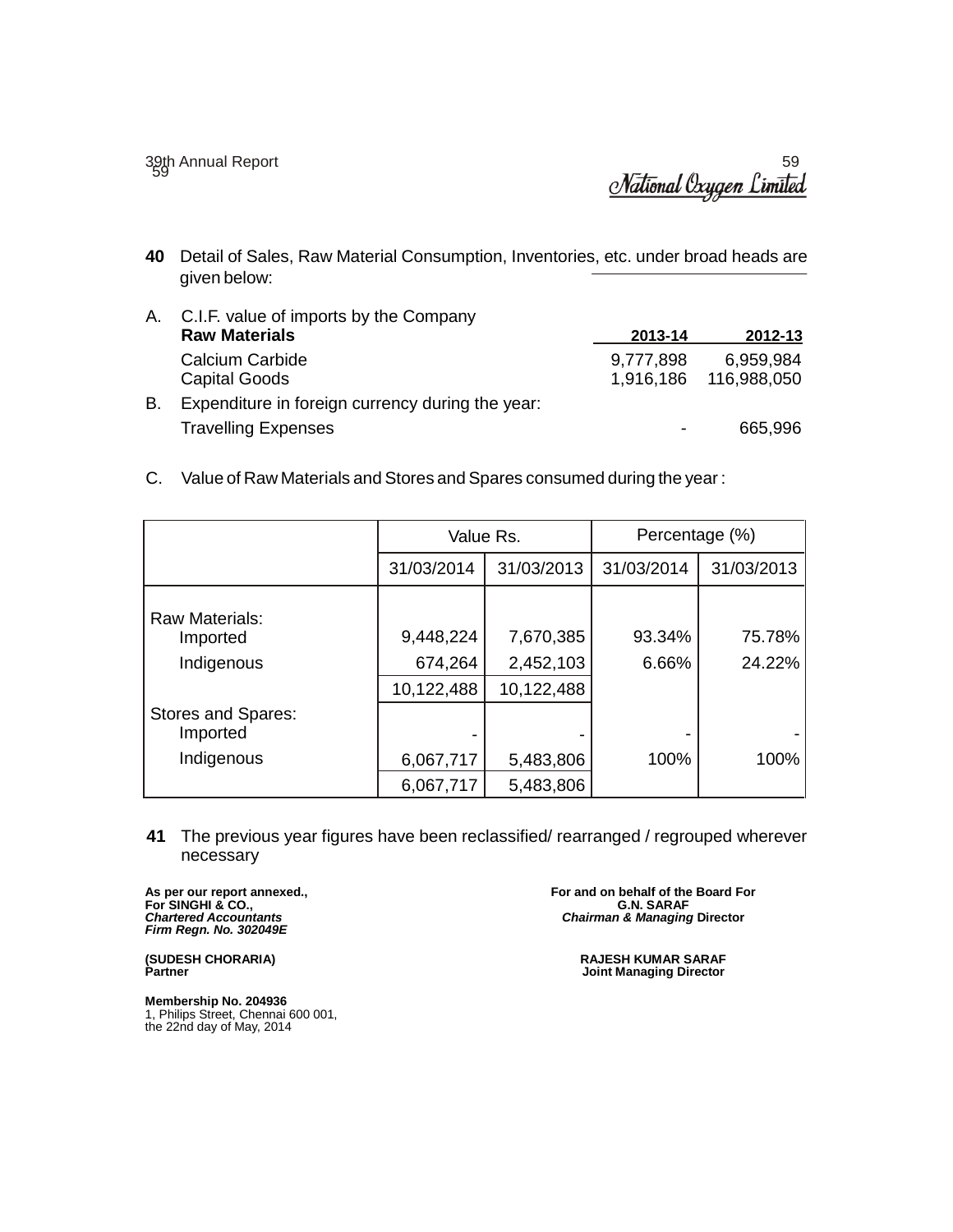39th Annual Report <sup>59</sup> <sup>60</sup>

|    | A. CASH FLOW FROM OPERATING ACTIVITIES                                                | Year ended<br>31/03/2014     | Year ended<br>31/03/2013    |
|----|---------------------------------------------------------------------------------------|------------------------------|-----------------------------|
|    |                                                                                       | Rs.                          | Rs.                         |
|    | Profit before Tax                                                                     | (76, 111, 565)               | 5,893,938                   |
|    | Adjustment for:                                                                       |                              |                             |
|    | <b>Finance Costs</b>                                                                  | 35,661,085                   | 14,620,626                  |
|    | Depreciation and Amortization Expenses                                                | 38,643,794                   | 34,757,971                  |
|    | (Profit) / Loss on sale of Fixed Assets (Net)                                         | (540,800)                    | 2,899,249                   |
|    | Interest & Dividend Income                                                            | (456, 561)                   | (1,965,041)                 |
|    | Operating profit before working capital changes                                       | (2,804,047)                  | 56,206,743                  |
|    | Changes in working Capital:<br>Inventories                                            |                              |                             |
|    | Trade and other Receivables                                                           | (2,700,183)<br>(3,520,062)   | (977, 346)<br>(29,044,116)  |
|    | Long Term Liabilities and Provisions                                                  | 481,485                      | (369, 624)                  |
|    | Trade and other Payables                                                              | (13,020,466)                 | 38,013,375                  |
|    | Cash generation from Operations                                                       | (21, 563, 274)               | 63,829,032                  |
|    | <b>Payment of Direct Taxes</b>                                                        | (2, 105, 599)                | (1,808,087)                 |
|    | Net Cash generated/ (used) - Operating Activities                                     | (23, 668, 873)               | 62,020,945                  |
|    | <b>B. CASH FLOW FROM INVESTMENT ACTIVITIES]</b>                                       |                              |                             |
|    | <b>Purchase of Fixed Assets</b>                                                       | (36,961,212)                 | (266, 300, 857)             |
|    | Purchase of Investment                                                                | (7,625,785)                  |                             |
|    | Long term Advances made                                                               | (12,660)                     | (12, 530)                   |
|    | Sale of Fixed Assets                                                                  | 540,800                      | 6,626,854                   |
|    | <b>Interest Received</b><br>Dividend Received                                         | 456,561                      | 1,920,041                   |
|    | Net Cash Generated/ (Used) - Investing Activities                                     |                              | 45,000                      |
|    |                                                                                       | (43,602,296)                 | (257, 721, 492)             |
| C. | <b>CASH FLOW FROM FINANCING ACTIVITIES</b>                                            |                              |                             |
|    | Proceeds from Share Application Money pending allotment<br>Proceeds from Rights Issue |                              |                             |
|    | Proceeds from Long-term Borrowings                                                    |                              | 54,286,050                  |
|    | Repayment of Long-term Borrowings                                                     | 89,865,372                   | 167,650,243                 |
|    | Proceeds/ Repayment of Short-term Borrowings (Net)                                    | (31, 200, 000)<br>50,345,479 | (32, 631, 681)<br>9,296,749 |
|    | <b>Finance Cost Paid</b>                                                              | (35,661,085)                 | (14,620,626)                |
|    | Dividend Paid (including Dividend Distribution Tax)                                   | (5,618,417)                  | (4,213,868)                 |
|    | Net Cash Generated/ (Used) - Financing Activities                                     | 67,731,349                   | 179,766,867                 |
|    | Net Increase/ (Decrease) in Cash and Cash Equivalents                                 | 460,180                      | (15,933,681)                |
|    | Add: Opening Cash and Cash Equivalents                                                | 7,268,200                    | 23,201,881                  |
|    | Closing Cash and Cash Equivalents                                                     | 7,728,380                    | 7,268,200                   |

#### **CASH FLOW STATEMENT FOR THE YEAR ENDED 31ST MARCH, 2014**

**Notes:**

1. The Cash Flow Statement has been prepared under the indirect method as set out in Accounting

2. Figures have been regrouped/ rearranged wherever necessary.

**For SINGHI & CO., G.N. SARAF**  *Firm Regn. No. 302049E* **(SUDESH CHORARIA) RAJESH KUMAR SARAF Partner Joint Managing Director Membership No. 204936** 1, Philips Street, Chennai 600 001, the 22nd day of May, 2014

As per our report annexed., **For an about 1** For and on behalf of the Board For *Chartered Accountants Chairman & Managing* **Director**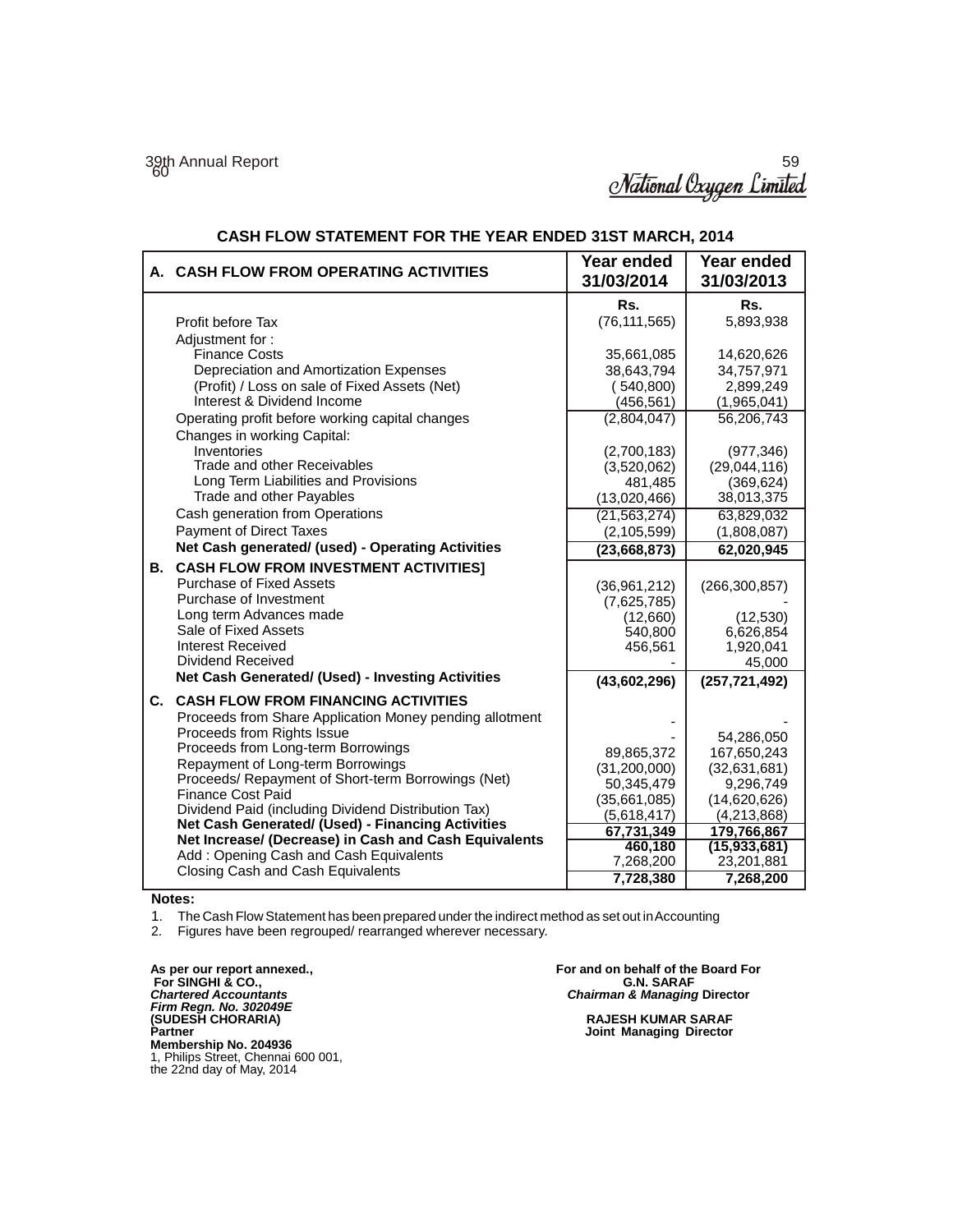| Regd. Office: 80 (Old No. 141) Greams Road, Chennai - 600 006.                                                                                                                                                                                                                                                                                  |                  |
|-------------------------------------------------------------------------------------------------------------------------------------------------------------------------------------------------------------------------------------------------------------------------------------------------------------------------------------------------|------------------|
| <b>PROXY FORM</b>                                                                                                                                                                                                                                                                                                                               |                  |
| [Pursuant to section 105(6) of the Companies Act, 2013 and rule 19(3) of the Companies<br>(Management and Administration) Rules, 2014]                                                                                                                                                                                                          |                  |
| CIN: L24111TN1974PLC006819<br>Name of the company: National Oxygen Limited<br>Registered office: No.141, Greams Road,<br>Opp. Greams Road Post Office, Chennai -6                                                                                                                                                                               |                  |
| Name of the member (s):<br>Registered address:<br>E-mail Id:<br>Folio No/ Client Id:<br>DP ID:                                                                                                                                                                                                                                                  |                  |
| I/We, being the member (s) of  shares of the above named company, hereby appoint                                                                                                                                                                                                                                                                |                  |
| 1. Name:<br>2. Name:<br>Address:<br>Address:<br>E-mail Id:<br>E-mail Id:<br>Signature:, or failing him<br>Signature:, or failing him                                                                                                                                                                                                            |                  |
| 3. Name:<br>Address:<br>E-mail Id:<br>Signature:, or failing him                                                                                                                                                                                                                                                                                |                  |
| as my/our proxy to attend and vote (on a poll) for me/us and on my/our behalf at the 39th<br>Annual general meeting, to be held on Friday, the 12th day of September 2014 At 09:30 a.m.<br>at Hotel Kanchi, 28, Ethiraj Salai, Egmore, Chennai 600 008 and at any adjournment<br>thereof in respect of such resolutions as are indicated below: |                  |
| Resolution No.                                                                                                                                                                                                                                                                                                                                  |                  |
| 1. Consider and adopt the Audited Statements of Account for the year ended 31st March,<br>2014 and the Reports of Directors and the Auditors thereon.                                                                                                                                                                                           |                  |
| 2. Re-appointment of Smt. Veena Devi Saraf who retires by rotation as a whole time Director                                                                                                                                                                                                                                                     |                  |
| 3. Appointment of M/s. Singhi & Co., Chartered Accountants as statutory auditors and fixing<br>their remuneration.                                                                                                                                                                                                                              |                  |
| 4. Appointment of Mr. Perumal Siva, as an Independent Director.                                                                                                                                                                                                                                                                                 |                  |
| 5. Appointment of Mr. Anil Kumar Seth as a Independent Director.                                                                                                                                                                                                                                                                                |                  |
| 6. Appointment of Mr. Dev Mohan Mohunta as a Independent Director.                                                                                                                                                                                                                                                                              |                  |
| 7. Authorisation to Board of Directors for borrowing any sum or sums of money.<br>8. Authorisation to sell, lease or dispose the whole or substantially the whole of the<br>undertaking.                                                                                                                                                        |                  |
| 9. Adoption of new Articles of Association                                                                                                                                                                                                                                                                                                      | 1.Re             |
| Signed this day of 2014                                                                                                                                                                                                                                                                                                                         | Revenue<br>Stamp |
| Signature of shareholder                                                                                                                                                                                                                                                                                                                        |                  |
|                                                                                                                                                                                                                                                                                                                                                 |                  |

I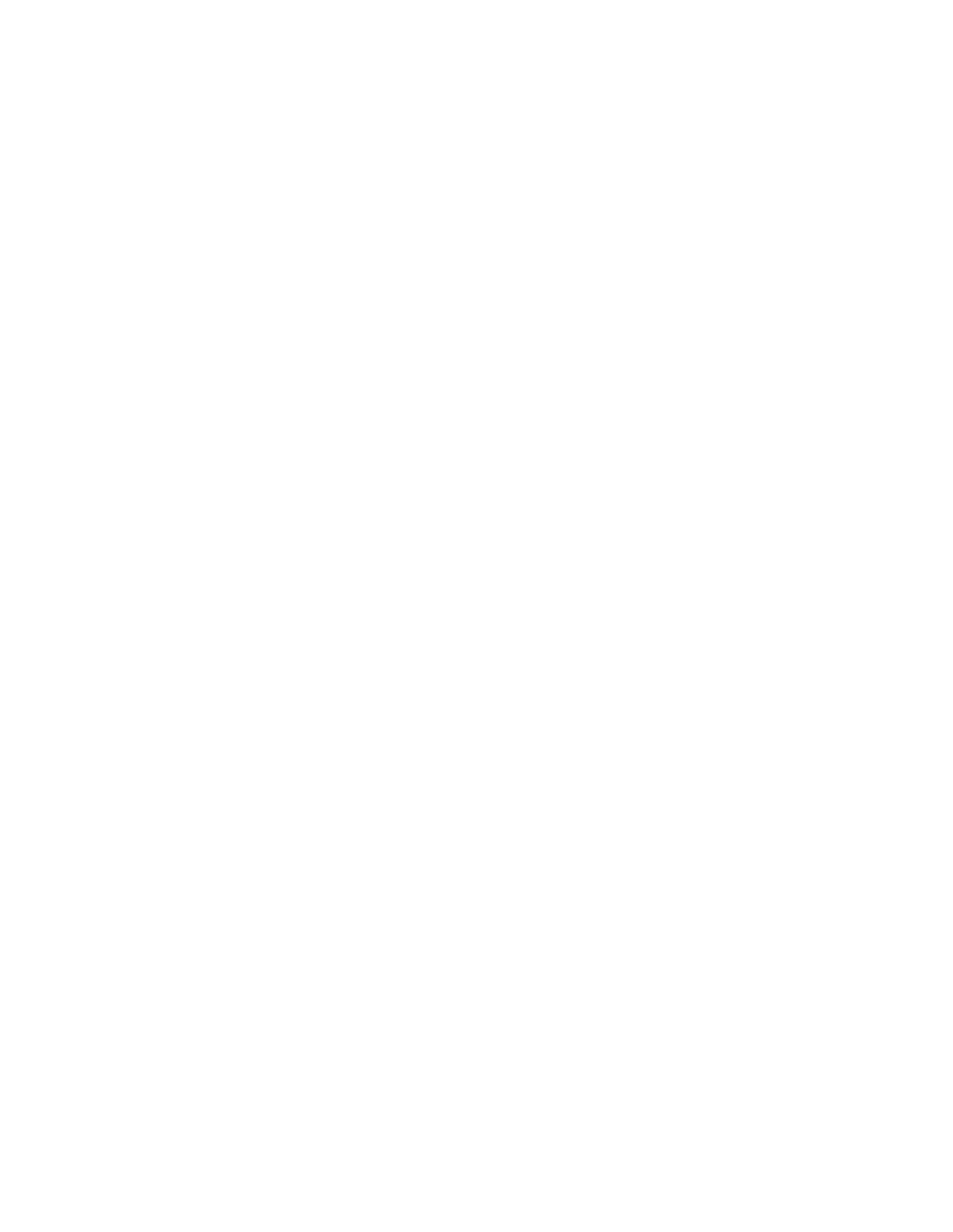#### **NATIONAL OXYGEN LIMITED**

Regd. Office: 80 (Old No. 141) Greams Road, Chennai - 600 006. **CIN: L24111TN1974PLC006819**

#### **ATTENDANCE SLIP**

I hereby record my Presence at the Thirty Ninth Annual General Meeting of the Company being held at Hotel Kanchi, 28, Ethiraj Salai, Egmore, Chennai- 600 008 on Friday, the 12th September, 2014 at 9.30 a.m.

Full Name of the Member attending / Proxy Signature

Folio No./DP.ID/CL.ID No. of Shares held.

#### *NOTE:*

Members attending the meeting in person are requested to complete the attendance slip and hand it over at the entrance of the meeting hall. No attendance slip will be issued at the time of Meeting.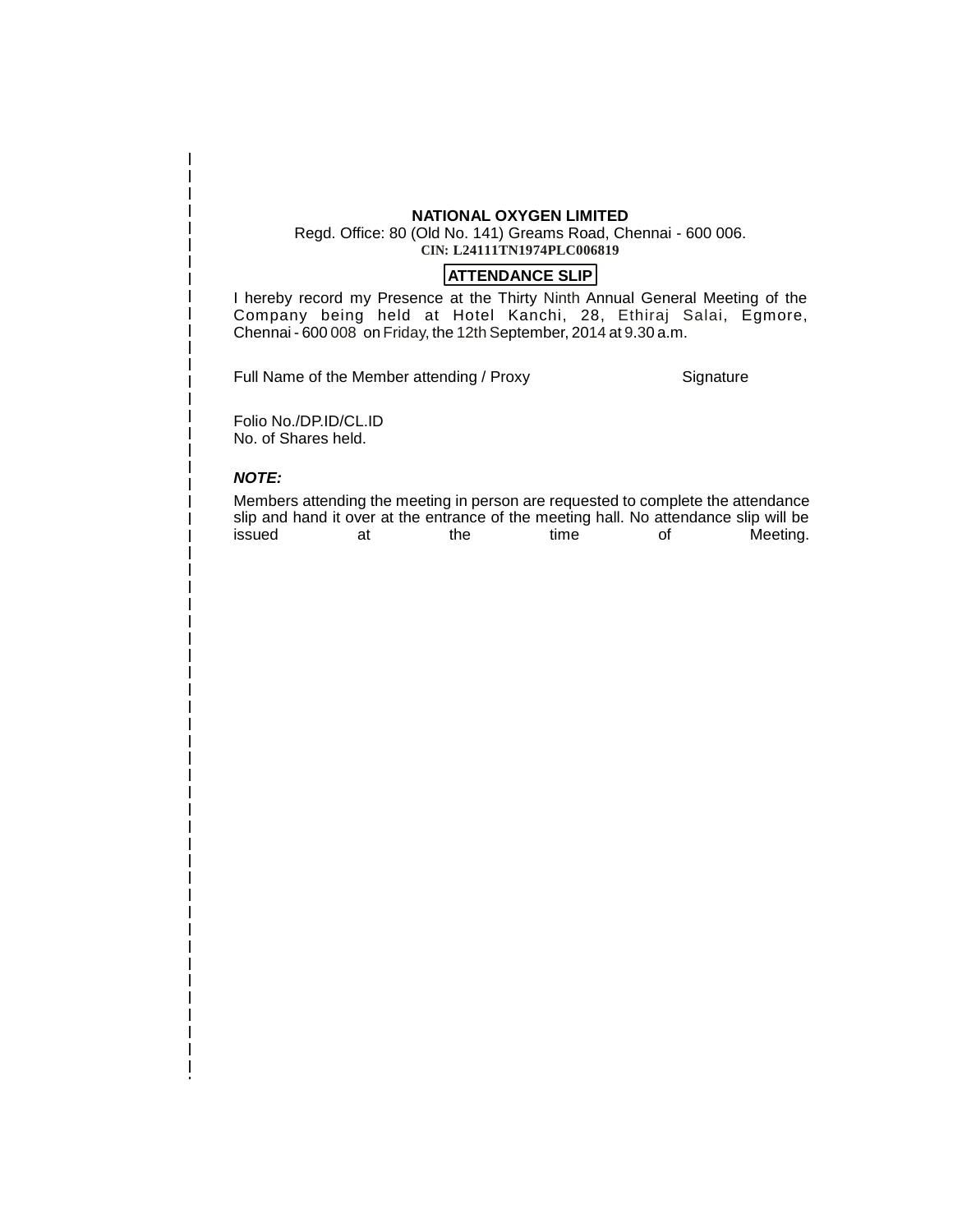#### **IMPORTANT COMMUNICATION TO MEMBERS**

**The Ministry of Corporate affairs has taken a "Green Initiative in the Corporate Governance" by allowing paperless compliances by the Companies and has issued circulars stating that service of notice/documents including Annual Report can be sent by e-mail to its members. To support this green initiative of the Government in full measures, members who have not registered their e-mail addresses, so far, are requested to give their consent by providing their e-mail Id to the Company's Registrar and Share Transfer Agent, M/s. Cameo Corporate Services Ltd, to the e-mail ID i.e.[,](mailto:%20murali@cameoindia.com) [murali@cameoindia.com](mailto:%20murali@cameoindia.com)**

**The Annual Report of the Company will be available in the Company's Website [www.nolgroup.com.](http://www.nolgroup.com/)**

**Even after registering for e-communication, members are entitled to receive such communication in Physical form, upon making a request forthesameatCompany'se-mailId[-contact@nolgroup.com.](mailto:contact@nolgroup.com)**

**For members who have not registered their email address, physical copies of the Notice of the Company inter alia indicating the process and manner of e-voting along with Attendance slip and Proxy form is being sent in the permitted mode.**